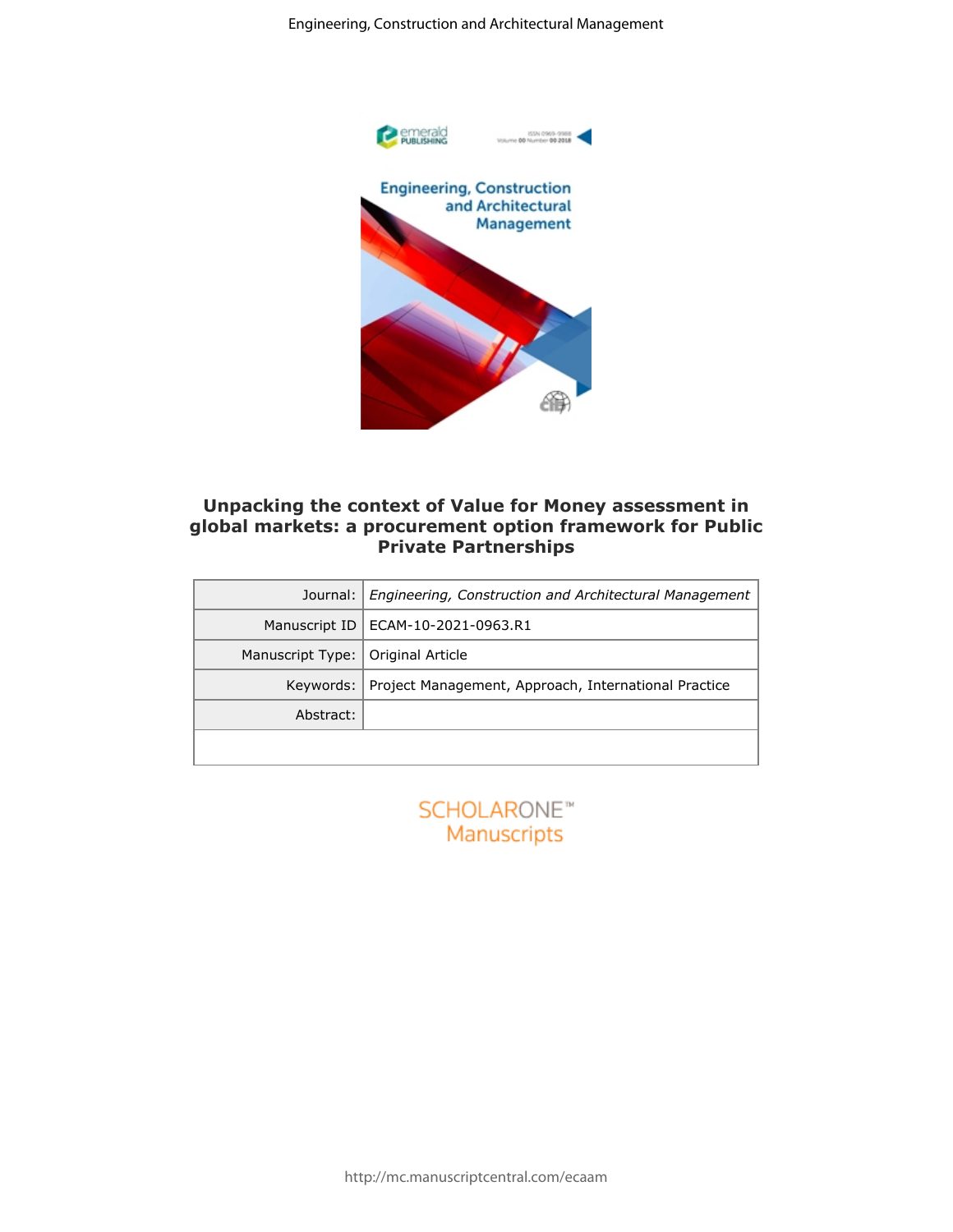# **Unpacking the context of Value for Money assessment in global markets: a procurement option framework for Public Private Partnerships**

## **Abstract**

Engine 1971<br>
1. **Unpacking the context of Value for Money assessment in**<br>
2. **global markets: a procurrence option framework for Public<br>
2. <b>global markets: a procurrence option framework for Public<br>
2. <b>a**<br>
2. **a**<br>
2. **a Purpose** – The unprecedented COVID-19 pandemic has further constrained the budgets 7 of governments worldwide for delivering their much-needed infrastructure. 8 Consequently, Public-Private Partnerships (PPPs), with the private sector's investment 9 and ingenuity, would appear to be an increasingly popular alternative. Value for money 10 (V*f*M) has become the major criterion for evaluating PPPs against the traditional public 11 sector procurement, and however is plagued with controversy. Hence, it is important 12 that governments compare and contrast their practice with similar and disparate bodies 13 to engender best practice. This paper, therefore, aims to understand governments' 14 evaluation context and provide a cross-continental comparison on their V*f*M assessment. **Design/ methodology/ approach** – Faced with different domestic contexts (e.g., aging 16 infrastructure, population growth, and competing demands on finance), various 17 governments tend to adopt different emphases when undertaking the V*f*M assessment. 18 In line with the theory of boundary spanning, a cross-continental comparison is 19 conducted between three of the most noticeable PPP markets (i.e., the United Kingdom 20 - UK, Australia and China) about their V*f*M assessment. The institutional level is 21 interpreted by a social, economic and political framework, and the methodological level 22 is elucidated through a qualitative and quantitative V*f*M assessment.

**Findings** – There are individual institutional characteristics that have shaped the way

- 24 each country assesses V*f*M. For the methodological level, we identify that: (1) these
- 25 global markets use a public sector comparator as the benchmark in V*f*M assessment; (2)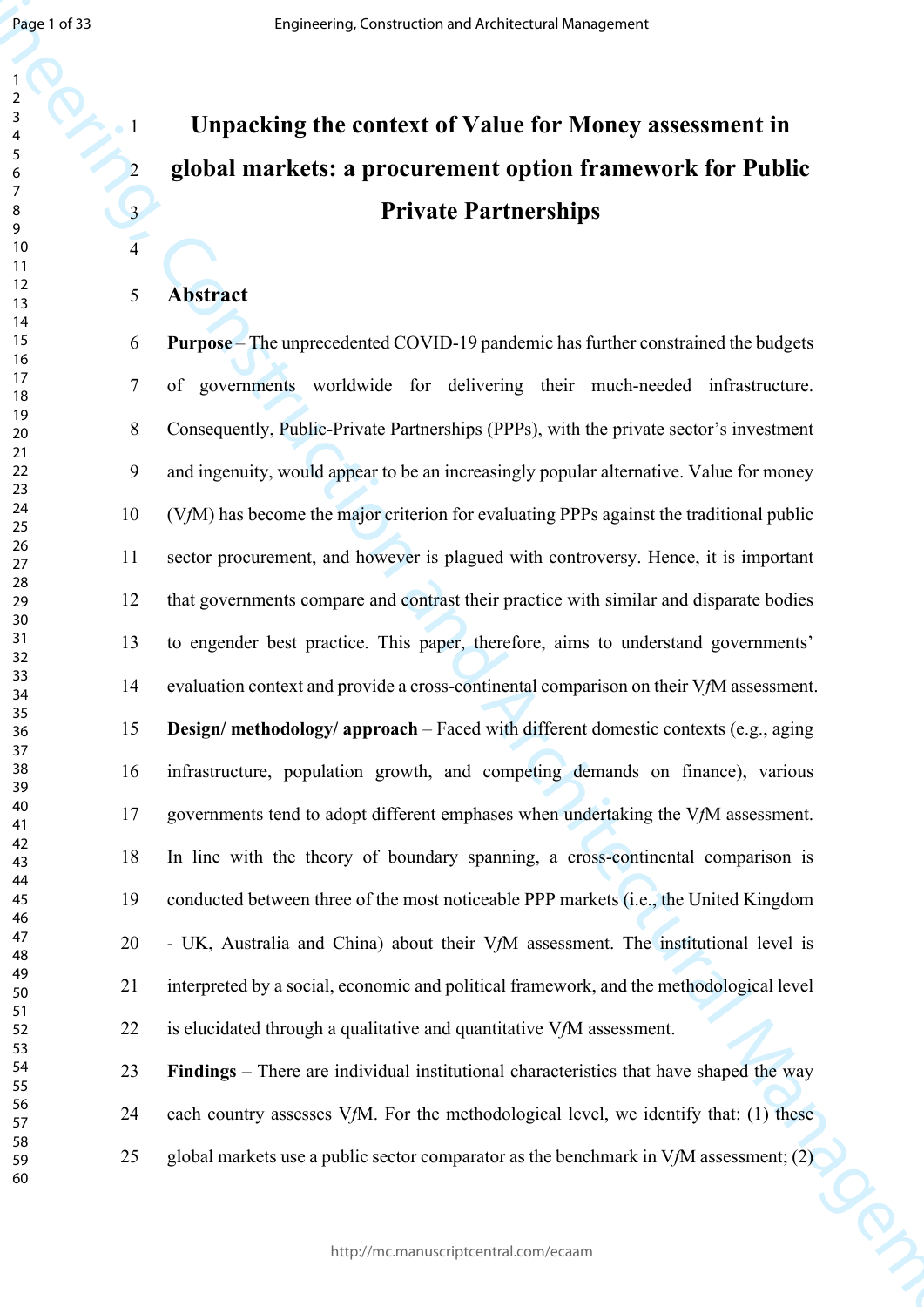26 ambiguous qualitative assessment is conducted only against PPPs to strengthen their 27 policy development; (3) Australia's priority is in service provision whereas that of the 28 UK and China is project finance and production; and (4) all markets are seeking an 29 amelioration of existing controversial V*f*M assessments so that purported V*f*M relates 30 to project lifecycles. Therefore, an option framework is proposed to make headway 31 towards a sensible selection of infrastructure procurement approaches in the post 32 COVID-19 era.

 **Originality/ value** – This study addresses a current void of enhancing the decision-34 making process for using PPPs within today's changing environment and then opens up 35 an avenue for future empirical research to examine the option framework and ensuing 36 V*f*M decisions. Practically, it presents a holistic V*f*M landscape for public sector 37 procurers that aim to engage with PPPs for their infrastructure interventions.

 **Keywords**: Boundary spanning; Comparative study; Option framework; Public-39 Private Partnerships; Value for money assessment.

## **1. Introduction**

**Engineering, Construction and Architectural Management**<br>  $\frac{1}{2}$ <br>  $\frac{1}{2}$ <br>  $\frac{1}{2}$ <br>  $\frac{1}{2}$ <br>  $\frac{1}{2}$ <br>  $\frac{1}{2}$ <br>  $\frac{1}{2}$ <br>  $\frac{1}{2}$ <br>  $\frac{1}{2}$ <br>  $\frac{1}{2}$ <br>  $\frac{1}{2}$ <br>  $\frac{1}{2}$ <br>  $\frac{1}{2}$ <br>  $\frac{1}{2}$ <br>  $\frac{1}{2}$ 42 The global economy has been encountering severe turmoil since the spread of SARS-43 CoV-2 (COVID-19) in 2020. A baseline forecast by the World Bank (2020) estimated 44 a 5.2% contraction in global GDP in 2020. Faced with a recession, the United Kingdom 45 (UK) government, in common with others, aimed to invest £100 billion in 2021-22 to 46 resuscitate the country's economy (HM Treasury, 2020). Of this stimulus package, £27 47 billion was earmarked for economic infrastructure (HM Treasury, 2020), highlighting 48 the role of infrastructure development in the recovery. Nevertheless, as illustrated by 49 UK Parliament (2021), the UK has under-invested in infrastructure for decades. 50 According to the financial services company - Legal and General (2020), the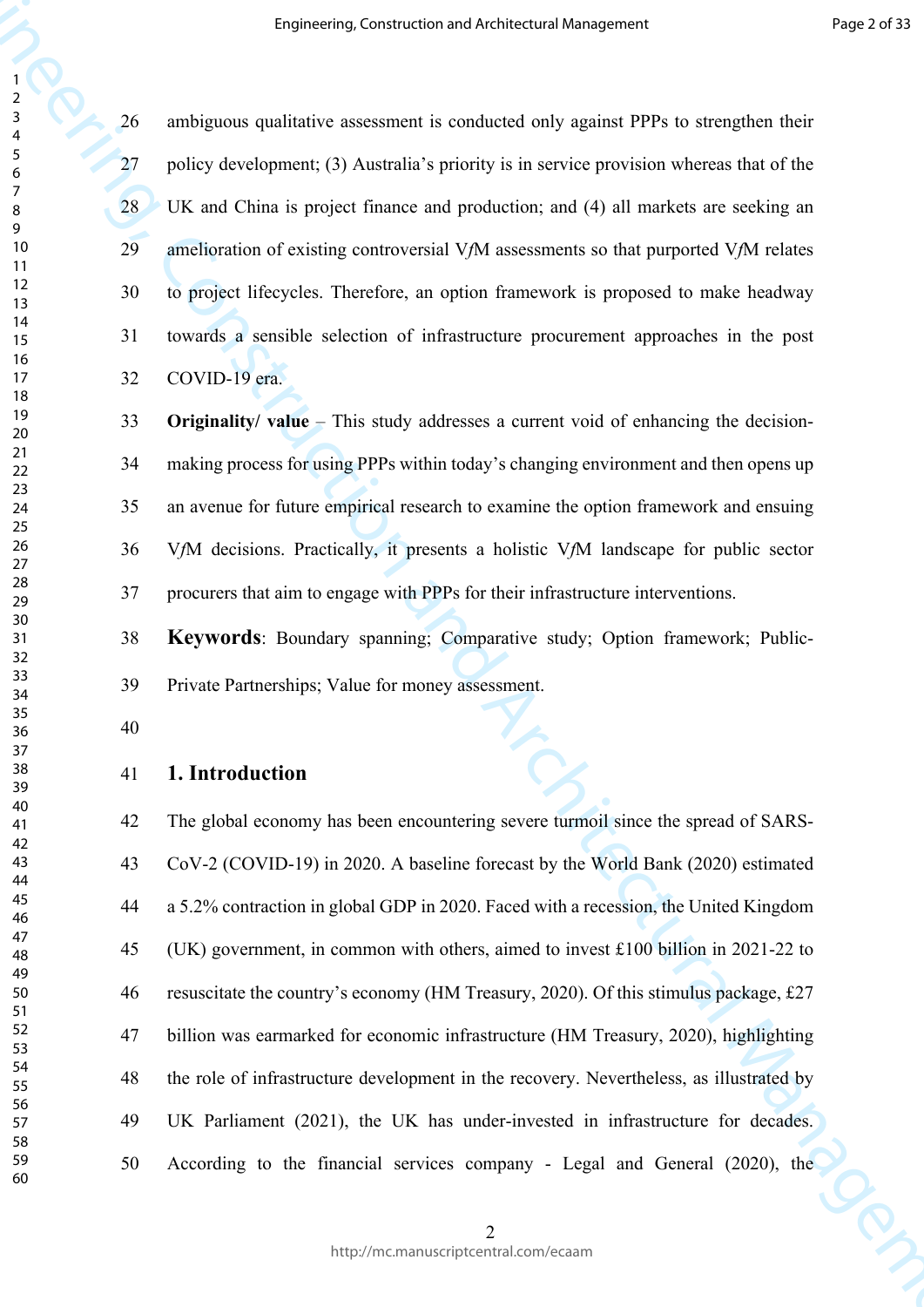Engine and the constraint of the constraint of the constraint of the constraint of the constraint of the construction  $\frac{1}{2}$ <br>  $\frac{1}{2}$ <br>  $\frac{1}{2}$ <br>  $\frac{1}{2}$ <br>  $\frac{1}{2}$ <br>  $\frac{1}{2}$ <br>  $\frac{1}{2}$ <br>  $\frac{1}{2}$ <br>  $\frac{1}{2}$ <br>  $\frac{$ 51 infrastructure investment gap between 2020 and 2030 is circa £1 trillion. One possible 52 solution to balance this funding shortage against incremental demands appears to lie in 53 Public Private Partnerships (PPPs) (Chowdhury *et al*., 2011; Ma *et al*., 2020). During 54 COVID-19, Casady and Baxter (2021) postulate that delivering healthcare 55 infrastructure through unsolicited PPPs would not only foster rapid response but also 56 mitigate its aftermath. In this stance, the pandemic can be treated as an 'opportunity' 57 rather than a 'threat' to unleash PPPs' potential to address the above dilemma. However, 58 PPPs certainly are not a 'panacea', which was reflected in the exposed failures reported 59 by Zhang and Tariq (2020). In addition, the debt of the UK, according to the Office for 60 National Statistics (2021), has risen above the European Union (EU) average (i.e., 12.3% 61 higher) during the pandemic, which means the public budget has to be carefully 62 allocated after COVID-19. Therefore, we need to understand the macro and micro 63 contexts that can accommodate PPPs.

65 The debate on the utility of PPPs is enduring (see, for example, Shaoul, 2005; Hodge *et al*., 2018; and Verweij and van Meerkerk, 2021). Proponents cite their abilities in easing 67 governments' budget constraints (Chan *et al*., 2009), transferring risks to the private 68 sector (Jin and Zhang, 2011), and curbing delays and cost overruns (Raisbeck *et al*., 69 2010). As a consequence, more than 700 projects of this nature (tallying around £56 70 billion capital investment) have been enacted in the UK (HM Treasury, 2021). However, 71 according to Hodge and Greve (2017), solid evidence to support the rhetoric is 72 extremely rare. If anything, most commentators are critical and argue to the contrary. 73 Subsequently, the UK announced in 2018 that no new Private Finance 2 (PF2) projects 74 would emerge due to their less-than-satisfactory performance (e.g., significant fiscal 75 risk) (HM Treasury, 2021). Another example arose in China where Xiong *et al*. (2021)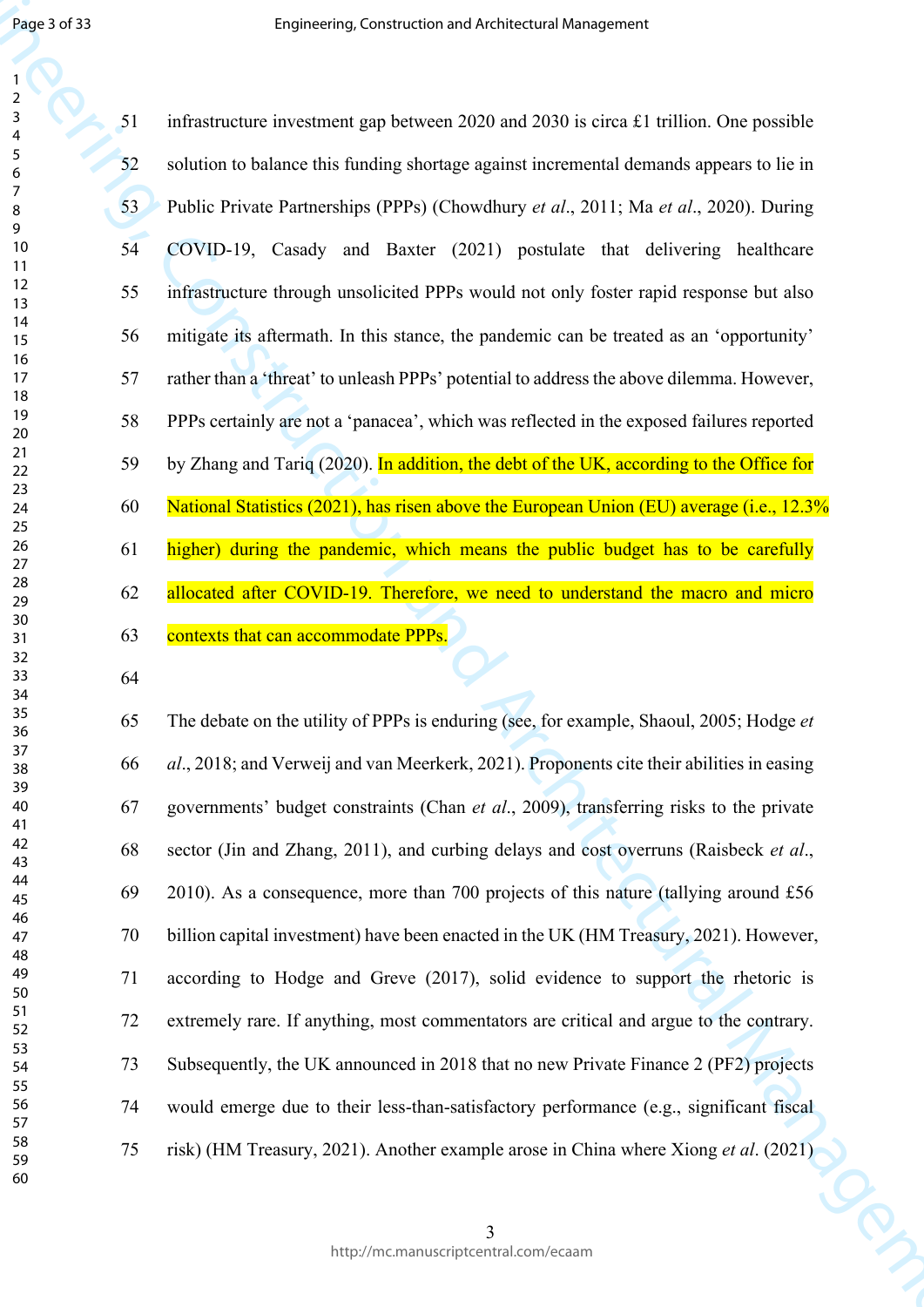**Engineering Construction and Architectural Management** Properties (PPP).<br>
The constraint that construction and particular properties in the following of PPP).<br>
The Architectural Management from the end of PPP pper of con 76 contend that political opportunism has partially contributed to the failures of PPPs. 77 Although this does not mean the end of PPP types of contracts, the value for money 78 (V*f*M) assessment that justified their use has been undoubtably questioned. As a 79 relatively simple way of comparing costs and benefits, V*f*M assessment has become an 80 indispensable component in the public procurement process. Nevertheless, the 81 methodology enshrined in V*f*M assessment has been criticised as being deeply flawed 82 and un-rigorous (Shaoul, 2005; Zhao *et al*., 2022). In order to improve delivery of 83 infrastructure in the post COVID-19 epoch, governments, especially those experiencing 84 'failures' with PPPs, therefore need to learn from each other and be equipped with a 85 robust instrument that can evaluate their V*f*M. This is supported by the theory of 86 'boundary spanning', where Marrone (2010) argues that organisations must 87 increasingly coordinate across their boundaries and actively manage external 88 relationships to achieve success. To this end, this article aims to address the following 89 research questions: (1) *How has VfM been assessed in global PPP markets? and (2) how can governments (specifically the UK government) capitalise on best practice in the post COVID-19 epoch?*

93 In the existing literature, studies on V*f*M in a single country are not scarce. For instance, 94 Ismail (2013) used survey results to propose a V*f*M assessment framework that 95 integrates financial and non-financial aspects in a Malaysian context. Opara (2018), on 96 the other hand, suggested improved information disclosure, transparency and risk 97 quantification of V*f*M assessment in Canada. Acknowledging the need to engage in 98 what Aldrich and Herker (1977) call external information processing, Grimsey and 99 Lewis (2005) compared the views of academics and practitioners on V*f*M assessment 100 and its practice in different countries. Subsequently, Morallos and Amekudzi (2008)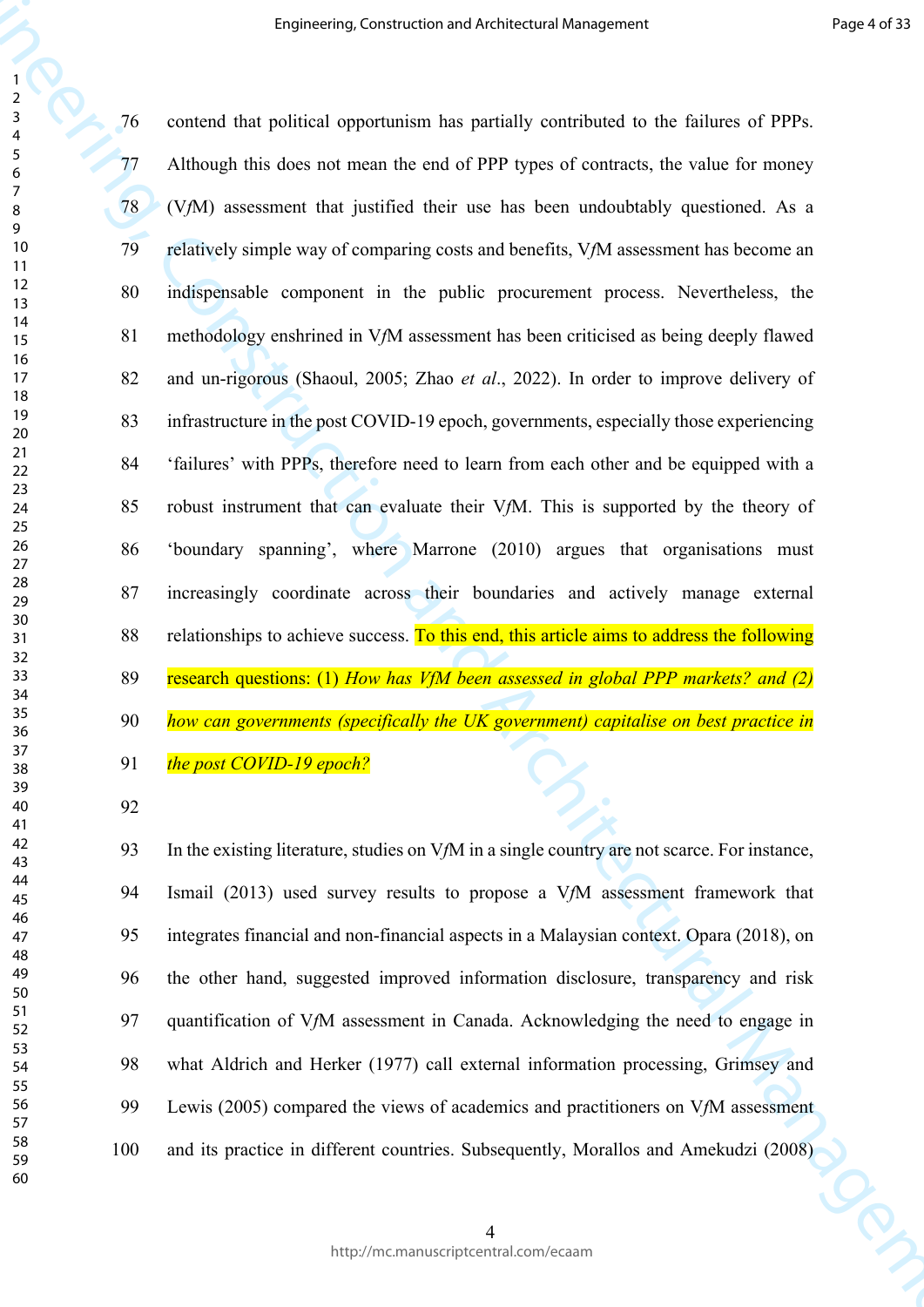Engineering, Construction and Architectural Management and Architectural Management and Architectural Management and Architectural Management and Architectural Management and Architectural Management and Architectural Man 101 reviewed the V*f*M model adopted by agencies in Australia, Canada, Europe, and Asia. 102 Addressing the variances in different states in the U.S, Morallos *et al*. (2009) surveyed 103 their VfM analyses for transport projects. While these studies have attempted to span 104 the single-country boundary to a number of settings to draw lessons, they focus on the 105 V*f*M assessment without considering the context underlying it; do not reflect the 106 spectrum of changes within organisations, particularly in the most recent situations; and 107 do not provide a possible solution to the procurement conundrum. Therefore, this paper 108 provides a timely inquiry to make sense of the V*f*M assessment in the global market, 109 which is particularly directed at policy in the UK, to inform the use of PPPs in the post 110 COVID-19 epoch. A fresh approach, through these findings, would enable decision-111 makers to garner an understanding of how V*f*M assessment can be better utilised. We 112 now review the concept of PPPs, V*f*M and their significance in infrastructure 113 procurement before heading to the methodology.

# **2. Public Private Partnerships (PPPs) and Value for Money (V***f***M)**

## **2.1 PPP definitions**

117 PPPs gained momentum in the UK in the 1990s where it took the form of Private 118 Finance Initiative (PFI) and subsequently PF2. As an innovation to public procurement, 119 PPPs have been adopted around the globe to deliver infrastructure projects and/ or 120 public services in the areas of transport, water, energy, education, etc. However, their 121 common application does not result in a common definition of PPPs, as governments 122 assume different priorities and intentions (Muleya *et al*., 2020). Cherkos and Jha (2021) 123 report that emerging markets embrace PPPs mainly through economic and financial 124 stimuli, compared with developed countries' pursuit of service quality. As a result, 125 various approaches such as PFI, build-operate-transfer (BOT), concession and franchise,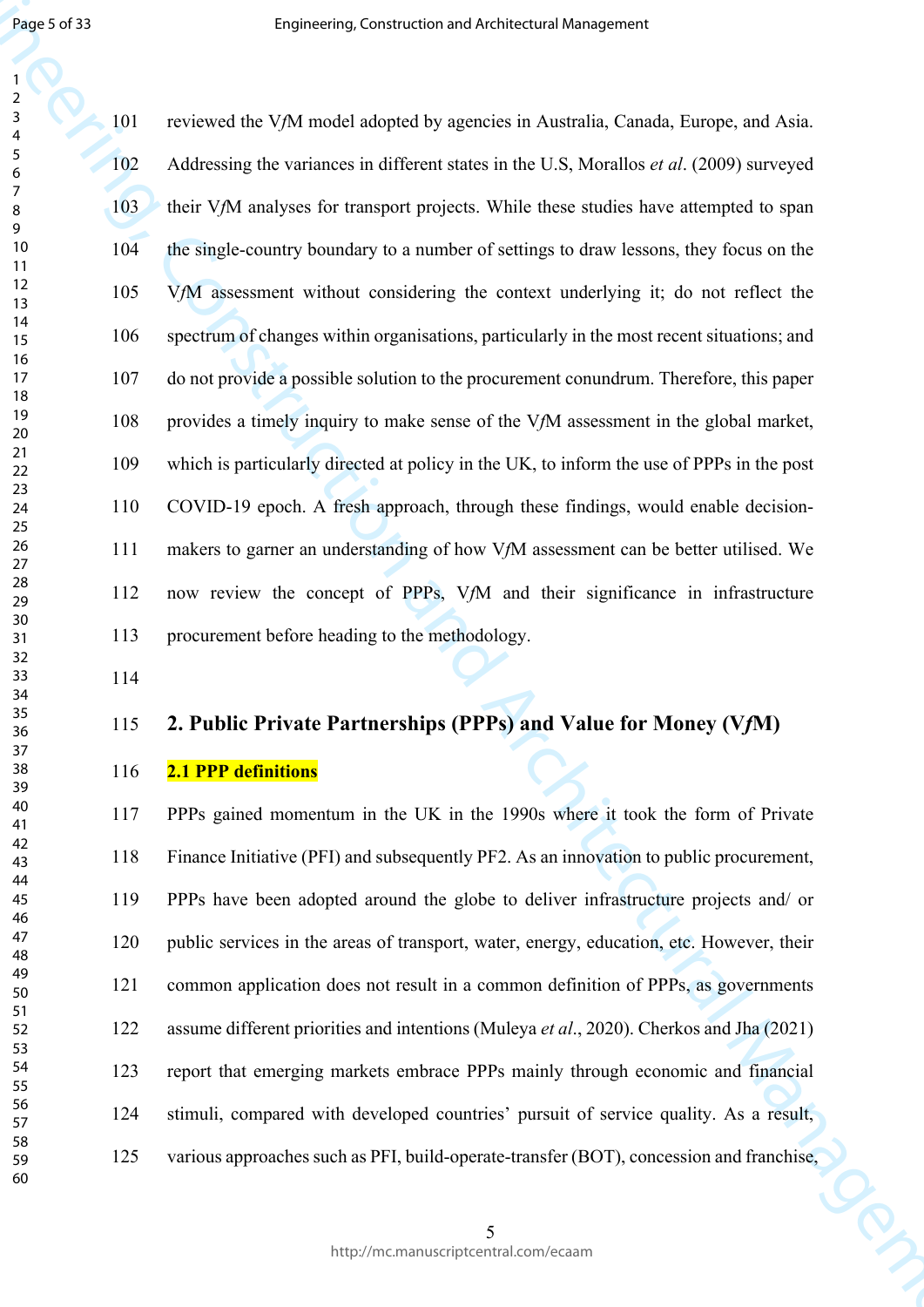**Engineering, Construction and Architectural Management**<br>  $\frac{1}{2}$ <br>  $\frac{1}{2}$ <br>  $\frac{1}{2}$ <br>  $\frac{1}{2}$ <br>  $\frac{1}{2}$ <br>  $\frac{1}{2}$ <br>  $\frac{1}{2}$ <br>  $\frac{1}{2}$ <br>  $\frac{1}{2}$ <br>  $\frac{1}{2}$ <br>  $\frac{1}{2}$ <br>  $\frac{1}{2}$ <br>  $\frac{1}{2}$ <br>  $\frac{1}{2}$ <br>  $\frac{1}{2}$ 126 have been generated to accommodate multiple types of assets (e.g., new or existing), 127 functions borne by private sectors, and payment sources such as users or governments 128 (The World Bank, 2017). In the UK, HM Treasury (2021) defines PFI as 'a long-term 129 contract between a private party and a government entity where the private sector 130 designs, builds, finances and operates a public asset and related services.' Australia's 131 Department of Infrastructure and Regional Development (2008) perceives PPPs as 'a 132 long-term contract between the public and private sectors where government pays the 133 private sector to deliver infrastructure and related services on behalf, or in support, of 134 government's broader service responsibilities'. China, on the other hand, seeks to build 135 a long-term partnership where private entities design, build, operate and maintain the 136 infrastructure while the government supervises its price and quality (Ministry of 137 Finance - MoF, 2014). These definitions reinforce the perception that a 'one-size-fits-138 all' approach to PPPs may be problematic. However, in line with Collier (1993), 139 evaluating cross-experiences could facilitate the identification of problems and promote 140 best practice in different settings.

#### **2.2 The concept of V***f***M**

143 Another element that is intertwined with PPPs is V*f*M. According to Almarri and 144 Boussabaine (2017), the viability of PPPs is determined by V*f*M to demonstrate the 145 additional value realisation through private participation in infrastructure (PPI). The use 146 of V*f*M ranges from daily life (e.g., buying a phone) to professional trade (e.g., selecting 147 a best practice procurement approach). Yet in the latter, the concept of V*f*M is not clear-148 cut because of variables such as stakeholders, measurement, attribution, and stability 149 (McKevitt, 2015). One of the most cited definitions of V*f*M is that it 'is the optimum 150 combination of whole-of-life costs and quality (or fitness for purpose) of the product or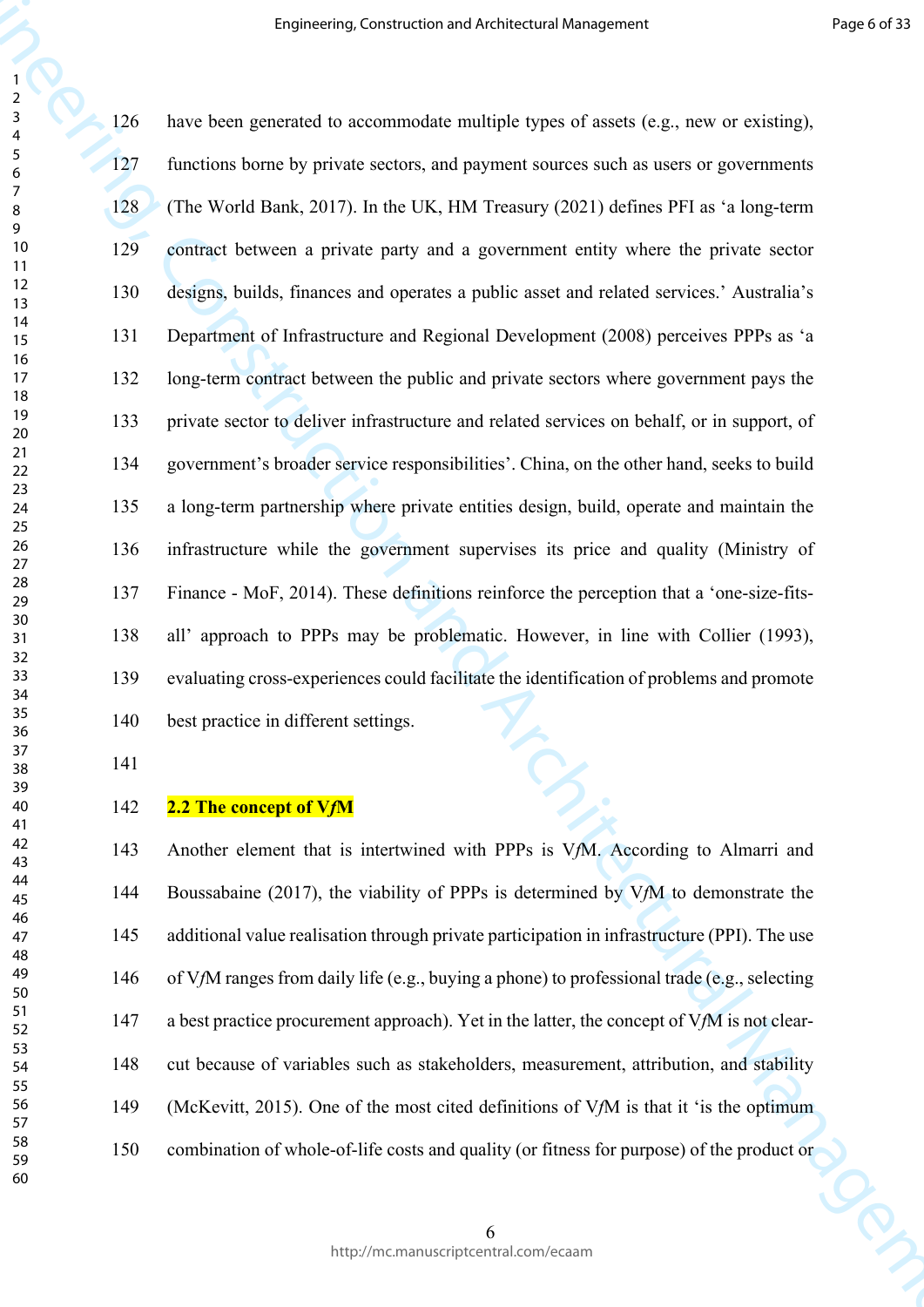151 service to meet the users' requirement' (Morallos and Amekudzi, 2008). Similarly, 152 Almarri and Boussabaine (2017) argue that life-cycle cost efficiency and clear service 153 outputs should be added to V*f*M. On the other hand, the '3Es' (economy, efficiency and 154 effectiveness) plus a recent fourth 'equity' are commonly used as proxies for V*f*M 155 (Jackson, 2012). Ismail (2013) affirms that V*f*M depends on realising technical 156 innovation through competitive tendering. In other words, commentators consider V*f*M 157 to be a function of multi-attributes. Nevertheless, Ng *et al*. (2012) and Cui *et al*. (2019) 158 have identified that cost effectiveness is the most fundamental driver. This to some 159 extent explains why cost is paid overriding attention in actual V*f*M assessment.

## **2.3 Why is V***f***M assessment important?**

Engineering, Construction and Architectural Management<br>
1. Sometime is need the susses requirement (Memilies and Arabstadt), 2008). Similarly,<br>
1. Sometime in the state of the susses requirement (Memilies and Architectura 162 V*f*M assessment can be classified into *ex-ante* assessment and *ex-post* assessment. The 163 mainstream role of the former is to determine an optimal procurement route between 164 different options at the initial decision-making stage. Typically, it is conducted by 165 comparing the net present value of a PPP with that of a traditional public procurement 166 option (Ismail, 2013). The *ex-post* V*f*M assessment is often entangled with performance 167 measurement to target whether V*f*M has been realised via the selected method (Liu *et al*., 2018). Some organisations, such as the UK's National Audit Office (NAO), have 169 institutionalised V*f*M assessment into the scrutiny of government spending, thereby 170 aligning and comparing an *ex-post* with the *ex-ante* V*f*M assessment (Heald, 2003). 171 Given the lump-sum capital investment, unsuccessful infrastructure delivery will not 172 only result in the financial vulnerability of stakeholders but loss of overall social welfare. 173 As such, according to Shi *et al*. (2020), V*f*M assessment has attracted attention in 174 academia and formed a major research area in PPP related studies. In practice, it has 175 become a mandatory procedure in the procurement process of some countries (e.g., UK,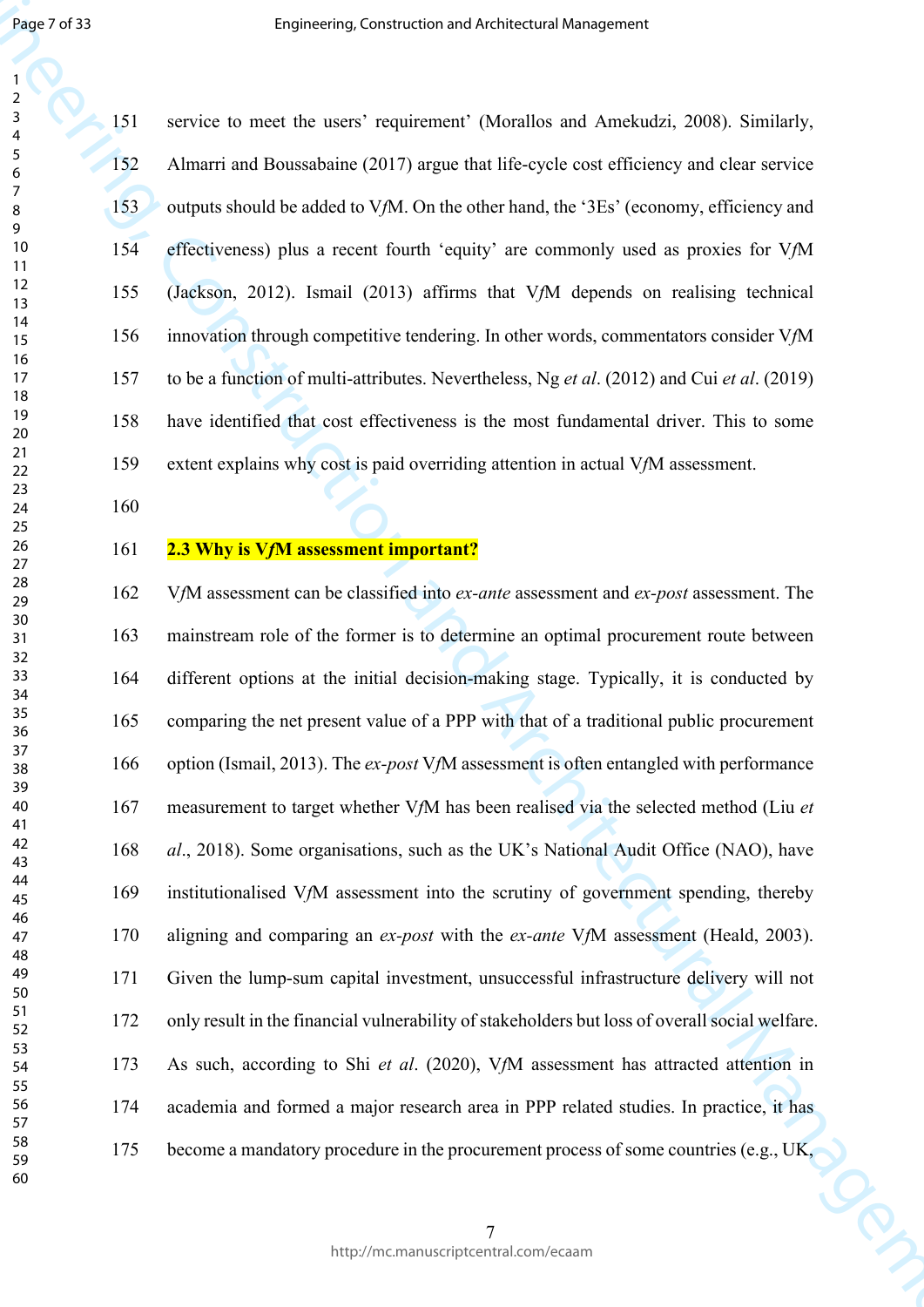176 Australia and China) if PPPs are being considered. A number of other countries, such 177 as Belgium (Van Den Hurk, 2018), Malaysia (Ismail, 2013), Albania (Keci, 2019), and 178 Vietnam (Hang, 2016) are also proposing and implementing their own V*f*M frameworks.

## **2.4 Problems with V***f***M assessment**

**Engineering, Construction and Architectural Management**<br>
Fig. 2.06 Anomalis and China) if PPPs are being considered. A number of other construction, and<br>  $\frac{2}{3}$  and Register (Ves Die Finds, 2018), Malaysia (Trend, 201 181 The pervasive use of V*f*M assessment in project evaluation requires the methodology 182 itself to be sound and reliable, otherwise the validity of the decision would be in doubt. 183 However, current questions in the V*f*M debate include, *inter alia*: what is a suitable 184 discount rate? And should the same discount rate be used for evaluating PPPs and 185 traditional procurement? Jomo *et al*. (2016) confirm that discounting PPP costs at a 186 higher discount rate renders a lower, more attractive net present equivalent, and thus 187 may bring a disproportionate advantage to the PPP option. Another argument concerns 188 the balance of risk allocation between the two main contractual parties (Jin and Zhang, 189 2011). There are cases where undue risks have bankrupted the PPP provider. For 190 example, Ng and Loosemore (2007) report that Airport Link Company, the private 191 consortium of the \$920 million New Southern Railway project in Sydney, Australia 192 entered into receivership due to the project's controversial risk allocation. In addition, 193 with a contract valid up to 30 years, an exhaustive and accurate prediction of risks and 194 their valuation is a persistent challenge (Kumar *et al*., 2018). More importantly, 195 Grimsey and Lewis (2005) argue that V*f*M assessment relies heavily on a hypothetical 196 cost construction of a public delivery, known as the 'public sector comparator' (PSC), 197 which evades an 'apple-to-apple' comparison. Therefore, Opara (2018) concerns that 198 V*f*M assessment is compromised as a bureaucratic tool to legitimate a pre-conceived 199 mindset, i.e., that PPPs are better. Examples have been seen worldwide (including those 200 in the UK, the EU, Australia and the U.S.) that PPPs have, retrospectively, been shown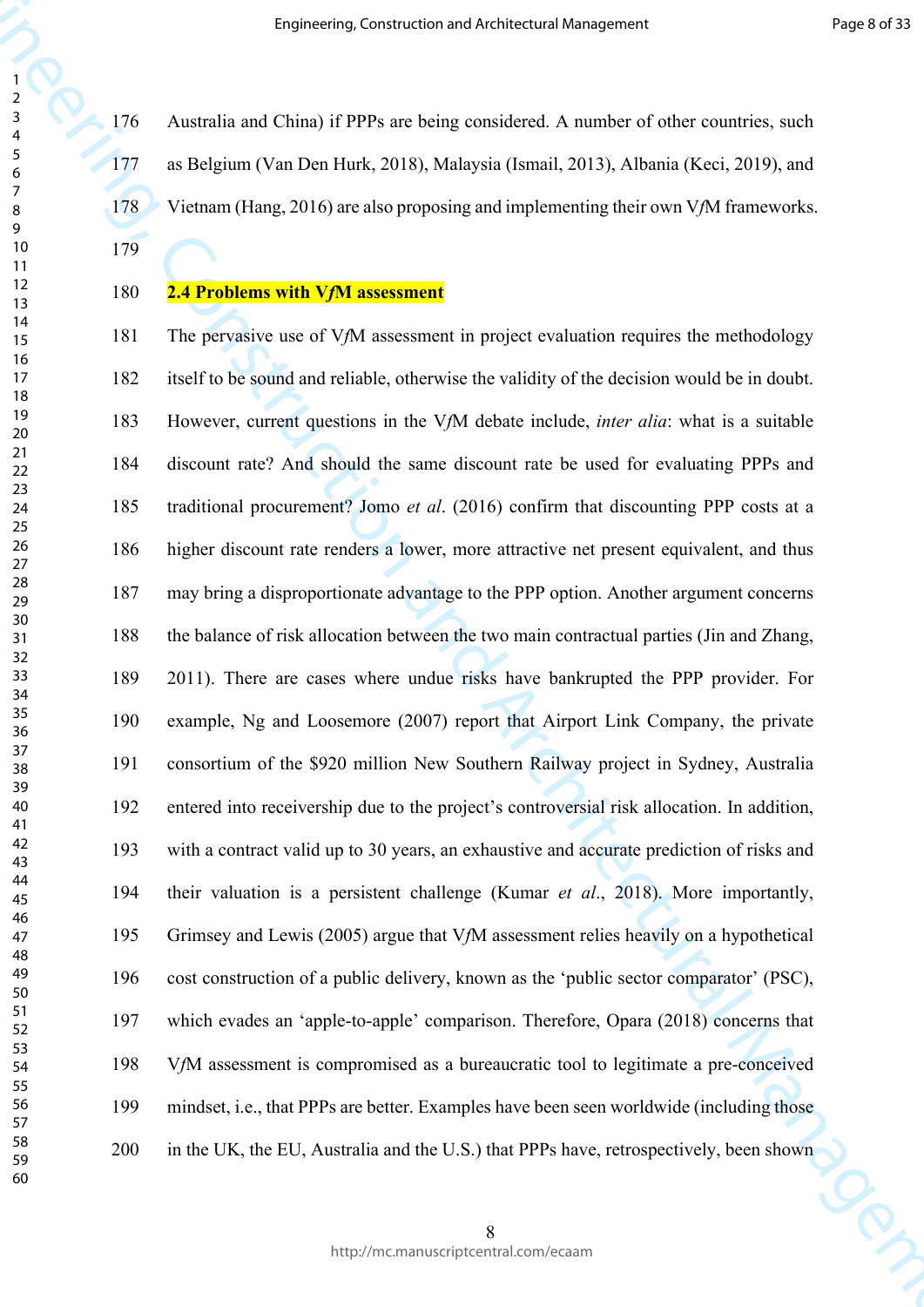201 to be more expensive than estimates of the same delivery using a traditional method 202 (Hodge and Greve, 2007; Leigland, 2018). If headway is to be made against these 203 problems, after decades of PPP development, it is necessary to conduct a comparative 204 study of global markets to extract best practices, particularly when the post COVID-19 205 era calls for more prudent public expenditure.

## **3. Methodology**

Engineering, Construction and Architectural methods on the file of the state of the state of the state of the state of the state of the state of the state of the state of the state of the basis of the state of the file of 208 To recap, the work presented here aims to streamline the UK's V*f*M assessment practice 209 by making sense of the 'context' from a global lens. As Davidoff (2019) put it: "context 210 plays an important role in both improvement science and implementation science; 211 limited understanding of context therefore limits understanding of both the fundamental 212 principles of improvement and the actions that put improvements into practice." 213 Essentially, the importance of *context* has been emphasised in infrastructure research, 214 such as Hertogh *et al*. (2008), OMEGA centre (2012) and Love and Ika (2021). Noting 215 the hierarchical levels of context identified by Biggermann and Buttle (2009), we 216 framed the V*f*M context to the institutional (macro-level) and the methodological 217 (micro-level) perspectives. In particular, the institutional level was interpreted by a 218 social, economic and political framework, and the methodological level was elucidated 219 through a qualitative and quantitative V*f*M assessment.

221 In addition to the internal ("-emic") context, boundary spanning theory has called for 222 the external ("-etic") information processing to assist implementation and improvement 223 (Marrone, 2010). To do so, Esser and Vliegenthart (2017) suggest that a comparative 224 analysis would fit as a boundary spanner to gain a deep understanding of one's own 225 system by comparing against the routine prevalent in other countries. While there are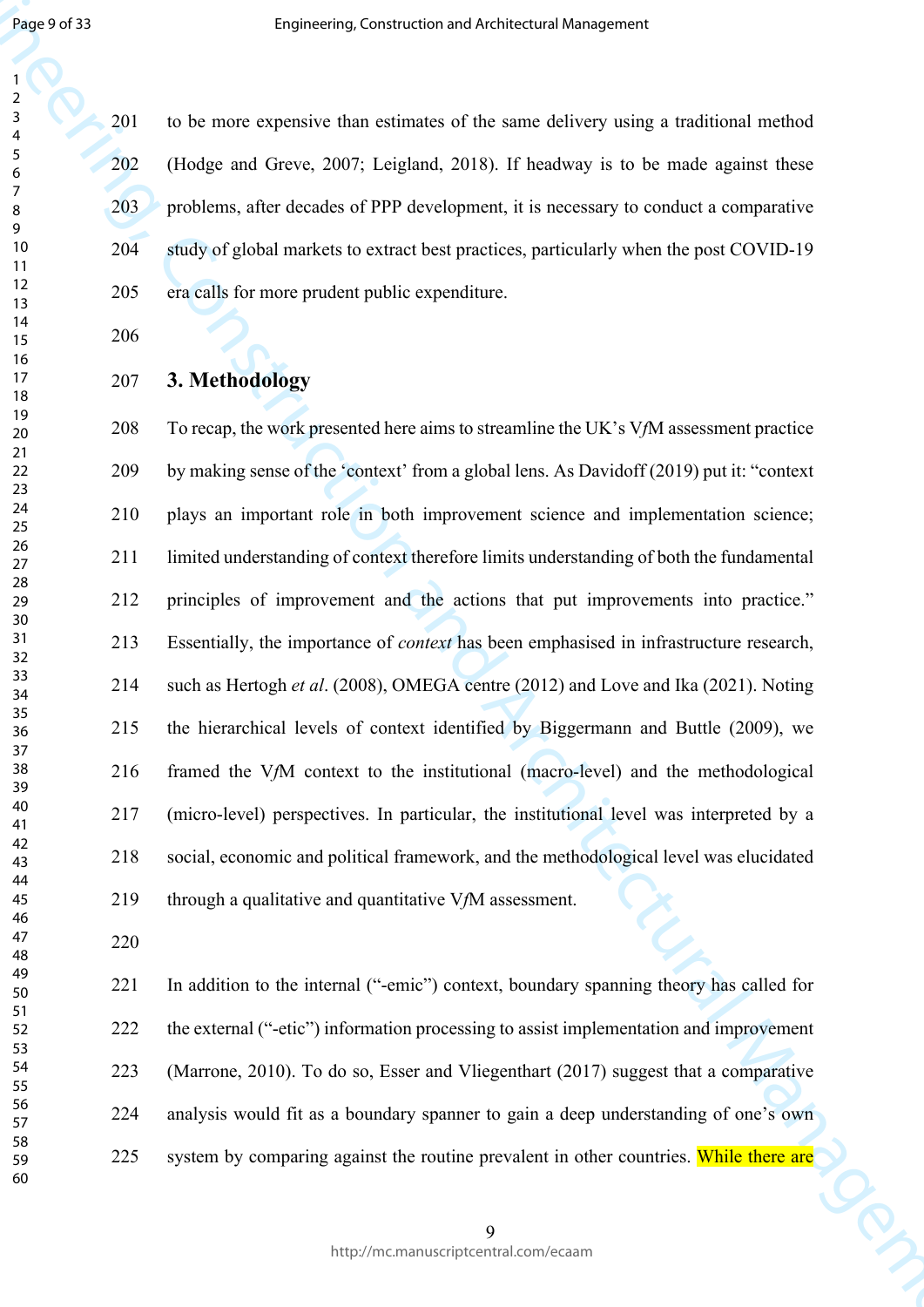|                   | Engineering, Construction and Architectural Management                                      |                                                                    |  |  |  |
|-------------------|---------------------------------------------------------------------------------------------|--------------------------------------------------------------------|--|--|--|
| 226               | many countries implementing PPPs, three criteria were adopted to choose the sample,         |                                                                    |  |  |  |
| 227               | and they consider: (1) similar and different systems that can capture variances as well     |                                                                    |  |  |  |
| 228               | as consistencies as proffered by Lor (2010); (2) representativeness of PPP experience;      |                                                                    |  |  |  |
| 229               | and $(3)$ data accessibility (Table 1). Accordingly, three countries – the UK, Australia,   |                                                                    |  |  |  |
| 230               | and China – were selected because: $(1)$ they have different institutional characteristics  |                                                                    |  |  |  |
| 231               | that to some extent underlie their methodological approaches to $V/M$ assessment (i.e.,     |                                                                    |  |  |  |
| 232               | different systems); (2) $V_fM$ assessment is legal procedure in these three countries that  |                                                                    |  |  |  |
| 233               | has to be followed if PPPs are deemed viable (i.e., similar systems); and (3) the UK and    |                                                                    |  |  |  |
| 234               | Australia are widely considered mature PPP markets in terms of their complexity and         |                                                                    |  |  |  |
| 235               | volume of projects (Grasman et al., 2014). China's PPP market, since its official           |                                                                    |  |  |  |
| 236               | adoption in 2014, has grown to be the world's largest (currently c. £16 trillion - 28 times |                                                                    |  |  |  |
| 237               | larger than the UK's) and Perera et al. (2019) have equated its maturity to that of the     |                                                                    |  |  |  |
| 238               | UK and Australia (i.e., representativeness). According to Seawright and Gerring (2008),     |                                                                    |  |  |  |
| 239               | sample selection is by no means an easy task and requires an agenda of study.               |                                                                    |  |  |  |
| 240               | Nevertheless, by following the criteria and the reasons explained above, we submit that     |                                                                    |  |  |  |
| 241               | this comparison shows useful variations on the dimensions (macro and micro; internal        |                                                                    |  |  |  |
| 242               | and external) of theoretical interest (Seawright and Gerring, 2008), and can act as a       |                                                                    |  |  |  |
| 243               | point of departure for a better VfM assessment. Figure 1 outlines the overall research      |                                                                    |  |  |  |
| framework.<br>244 |                                                                                             |                                                                    |  |  |  |
| 245               | Table 1. Countries and their respective VfM assessment guideline selected for research      |                                                                    |  |  |  |
| Countries         | Guidelines<br>Value for Money Assessment Guidance                                           | Documentary sources<br>HM Treasury (2004)                          |  |  |  |
| The UK            | Value for Money Assessment Guidance<br>Quantitative assessment: user guide                  | HM Treasury (2006)<br>HM Treasury (2011)                           |  |  |  |
|                   | The Green Book                                                                              | HM Treasury (2020)<br>Department of Infrastructure<br>and          |  |  |  |
|                   | National PPP Guidelines Overview                                                            | Regional Development (2008)<br>Department of Infrastructure<br>and |  |  |  |
| Australia         | Volume 4 Public Sector Comparator Guidance<br>Volume 5 Discount Rate Methodology            | Regional Development (2008)<br>Department of Infrastructure<br>and |  |  |  |
| China             | PPP Value for Money Assessment Guidance                                                     | Regional Development (2013)<br>MoF (2015)                          |  |  |  |
|                   | $\mathbf{1}$                                                                                |                                                                    |  |  |  |

## 245 Table 1. Countries and their respective V*f*M assessment guideline selected for research

| Countries | Guidelines                                 | Documentary sources                 |
|-----------|--------------------------------------------|-------------------------------------|
|           | Value for Money Assessment Guidance        | HM Treasury (2004)                  |
| The UK    | Value for Money Assessment Guidance        | HM Treasury (2006)                  |
|           | Quantitative assessment: user guide        | HM Treasury (2011)                  |
|           | The Green Book                             | HM Treasury (2020)                  |
|           | National PPP Guidelines Overview           | and<br>Department of Infrastructure |
|           |                                            | Regional Development (2008)         |
| Australia | Volume 4 Public Sector Comparator Guidance | Department of Infrastructure<br>and |
|           |                                            | Regional Development (2008)         |
|           | Volume 5 Discount Rate Methodology         | Department of Infrastructure<br>and |
|           |                                            | Regional Development (2013)         |
| China     | PPP Value for Money Assessment Guidance    | Mof (2015)                          |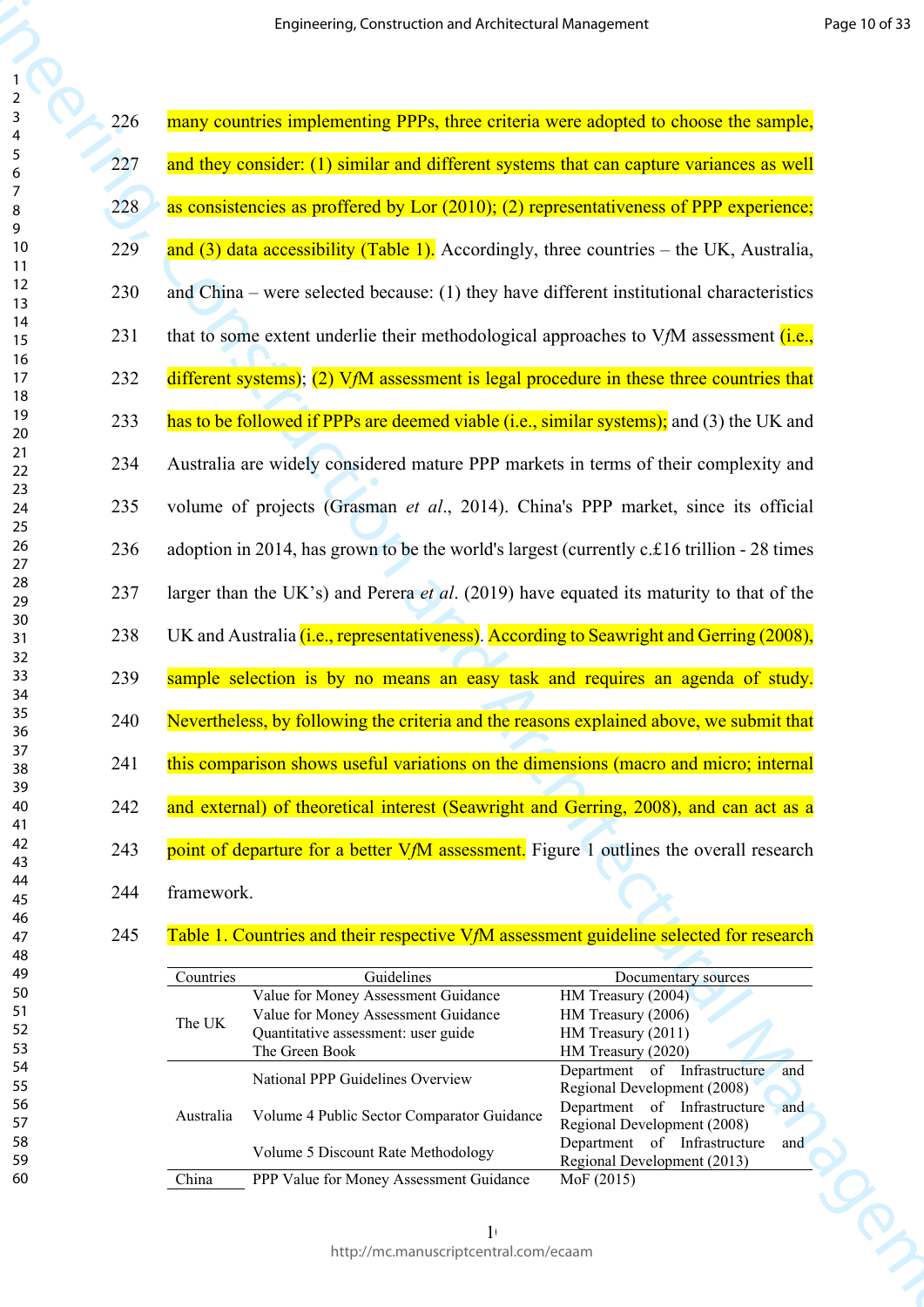

# **4. Findings – A Tale of Three Practices**

251 The motivation for this study is driven by the demand for infrastructure provision in the 252 post COVID-19 era and the abolition of PFI and PF2 in the UK. It should be noted that 253 the 'pause' that followed did not discredit PPPs *per se*. On the contrary, they are 254 booming both in the mature and emerging economies, and the UK is establishing a new 255 infrastructure bank to harness PPI to expedite the recovery from COVID-19 (HM 256 Treasury, 2020, p70). It is with this backdrop that we now try to make sense of the 257 previous 'failures' and propose an option framework for the future by presenting the 258 results from the comparative analysis. By 'the future' or 'better PPP adoption', we refer 259 to the provision of equivalent services at a less cost or better services at the same cost 260 (Dixon *et al*., 2005). That is, true V*f*M can materialise.

## **4.1 Institutional characteristics**

263 Infrastructure, labelled as "economic arteries and veins", is inextricably related with 264 economy. As noted by the World Bank (2006), a nation's socio-political environment 265 shapes its development process and *vice versa.* The purpose of this study is not to delve 266 deeply into their functioning mechanisms, which are sophisticated and delicate, and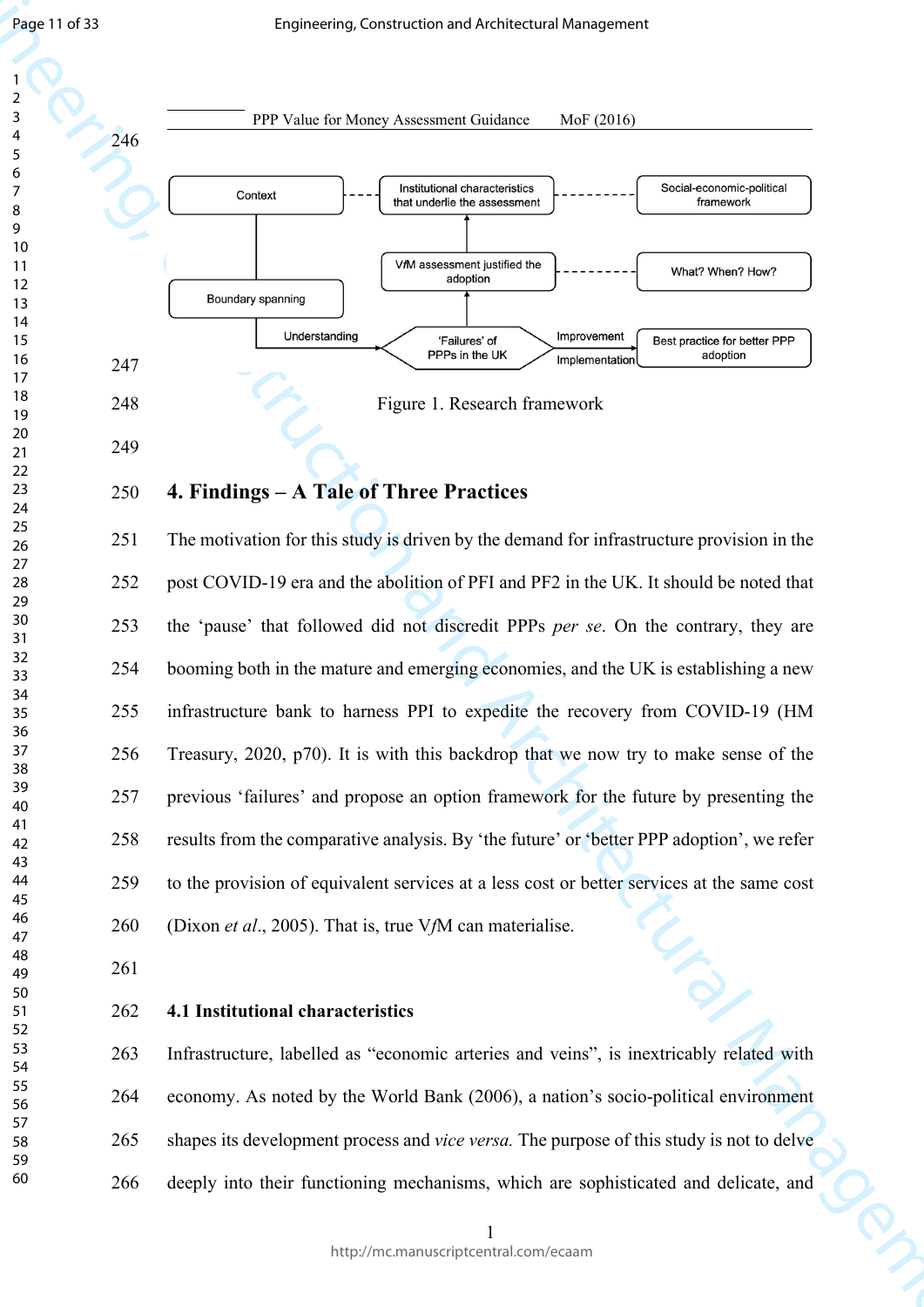277 Table 2. Institutional characteristics of V*f*M assessment in the UK, Australia and China

|                                                                |            |                   | Engineering, Construction and Architectural Management                                                                                                                                                                                                                |                                                                                                                                                                                                                |                                                                                                                                                                                                                                                                                            | Page 12 of 33               |  |
|----------------------------------------------------------------|------------|-------------------|-----------------------------------------------------------------------------------------------------------------------------------------------------------------------------------------------------------------------------------------------------------------------|----------------------------------------------------------------------------------------------------------------------------------------------------------------------------------------------------------------|--------------------------------------------------------------------------------------------------------------------------------------------------------------------------------------------------------------------------------------------------------------------------------------------|-----------------------------|--|
| $\overline{\mathbf{c}}$<br>$\mathsf{3}$                        | 267        |                   | happen to be beyond the scope of this study. Instead, we delimit it to the specific social                                                                                                                                                                            |                                                                                                                                                                                                                |                                                                                                                                                                                                                                                                                            |                             |  |
| 4<br>$\sqrt{5}$<br>$\boldsymbol{6}$                            | 268        |                   | (e.g., population boom and urbanisation), economic (e.g., infrastructure provision) and                                                                                                                                                                               |                                                                                                                                                                                                                |                                                                                                                                                                                                                                                                                            |                             |  |
| 7<br>$\,8\,$                                                   | 269        |                   | political (e.g., policy and governance structure to PPPs) framework (Table 2) that                                                                                                                                                                                    |                                                                                                                                                                                                                |                                                                                                                                                                                                                                                                                            |                             |  |
| 9<br>10                                                        | <b>270</b> |                   | conditions PPPs and V $f$ M assessment. This explorative perspective has shown that: (1)                                                                                                                                                                              |                                                                                                                                                                                                                |                                                                                                                                                                                                                                                                                            |                             |  |
| 11<br>12<br>13                                                 | 271        |                   | some institutional barriers need to be removed before PPPs adoption; (2) PPPs are an                                                                                                                                                                                  |                                                                                                                                                                                                                |                                                                                                                                                                                                                                                                                            |                             |  |
| 14<br>15                                                       | 272        |                   | approach that enables a particular government to deliver its promises to society; (3) The                                                                                                                                                                             |                                                                                                                                                                                                                |                                                                                                                                                                                                                                                                                            |                             |  |
| 16<br>17                                                       | 273        |                   | use of PPI is a way to stimulate economy; (4) The social, political and economic                                                                                                                                                                                      |                                                                                                                                                                                                                |                                                                                                                                                                                                                                                                                            |                             |  |
| 18<br>19                                                       | 274        |                   | backgrounds to some extent determine how PPPs are applied; and (5) VfM assessment                                                                                                                                                                                     |                                                                                                                                                                                                                |                                                                                                                                                                                                                                                                                            |                             |  |
| 20<br>21<br>22                                                 | 275        |                   | becomes an instrument to legitimate PPPs and is necessary to monitor whether the best                                                                                                                                                                                 |                                                                                                                                                                                                                |                                                                                                                                                                                                                                                                                            |                             |  |
| 23<br>24                                                       | 276        | VfM is delivered. |                                                                                                                                                                                                                                                                       |                                                                                                                                                                                                                |                                                                                                                                                                                                                                                                                            |                             |  |
| 25<br>26                                                       | 277        |                   | Table 2. Institutional characteristics of VfM assessment in the UK, Australia and China                                                                                                                                                                               |                                                                                                                                                                                                                |                                                                                                                                                                                                                                                                                            |                             |  |
| 27<br>28                                                       |            |                   | The social                                                                                                                                                                                                                                                            | The economic                                                                                                                                                                                                   | The political (governance)                                                                                                                                                                                                                                                                 |                             |  |
| 29<br>30<br>31<br>32<br>33<br>34<br>35<br>36<br>37<br>38<br>39 |            | The UK            | 1) High unemployment rate;<br>high interest rate; housing<br>crisis; 2) Demand for quality<br>NHS and education; 3)<br>Under-investment in<br>infrastructure; 4) Protection<br>for staff; 5) Ongoing need<br>for better public services,<br>opportunity and security. | 1) The early 1990s<br>recession; 2) Fiscal<br>responsibility and<br>government guarantee;<br>3) $60\%$ PFI are on the<br>balance sheet; 4) The<br>2008 financial crisis and<br>tighter regulations on<br>banks | 1) NPM, retirement of the<br>'Ryrie rules' and the 1992<br>general election; 2) the<br>1997 general election; 3)<br>Using PFI to meet the<br>investment challenge in<br>2003; 4) Using PFI to<br>strengthen long-term<br>partnership; 5) Introducing<br>equity finance and<br>transparency |                             |  |
| 40<br>41<br>42<br>43<br>44<br>45<br>46                         |            | Australia         | 1) Population size; 2)<br>Expectation for excellence in<br>public service provision; 3)<br>Reluctancy to more tax                                                                                                                                                     | 1) High public debt; 2)<br>The longest sustained<br>increase in commodity<br>prices and the terms of<br>trade but generally<br>healthy <sup>*</sup>                                                            | 1) New Public<br>Management (NPM); 2)<br>Federal government; 3)<br>Reform of Australian<br><b>Public Service</b>                                                                                                                                                                           |                             |  |
| 47<br>48<br>49                                                 |            | China             | 1) Population aging; 2)<br>Poverty; 3) Environmental<br><i>issues</i>                                                                                                                                                                                                 | 1) Economic downward<br>pressure; 2) Insufficient<br>domestic demand                                                                                                                                           | 1) New administration; 2)<br>Law modifications (e.g.,<br>long-term budget plans<br>and taxation)                                                                                                                                                                                           |                             |  |
| 50<br>51<br>52                                                 | 278        |                   | * Source from Gerard and Kearns (2011) The Australian Economy in the 2000s.                                                                                                                                                                                           |                                                                                                                                                                                                                |                                                                                                                                                                                                                                                                                            |                             |  |
| 53<br>54                                                       | 279        |                   |                                                                                                                                                                                                                                                                       |                                                                                                                                                                                                                |                                                                                                                                                                                                                                                                                            |                             |  |
| 55<br>56                                                       | 280        | UK context        |                                                                                                                                                                                                                                                                       |                                                                                                                                                                                                                |                                                                                                                                                                                                                                                                                            |                             |  |
| 57<br>58                                                       | 281        |                   | In the UK, the institutional barriers to PFI were cleared following the 1992 election of                                                                                                                                                                              |                                                                                                                                                                                                                |                                                                                                                                                                                                                                                                                            |                             |  |
| 59<br>60                                                       | 282        |                   | a Conservative government. To cope with an economic crisis that involved high                                                                                                                                                                                         |                                                                                                                                                                                                                |                                                                                                                                                                                                                                                                                            |                             |  |
|                                                                |            |                   |                                                                                                                                                                                                                                                                       |                                                                                                                                                                                                                |                                                                                                                                                                                                                                                                                            | $\mathcal{P}_{\mathcal{A}}$ |  |
|                                                                |            |                   |                                                                                                                                                                                                                                                                       | http://mc.manuscriptcentral.com/ecaam                                                                                                                                                                          |                                                                                                                                                                                                                                                                                            |                             |  |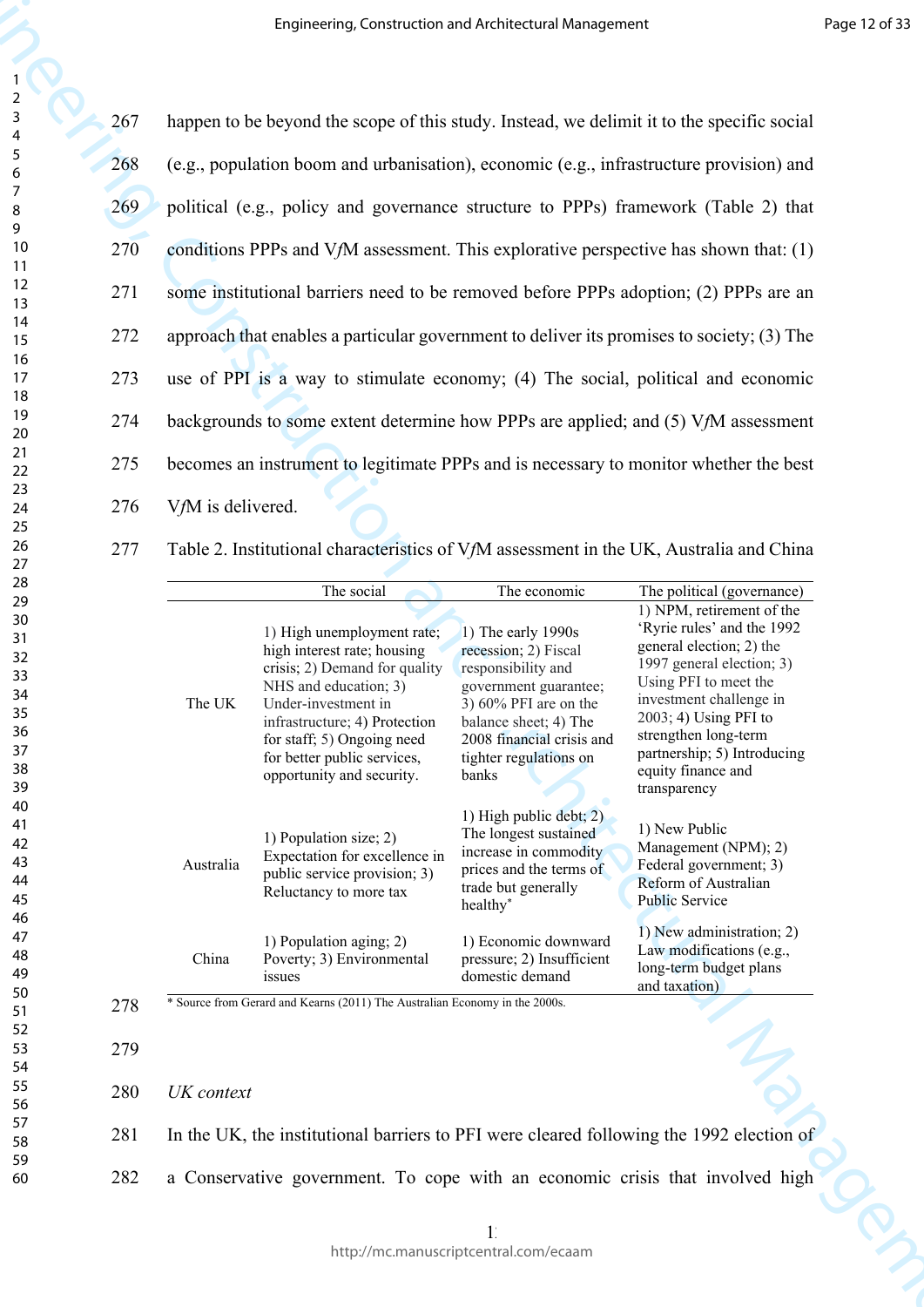Engine 1973<br>
Engine to the system of the constraint of the constraint of the system of the system of the system of the system of the system of the system of the system of the system of the system of the system of the syst 283 unemployment, high interest rates, and high public borrowing, there was a shift to 284 'NPM' (see Hood, 1991 for details regarding NPM), and departure from the 'Ryrie rules' 285 that limited the raising risk capital from financial markets (see Heald and McLeod, 2002, 286 p.420). In 1997 the incoming Labour government adopted PFI to improve public 287 services: commissioning, between 1997 and 2003, 34 PFI hospitals with an estimated 288 cost of £21.76 billion and expanding PFI into other areas such as education. The first 289 V*f*M assessment guideline (PSC) was introduced by the Private Finance Treasury 290 Taskforce in 1999, and in 2003 V*f*M became the criterion, as opposed to the simple 291 'off-balance sheet' attraction of earlier years. The number of UK PFI projects then 292 remained stable (around 60 every year) until the 2008 financial crisis. Despite the 293 introduction of the amended 'PF2' strategy in 2012, by 2018 only one PFI project (i.e., 294 Arc21 Residual Waste Infrastructure Procurement) was commissioned at which time 295 PFI and PF2 were deemed inflexible and complex.

## *Australian context*

298 Unlike the UK, Australia has a federal parliamentary system. The first formal adoption 299 of PPPs occurred in 2000 when the Victoria State Government established 'Partnerships 300 Victoria'. Other state PPP units followed, including 'Projects Queensland' (now 301 'Queensland Treasury's Commercial Group') and 'New South Wales (NSW) PPPs' 302 (now the 'Infrastructure and Structured Finance Unit'). These are responsible for the 303 procurement of PPPs in each jurisdiction and apply state-specific guidelines (Table 3) 304 where the National PPP Policy and Guidelines (NPPG) allow. At the federal level, the 305 Council of Australian Governments monitors, reviews, and refines the NPPG with the 306 assistance of its 'holder', Infrastructure Australia. Table 3 shows the relevant guidelines 307 alongside the uptake of PPPs by each unitary player (the three major states and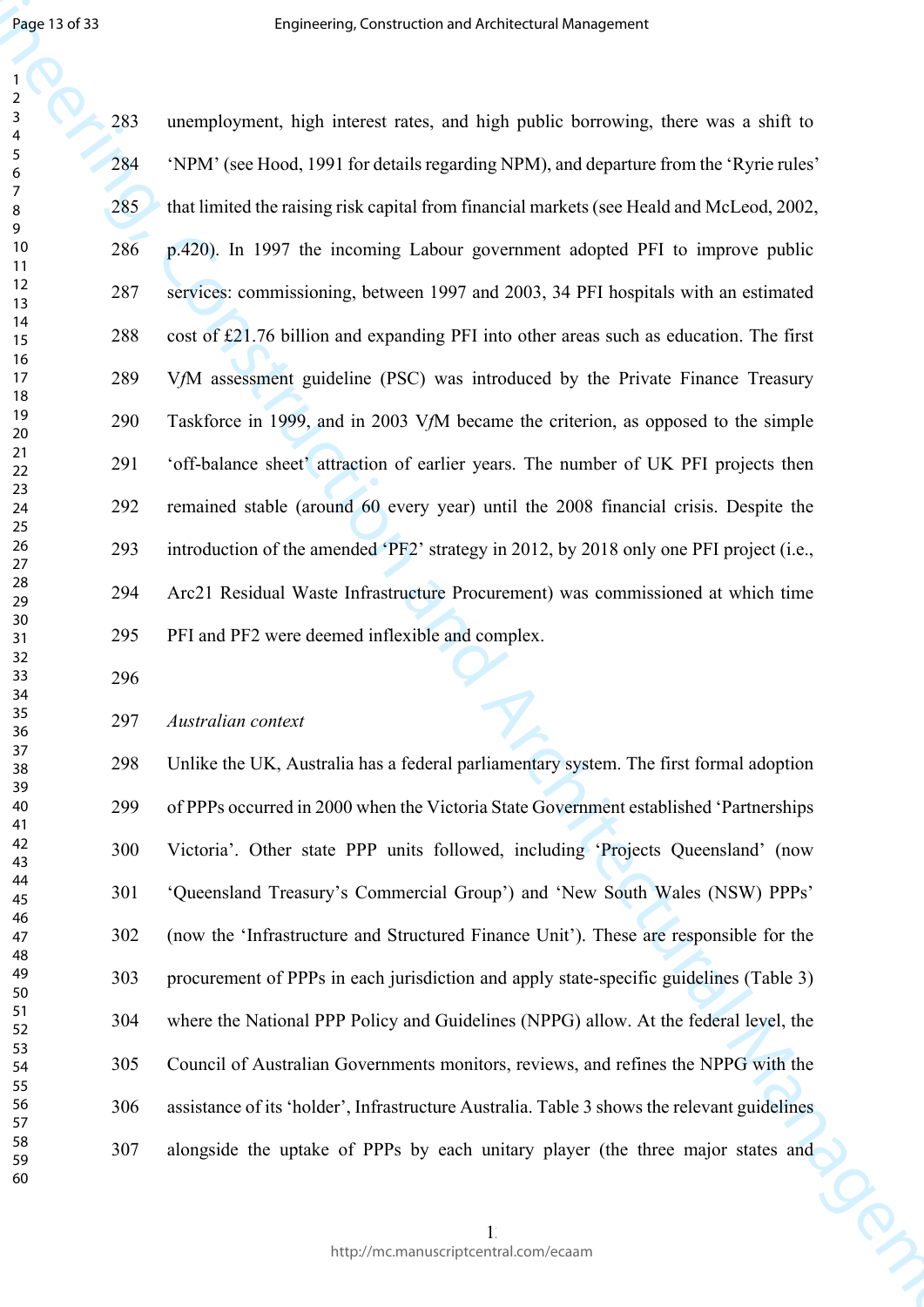|                                        |            |                                                                                         | Engineering, Construction and Architectural Management                                                                                                                                                                                        |                                                                                                    |                                                     | Page 14 of 33 |  |
|----------------------------------------|------------|-----------------------------------------------------------------------------------------|-----------------------------------------------------------------------------------------------------------------------------------------------------------------------------------------------------------------------------------------------|----------------------------------------------------------------------------------------------------|-----------------------------------------------------|---------------|--|
| $\overline{\mathbf{c}}$<br>3           | 308        |                                                                                         | Infrastructure Australia). Notably, the populations of NSW, Victoria and Queensland                                                                                                                                                           |                                                                                                    |                                                     |               |  |
| 4<br>$\sqrt{5}$<br>$\boldsymbol{6}$    | 309        |                                                                                         | account for 77.85% of total Australian population, which accounts for the predominance                                                                                                                                                        |                                                                                                    |                                                     |               |  |
| $\overline{7}$<br>8                    | 310        |                                                                                         | of PPP projects in these states. With the reform of its Australian Public Service                                                                                                                                                             |                                                                                                    |                                                     |               |  |
| 9<br>10                                | 311        |                                                                                         | (Australian Government, 2019), PPPs continue to breathe and grow even amid the                                                                                                                                                                |                                                                                                    |                                                     |               |  |
| 11<br>12<br>13                         | 312        |                                                                                         | COVID-19 as can be seen in the Sydney Metro City & Southwest OTS2 PPP, the                                                                                                                                                                    |                                                                                                    |                                                     |               |  |
| 14<br>15                               | 313        |                                                                                         | Footscray Hospital PPP, the Inland Rail PPP in NSW, Victoria and Queensland,                                                                                                                                                                  |                                                                                                    |                                                     |               |  |
| 16<br>17                               | 314        | respectively.                                                                           |                                                                                                                                                                                                                                               |                                                                                                    |                                                     |               |  |
| 18<br>19                               | 315        |                                                                                         | Table 3. Federal and state governance on PPPs in Australia                                                                                                                                                                                    |                                                                                                    |                                                     |               |  |
| 20<br>21<br>22<br>23                   |            | Unit                                                                                    | Guidelines                                                                                                                                                                                                                                    | Document year                                                                                      | Number of<br>projects/ Project<br>value after 2000* |               |  |
| 24<br>25<br>26<br>27<br>28<br>29<br>30 |            | Infrastructure<br>Australia                                                             | NPPG contains: (1) National PPP<br>Policy Framework; (2) National<br>PPP Guidelines Overview; (3)<br>Volumes 1-7 on detailed technical<br>instructions; (4) Roadmap for<br>Applying the Commercial<br>Principles                              | 2008: Original release;<br>2015: Revised version                                                   | $90 / \approx $109.13$<br>billion                   |               |  |
| 31<br>32<br>33<br>34                   |            | Partnerships<br>Victoria                                                                | Partnerships Victoria<br>Requirements                                                                                                                                                                                                         | 2009: Original release;<br>2010: Update on PSC;<br>2013: Revised version;<br>2016: Revised version | 24 / $\approx$ \$29 billion                         |               |  |
| 35<br>36<br>37<br>38<br>39             |            | Queensland<br>Treasury's<br>Commercial<br>Group<br><b>NSW</b>                           | Queensland public private<br>partnership supporting guidelines                                                                                                                                                                                | 2015                                                                                               | $11 \approx $24$ billion                            |               |  |
| 40<br>41<br>42                         |            | Infrastructure<br>and Structured<br>Finance Unit                                        | NSW Public Private Partnership<br>Guidelines                                                                                                                                                                                                  | 2012: Original release;<br>2017: Revised version                                                   | $26 \approx $38$ billion                            |               |  |
| 43<br>44                               | 316<br>317 |                                                                                         | * Source secured from Infrastructure Partnerships Australia in July 2021. Guidelines are sourced from Department of<br>Infrastructure and Regional Development (2008), Treasury and Finance (2016), Queensland Government (2015), and The NSW |                                                                                                    |                                                     |               |  |
| 45<br>46<br>47                         | 318<br>319 | Treasury (2017).                                                                        |                                                                                                                                                                                                                                               |                                                                                                    |                                                     |               |  |
| 48<br>49                               | 320        | China context                                                                           |                                                                                                                                                                                                                                               |                                                                                                    |                                                     |               |  |
| 50<br>51<br>52                         | 321        |                                                                                         | In China, an aging population, extreme poverty for 100 million people, urbanisation,                                                                                                                                                          |                                                                                                    |                                                     |               |  |
| 53<br>54                               | 322        |                                                                                         | and environmental worries, have all provided a stimulus to innovate in infrastructure.<br>This contextual backdrop coincides with the surging number of PPPs in the area of                                                                   |                                                                                                    |                                                     |               |  |
| 55<br>56                               | 323        |                                                                                         |                                                                                                                                                                                                                                               |                                                                                                    |                                                     |               |  |
| 57<br>58                               | 324        | urban and city development, elderly care, environmental protection, and social housing. |                                                                                                                                                                                                                                               |                                                                                                    |                                                     |               |  |
| 59<br>60                               | 325        |                                                                                         | The first BOT project (i.e., Shajiao B power plant) in Shenzhen, China can be traced                                                                                                                                                          |                                                                                                    |                                                     |               |  |
|                                        |            |                                                                                         |                                                                                                                                                                                                                                               |                                                                                                    |                                                     |               |  |
|                                        |            |                                                                                         | http://mc.manuscriptcentral.com/ecaam                                                                                                                                                                                                         |                                                                                                    |                                                     |               |  |

#### 320 *China context*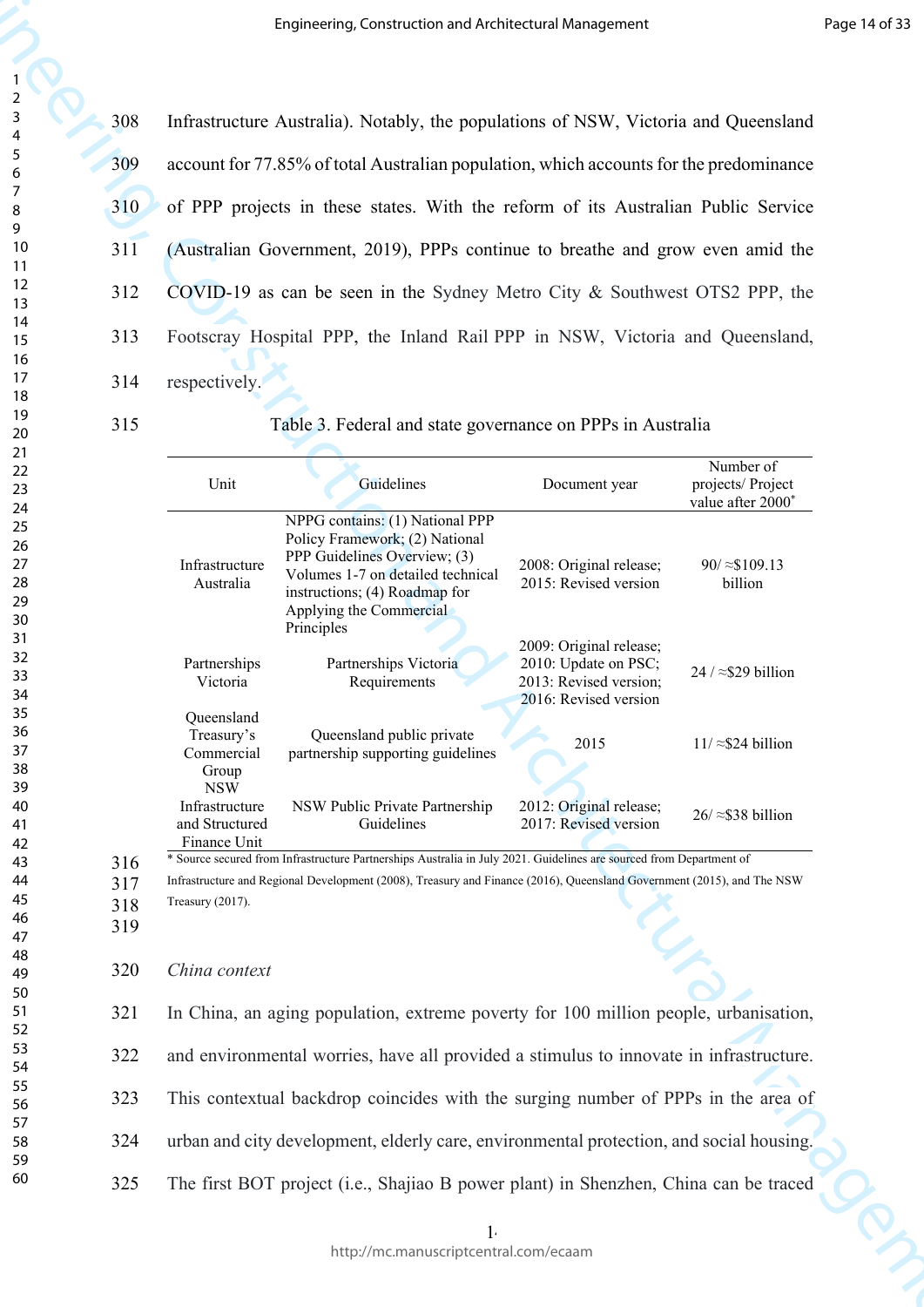Engineering, Construction and Architectural Management back to 1984 with foreign direct investment. However, the central government's enthusiasm for PPI in 2014 (see Cheng *et al*. 2016 for macroeconomic environment and policies that shaped PPPs in China pre-2014) casted a watershed in PPPs. This was attributed to the newly elected administration declaring, in 2013, the decisive role of the market in resource allocation and allowing the private sector to invest in infrastructure. There was a milestone policy by the MoF (2014) that considered PPPs as a way to transform economy, support urbanisation, convert the role of government in public service, and reform the finance and taxation system. So far, 10,120 PPP projects have been commissioned across China led by the municipal sector, transport, environment, and urban and city development. One significant characteristic embedded 336 with this rapid uptake is the involvement of state-owned enterprises  $(SOEs)$ <sup>1</sup> due to their ample resources and extensive political and financial access (Xiong *et al*., 2021). In addition, dozens of laws, regulations and policies have been administered mainly by its national-level Standing Committee of the National People's Congress, State Council, MoF, National Development and Reform Commission to promote, regulate and stabilise PPPs. However, the perception of PPP as merely a source of finance has led to 342 some concerns, and the MoF (2019) has warned some local authorities against the 343 excessive invisible public deficits that may result.

## **4.2 What do 'V***f***M' and V***f***M assessment mean in the context?**

346 As the pioneer of PPPs, the UK has been grappling longest with their assessment. 347 Specifically, the UK has replaced the PSC model developed in 1999 with a three-level 348 (programme level, project level, and procurement level) assessment in 2004 and 2006,

<sup>&</sup>lt;sup>1</sup> The role of SOEs is also detected in Queensland and NSW, Australia (Queensland Government, 2015; The NSW Treasury, 2017). In Queensland, the application of the PPP policy is not mandatory for Government Owned Corporations, indicating an exempt from V*f*M assessment.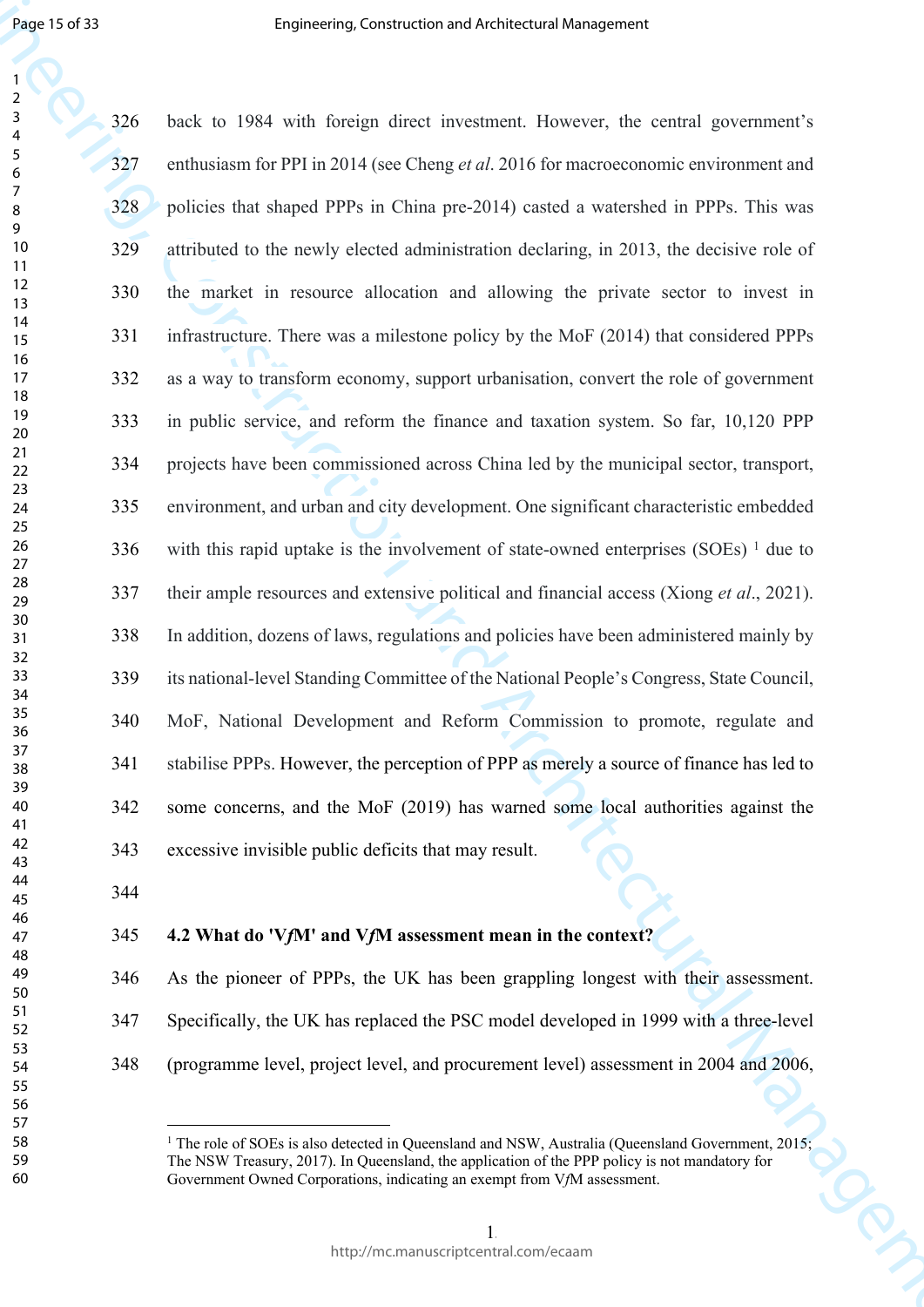349 withdrawn the quantitative assessment in 2012, and re-invigorated PSC in 2020 (HM 350 Treasury, 2020). In contrast, Australia maintains its 2008 version while China updated 351 its 2015-practice in 2016. In addition to the UK's definition of V*f*M within these 352 documents, Australia specifies 'V*f*M is a combination of the service outcome to be 353 delivered by the private sector, together with the degree of risk transfer and financial 354 implications for government.' Although China does not have an explicit V*f*M definition, 355 it emphasises the improvement of service quality and operation efficiency, or reduced 356 project cost over the project lifecycle (MoF, 2014).

**Engineering, Construction and Architectural Management**<br> **Engineering, Construction and Architectural Management in 2012, and maintains the 2010 CMM<br>
<b>Engineering, 2010)** In community, marginal maniform in the CIV of dur 358 It should be noted that here V*f*M is considered in the context of a comparison between 359 PPPs and traditional procurement. Other forms of procurement may fall into a wider 360 evaluation. For example, Australia enacts a 'procurement options analysis' that can 361 evaluate PPPs against construct-only, design and construct, alliance contracting, etc. in 362 areas such as objectives, policy context, agency capability, and market. For PPPs to 363 qualify as a potential V*f*M alternative, each country has a shortlisting mechanism, 364 shown in Table 4. Despite the \$50 million restriction in Australia, small projects that 365 present measurable risk transfer, whole-of-life costing, innovation, measurable outputs, 366 asset utilisation, better integration, and competitive process may also qualify for PPPs. 367 Compared with the conditions required in the UK, in Australia and China projects with 368 certain characteristics (Table 4) can be identified. If the listed thresholds are met, a V*f*M 369 assessment is then undertaken between PPPs and the traditional procurement approach.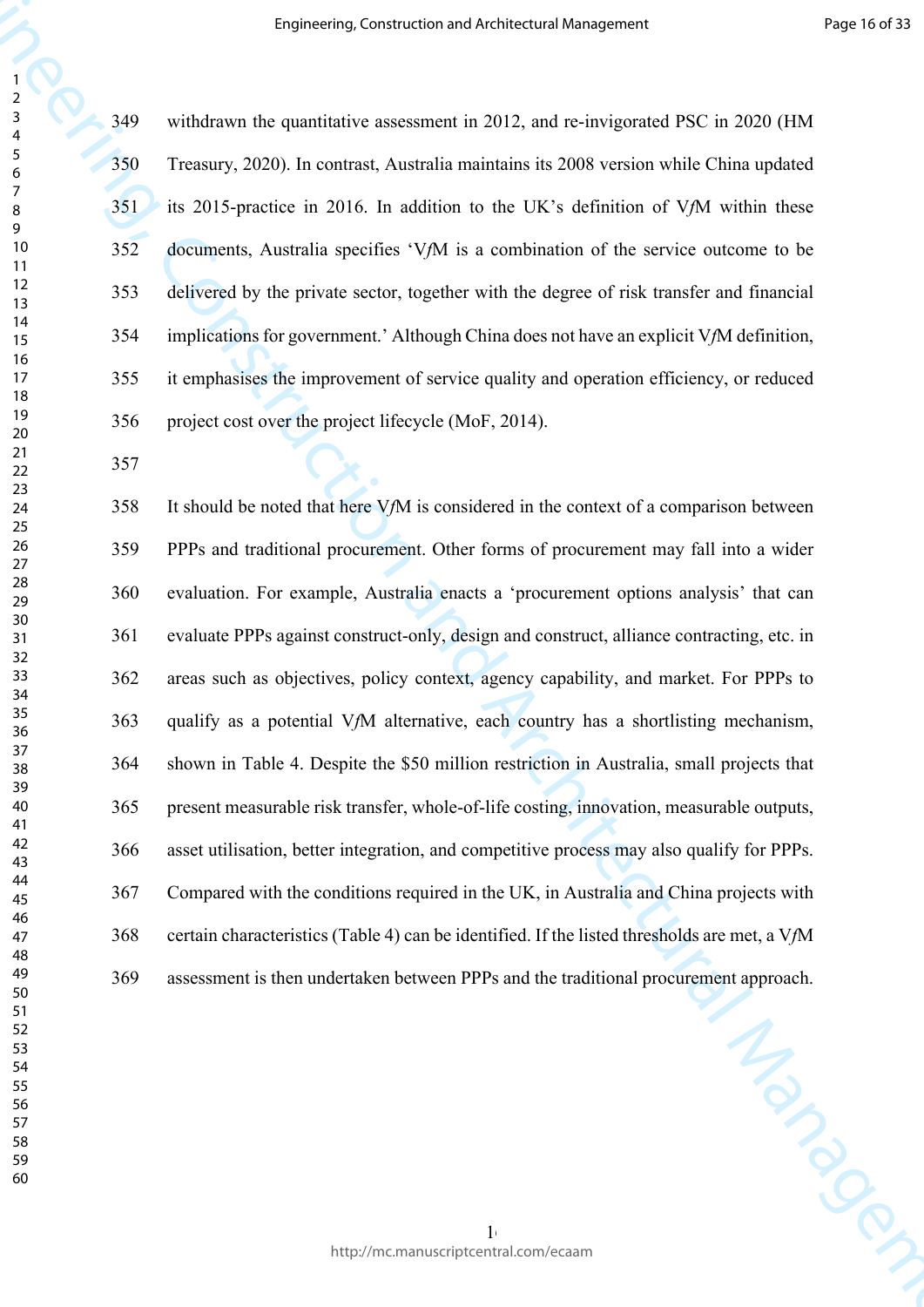| 2                   |  |
|---------------------|--|
| 3                   |  |
|                     |  |
| 4                   |  |
| 5                   |  |
| 6                   |  |
|                     |  |
|                     |  |
| 8                   |  |
| 9                   |  |
| 10                  |  |
| 1<br>$\mathbf{1}$   |  |
|                     |  |
| 1<br>$\overline{2}$ |  |
| 3<br>1              |  |
| 4<br>1              |  |
| 15                  |  |
|                     |  |
| 16                  |  |
| 1                   |  |
| 18                  |  |
| 19                  |  |
| 20                  |  |
|                     |  |
| $\overline{21}$     |  |
| $\overline{22}$     |  |
| 23                  |  |
| $\overline{24}$     |  |
|                     |  |
| 25                  |  |
| 26                  |  |
| 27                  |  |
| 28                  |  |
|                     |  |
| 29                  |  |
| 30                  |  |
| $\overline{31}$     |  |
| $\overline{32}$     |  |
|                     |  |
| 33                  |  |
| 34                  |  |
| 35                  |  |
| 36                  |  |
|                     |  |
| 37                  |  |
| 38                  |  |
| 39                  |  |
| 40                  |  |
|                     |  |
| 41                  |  |
| 42                  |  |
| 43                  |  |
| 44                  |  |
| 45                  |  |
|                     |  |
| 46                  |  |
| 47                  |  |
| 48                  |  |
|                     |  |
| 49                  |  |
| 50                  |  |
| 51                  |  |
| 52                  |  |
| 53                  |  |
|                     |  |
| 54                  |  |
| 55                  |  |
| 56                  |  |
| 57                  |  |
|                     |  |
| 58                  |  |
| 59                  |  |
| 60                  |  |

| 370        |                    | Table 4. Projects that may be suitable for PPPs                                                                                       |
|------------|--------------------|---------------------------------------------------------------------------------------------------------------------------------------|
|            | Countries          | Conditions                                                                                                                            |
|            | UK.                | Non-IT/ICT projects <sup>*</sup> ; Capital investment over £20 million                                                                |
|            | Australia          | Capital investment over \$50 million ( $\approx$ £27.5 million)                                                                       |
|            | China              | Projects characterised with flexible price adjustment, high degree of market openness, high<br>capital expenditure and stable demand. |
| 371<br>372 | (Whitfield, 2007). | 105 ICT projects experienced major cost overruns (an average of 30.5%), delays and terminations                                       |
| 373        |                    |                                                                                                                                       |
| 374        |                    | 4.3 When does VfM assessment take place?                                                                                              |
| 375        |                    | The UK's three-stage VfM assessment happens during the annual budgeting round,                                                        |
| 376        |                    | outline business case (OBC) and post-OBC to financial close, respectively. In the latest                                              |

Engine 1973<br>
Engine Construction and Architectural Management<br>
2. The Construction and Architectural Management and Architectural Management and<br>
2. The Construction and Architectural Construction and Architectural Manage *Green Book* (HM Treasury, 2020), these stages have been restructured as the longlist 378 and shortlist appraisal stages. Australia and China conduct assessments after the 379 investment decision is made and before the request for proposal is launched. In addition, 380 China requires a mid-term assessment (3~5 years after the project is in operation) to 381 check if the initial V*f*M is attained. There are also differences in the order of quantitative 382 assessment (i.e., PSC) and qualitative assessment. Australia and China proceed with the 383 quantitative assessment followed by a qualitative assessment. This emphasises the 384 importance of the qualitative assessment, particularly when the PSC is close to the 385 bidders' lowest price. The UK, however, has shifted from an identical practice to the 386 opposite procedure, where critical success factors and other qualitative issues are 387 assessed first, followed by a PSC calculation. A potential problem with this approach 388 could be that the earlier qualitative assessment is not well interpreted (Coulson, 2008) 389 and repeats the suitability test that is used where projects amenable to PPPs are 390 subjected to preliminary screening. This is exacerbated by the evidence that UK's PSC 391 guidance is biased towards PPPs (Pollock *et al*., 2007). Similarly, China originally used 392 a qualitative assessment certified by a group of experts, with the quantitative assessment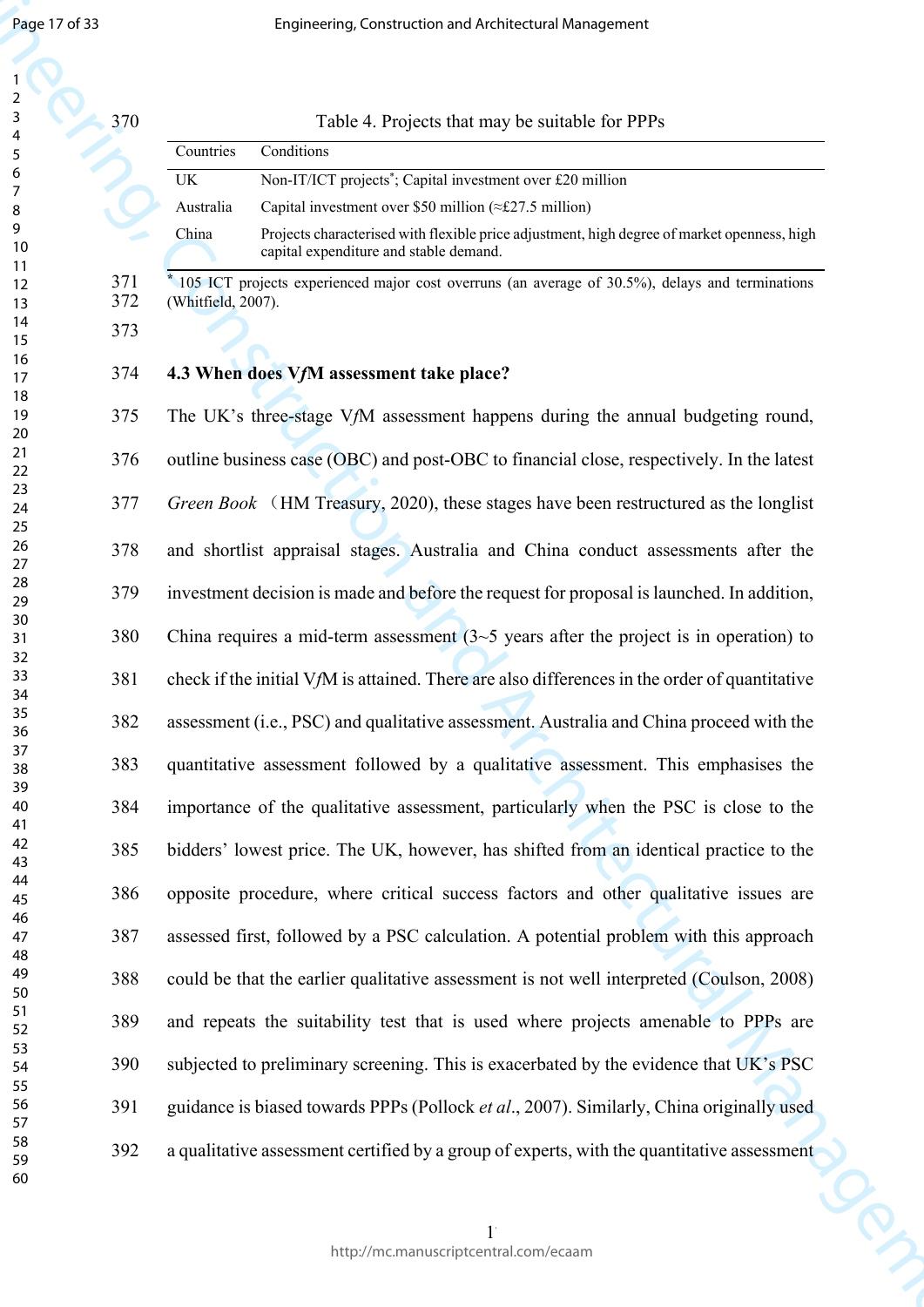> 393 being at the discretion of responsible agencies. The transformation to its current practice 394 may again corroborate Coulson's (2008) concerns about qualitative V*f*M. The 395 implication is that the UK should perhaps consider the general processes prevailing in 396 Australia and China and thus avoid unnecessary repetition.

**4.4 How is V***f***M assessed?**

## *Quantitative VfM*

**Engineering Construction and Architectural Management Properties (Architectural Management Properties and Architectural Management Construction and CMS and the specifical Management Construction and CMS and CMS and CMS a** 400 As mentioned above, PSC represents the hypothetical cost of a traditional procurement 401 approach which in turn exposes the cost difference between that and a PPP in order to 402 demonstrate V*f*M. Currently, the components of PSC are not detailed in UK's *Green Book* 2020. Drawing on relevant literature and practices in Australia and China, a PSC 404 can be said to comprise: a 'raw' PSC (i.e., the construction and operation costs 405 associated with delivering the output specifications over a period), competitive 406 neutrality, transferred risk and retained risk. This benchmarking cost can be revisited 407 when consulting private sectors to illuminate potential market capability before the 408 formal tendering. In Australia, it is then compared against the PPP bidders' price to 409 quantify V*f*M. In China, a PPP value, which incorporates the cost the government is 410 required to bear in the PPP scenario, is calculated. As it is undertaken at the pre-tender 411 stage, this PPP value is akin to a shadow bid value (Grimsey and Lewis, 2005, p.353). 412 In addition to the PSC comparison against a PPP, an additional comparison between the 413 value of a PPP version of 'do the minimum' and a normal PPP is required in the UK. 414 Furthermore, the comparison can be widened to include 'Business as Usual', 'do the 415 minimum option', 'PPP', and any other viable alternative if no outsourcing or 416 insourcing change exists. This results in a cost-benefit analysis similar to the approach<br>417 taken at investment decision stage. 417 taken at investment decision stage.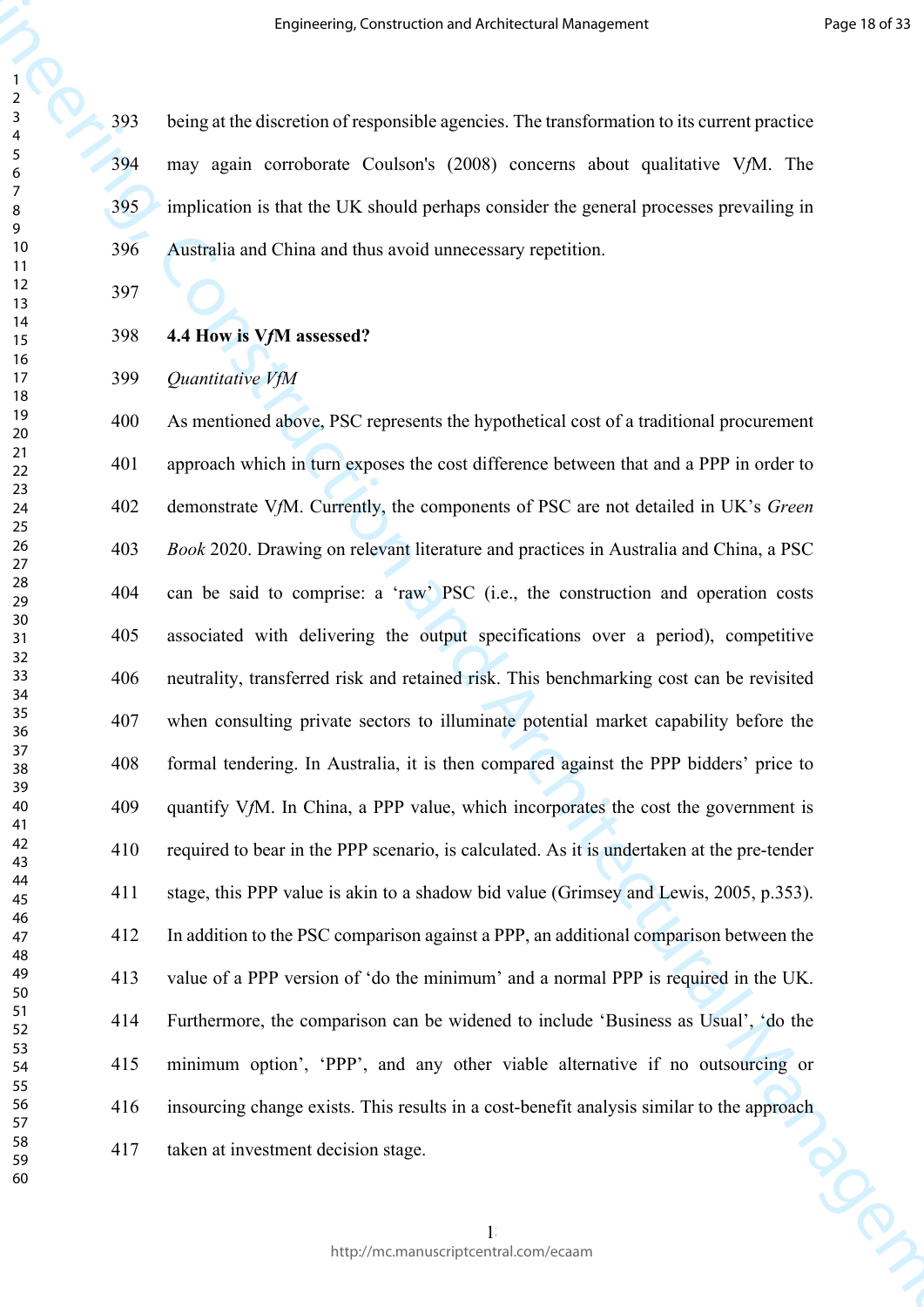Engine Transformation (and the constraint interaction and the constraint the properties of the state of the state of the state of the state of the state of the state of the state of the state of the state of the state of 419 The importance of selecting a discount rate which underpins the net present value 420 calculation is recognised. China proposes a discount rate based on local governments' 421 bond yields (e.g., a road project procured in 2019 in Fujian used 4.08%) for both the 422 PSC and PPP. It also requires that, if there are multiple discount rates available, the 423 minimum discount rate should be used. We understand this as an attempt to avoid the 424 debate that a higher discount rate underestimates the value of a PPP. The use of a single 425 discount rate also reveals the lack of a sensitivity analysis (which is common in the UK 426 and Australia) to trial the impact of different discount rates on decision-making. 427 Regarding Australia's social infrastructure, the PPP side discount rate is adjusted to 428 reward the private sector for assuming the transferred risks. For example, a risk 429 premium is added to the risk-free discount rate based on the percentage of risk sharing. 430 Although this practice has its roots in the capital asset model, the presumption that 431 governments can really transfer risks to the private sector can be disputed (Pollock and 432 Price, 2004). For its economic infrastructure, the project rate and risk-free rate are used 433 in a PSC and a PPP, respectively. In the UK, a 'social time preference rate' of 3.5% is 434 applied for all possible options at the shortlist stage. It shows the government prefers 435 the present society to the future, which in turn fits the institutional characteristic that 436 the UK's PFI is finance-oriented. This is reflected by the £199 billion that the UK 437 government has to pay for existing PFI projects until the 2040s (NAO, 2018).

439 To enable better risk management, all three countries uniformly price risks that 440 governments are exposed to in PSC. In the process, risks are identified, and their 441 probabilities and impacts are combined. Point estimate and Monte Carlo simulation are 442 recommended as techniques for risk quantification in the UK and Australia. The UK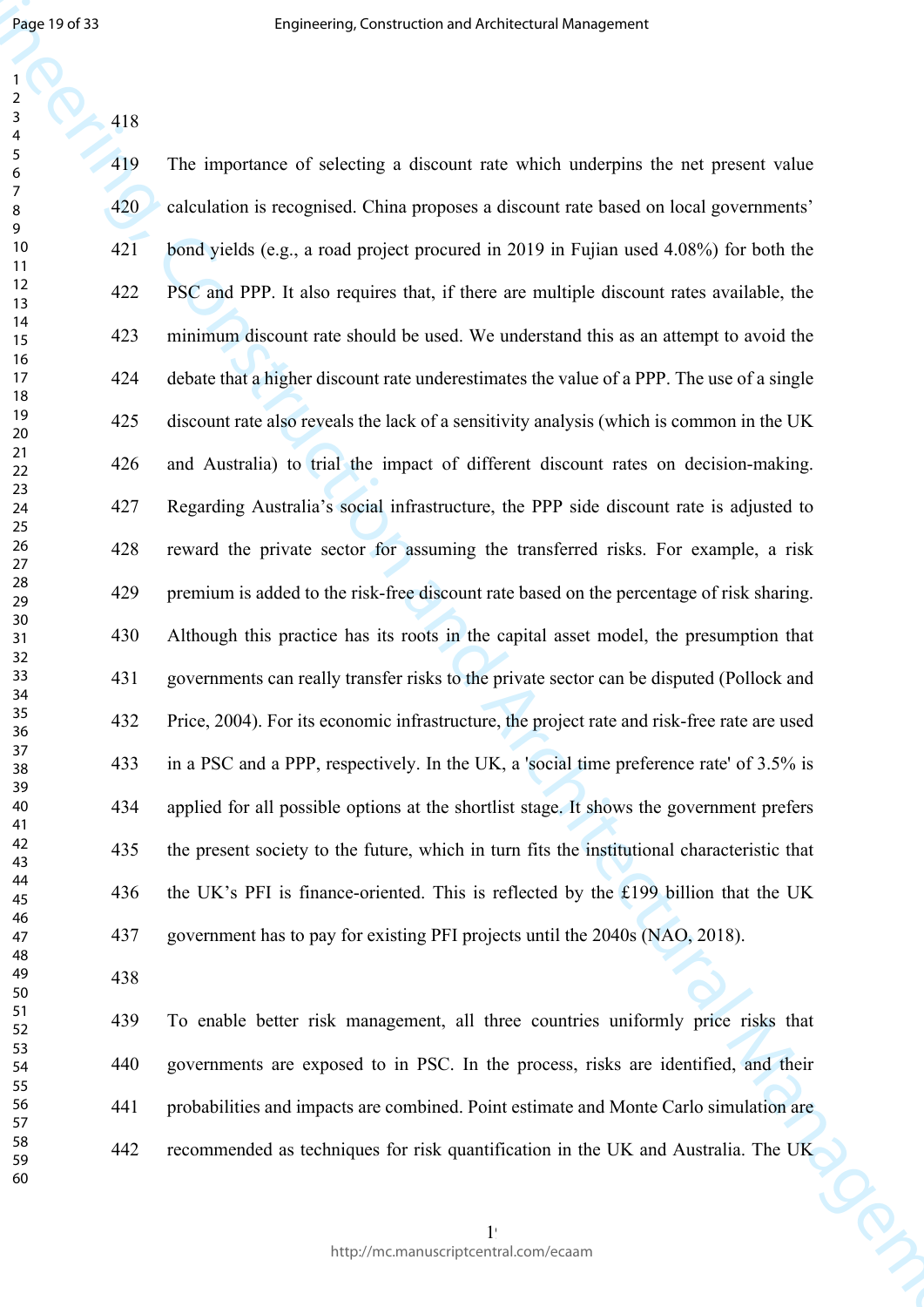**Engineering Construction and Architectural Management**<br> **Example 1443** and distinct the state of construction and the state of the state of the state of the state of the state of the state of the state of the state of th 443 additionally suggests decision trees and real options for a follow-up decision as the 444 project progresses. Instead of instructing these techniques, China promotes the use of 445 scenario analysis (in cases where the impacts of risks can be measured but not their 446 probabilities); a percentage method (when both impacts and probability are hard to 447 estimate); and the 'probability  $\times$  impact' method (when both can be calculated). Risk 448 valuation is ultimately split into retained risks and transferred risks to prepare for the 449 risk sharing that exists in PPPs. In order to avoid the illusion that a large project can be 450 created with a small amount of investment, the UK has included an 'optimism bias' 451 adjustment based on experience of public-funded infrastructure. However, it is not clear 452 how this concern is addressed in PPPs. For example, can a lower 'optimism bias' 453 percentage be applied to a PPP bid since private sectors are considered to have greater 454 expertise? Moreover, empirical data reveal that change of 'scope' and 'client 455 requirement' lead to project cost inflation (Love *et al*., 2019). Similarly, transaction 456 costs, which can be as high as 20% of the capital investment in PPPs are not clearly 457 addressed. Such omissions can sow the seeds for an overestimation of a PSC and an 458 underestimation of a PPP.

*Qualitative VfM*

461 In light of the extensive criticism of the UK's PSC practice (e.g., Shaoul, 2005 and 462 Pollock *et al*., 2007), the quantitative assessment became dormant in 2012. As 463 previously mentioned, despite the resurgence of PSC in 2020, its components and how 464 it is operated are elusive. However, a new form of qualitative assessment at the longlist 465 stage can reveal the social value of a project intervention. Table 5 outlines the qualitative factors that are considered in each of the three countries. 466 qualitative factors that are considered in each of the three countries.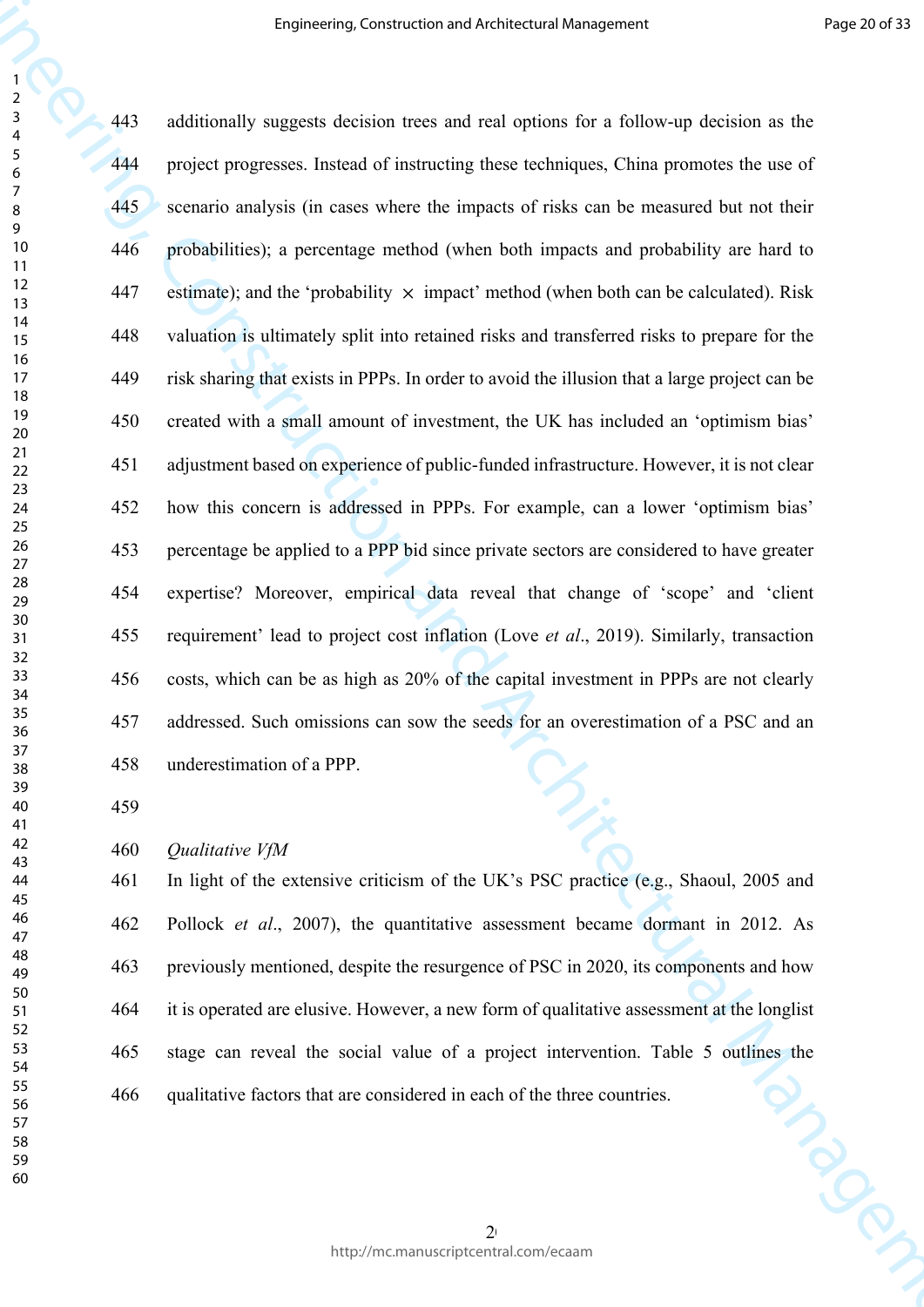| $\overline{AB}$ |
|-----------------|

| 467 |  |  | Table 5. Qualitative factors in VfM assessment |
|-----|--|--|------------------------------------------------|
|     |  |  |                                                |

| Countries | Timing                                                     | Factors                                                                                                                                                                                                                                                                     |
|-----------|------------------------------------------------------------|-----------------------------------------------------------------------------------------------------------------------------------------------------------------------------------------------------------------------------------------------------------------------------|
| UK        | Before quantitative<br>assessment                          | Measurable objectives and outputs; risk allocation<br>and<br>management; operational flexibility; equity, efficiency and<br>accountability; innovation; contract duration and residual value;<br>incentives and monitoring; The Market; timescale; skills and<br>resources. |
| Australia | In conjunction with<br>or after quantitative<br>assessment | Service<br>delivery<br>operational<br>and<br>requirements;<br>interface/relationship<br>project management;<br>and<br>design<br>considerations.                                                                                                                             |
| China     | quantitative<br>After<br>assessment                        | Life-cycle integration; risk identification and allocation;<br>performance and innovation; competitiveness; governments'<br>capabilities; financeability; asset correlation in the bundled<br>contract.                                                                     |

Engine 273<br>
Engine Construction and Architectural Management<br>
2. Construction and Architectural Management<br>
2. Construction and Architectural Management and Architectural Management<br>
2. Construction and Architectural Mana 469 Spackman (2002) and Sun *et al*. (2021) argue that financial constraint skews the 470 ideology to PPP forms of procurement in the UK and China. Consequently, a large 471 number of projects are made possible by leveraging up limited budgets to meet 472 immediate infrastructure demands. The concomitant risk is an uplifting public debt level 473 and the jeopardising of the long-term V*f*M (Ball *et al*., 2001). In practice, a red flag was 474 waved by China's State-owned Assets Supervision and Administration Commission 475 (2021) regarding local SOEs' debt risk. The UK and Australia have a similar 476 affordability analysis to avoid using PPPs simply as a way of off-balance sheet funding. 477 Currently, this affordability is set at around 10-15% of total investment in public 478 services. However, in Australia's qualitative assessment, *service* is emphasised through 479 combined consideration of project management and prescient design inclusion. The 480 ensuing result is its better performance at least in terms of cost and time (Raisbeck *et al*., 2010). In summary, the qualitative assessment employed by each of the three 482 governments reflects their policy orientation in a specific spectrum, but each is subject<br>to methodological weaknesses.<br>484 483 to methodological weaknesses.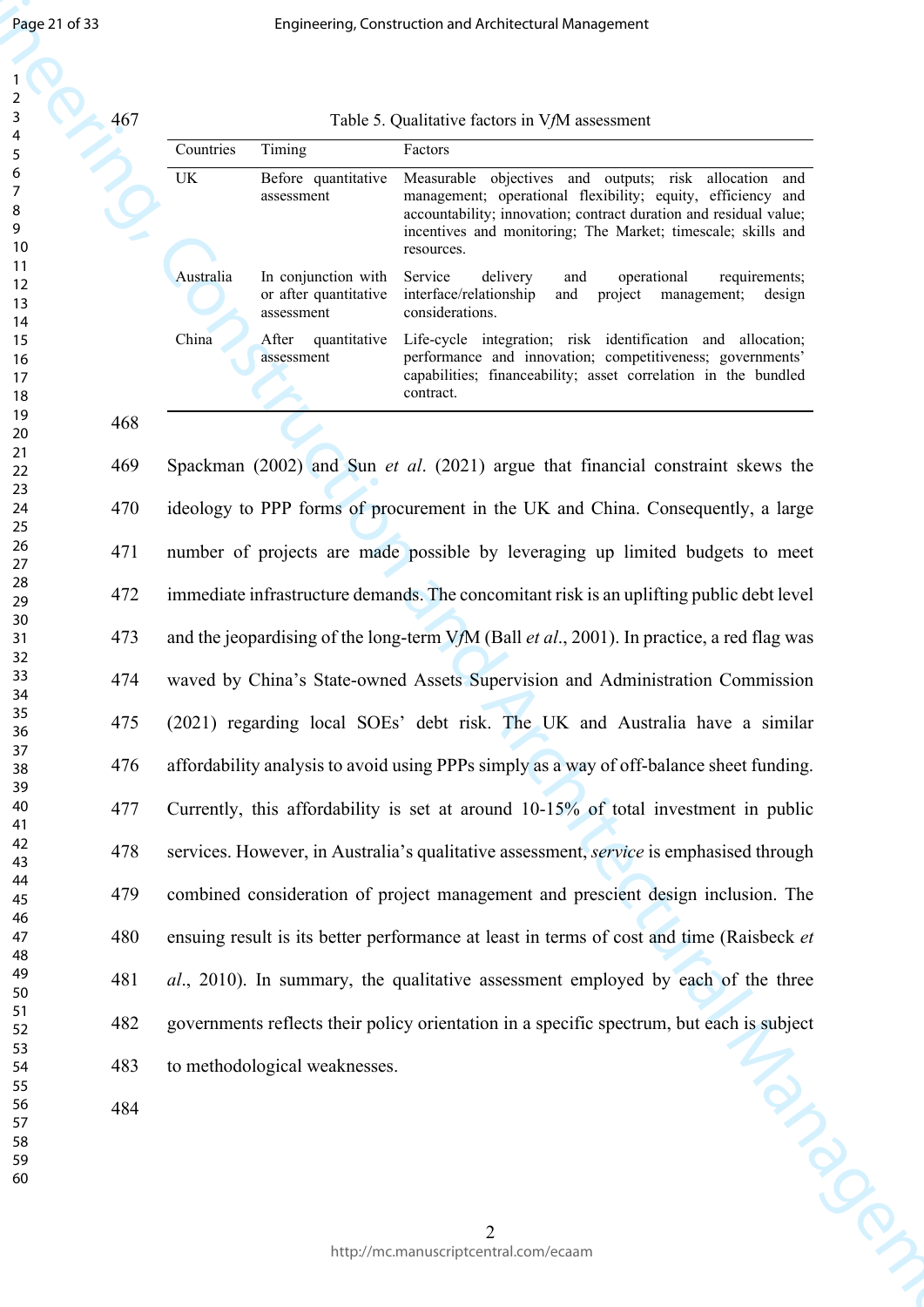Lagrosening, Construction and Architectural Management Proposition<br>
2.455 The amplitudint on "secretics" deces net make the gradients assessment in Architectural<br>
4.65 Engineering and which text DK and China, we code is t 485 The emphasis on 'service' does not make the qualitative assessment in Australia 486 faultless. Compared with the UK and China, not only is the number of factors 487 considered confined but also their assessment is unclear. In the UK a series of simple 488 questions (see Table 5) have to be answered by the procuring team to pass the evaluation. 489 By contrast, China implements a relatively robust qualitative assessment. An even 490 number (more than nine) of experts in the fields of finance, accounting, regional 491 development, construction, etc. are summoned to rate the weighting and score of each 492 factor using criteria set by the local PPP unit. A total weighting of 20% is assigned to 493 the 'supplementary factors' that are not outlined in Table 5 to accommodate the project 494 characteristics. The threshold between 'fail' and 'pass' is 60. However, a weighted 495 average of over 80 can waive the need for a PSC, instigating pressure on the panel's 496 independence and professionalism. Issues that are common to all three countries are 497 that: (1) factors are appraised purely against the PPP option (and not against its 498 traditional procurement alternative); and (2) the criteria are generic and not sector-499 sensitive. For qualitative issues to play their part in V*f*M calculations there should be a 500 carefully considered and rigorously designed qualitative assessment to minimise bias 501 and subjectivity.

#### **5. The Option Framework**

504 The UK has been confronted with the controversial use of PFI in that sometimes 505 services are compromised (Ahmad *et al*., 2021), costs more expensive (40%) (NAO, 506 2018), and best V*f*M not achieved (Heald, 2003). The institutional characteristics and 507 V*f*M assessment have provided an understanding of why this is the case by comparing 508 the UK with Australia and China. It further corroborates the inherent political nature of 509 PPPs as argued by Hodge and Greve (2017). However, even when the institutional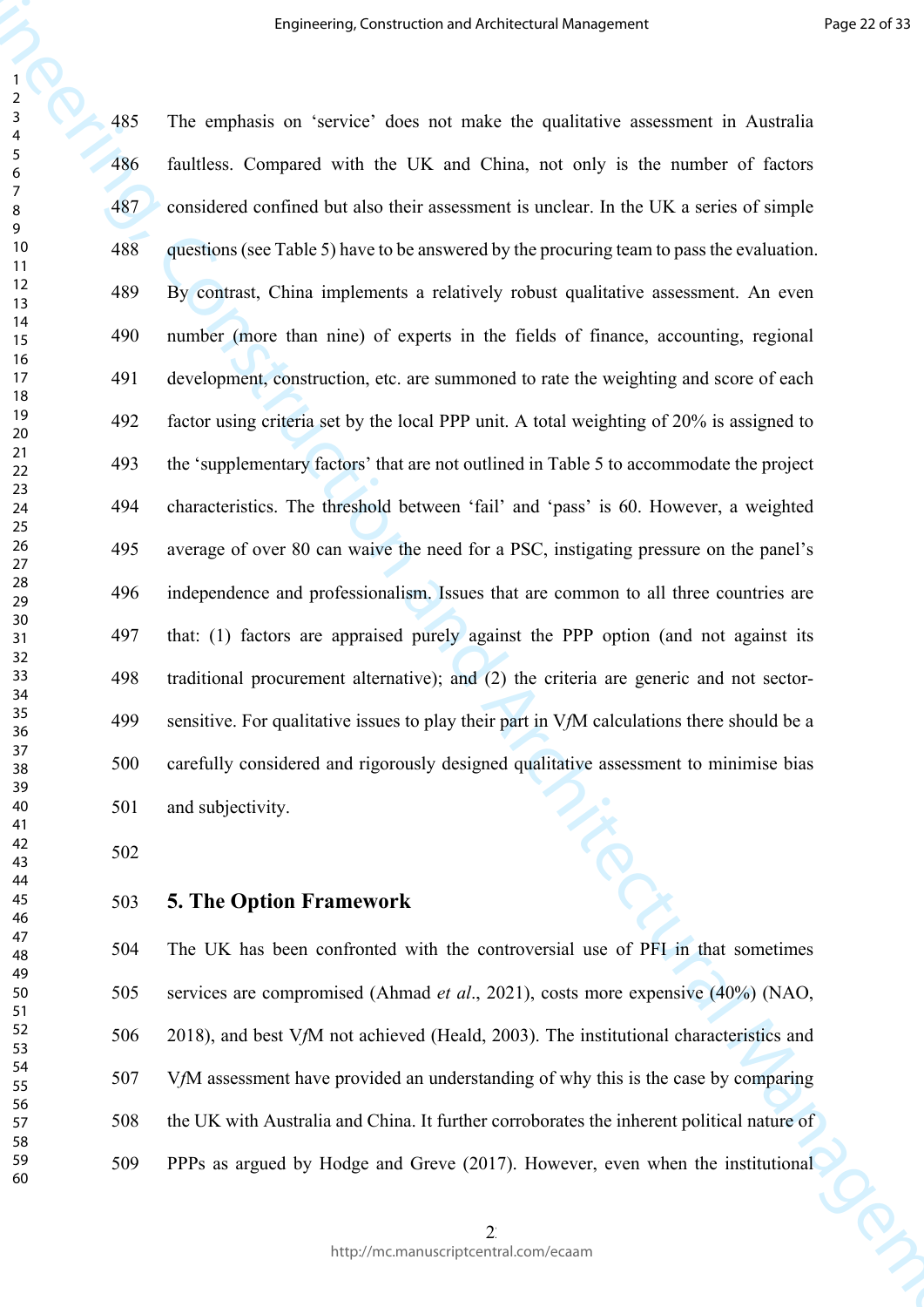510 barriers are removed to advocate PPPs, our findings identify that: (1) V*f*M is 511 increasingly lauded to rationalise PPPs in the scheme of things; and (2) lessons can be 512 learnt from the global market to improve the V*f*M assessment. We concur with Wu *et al*. (2016) that as governments will be held ultimately accountable for public 514 expenditure, a robust V*f*M assessment is required to defend the move to PPPs. In Figure 515 2, therefore, we propose an option framework as the catalyst for action albeit its 516 conceptual nature. Its aim is to stimulate an enhanced practice and to accommodate the 517 institutional characteristics (as we by no means advocate a 'one-solution-fits-all' 518 approach). Notably, this framework is designed in the UK context. However, it can be 519 adapted to fit other national settings.



524 government-wide definition of V*f*M which integrates government-side considerations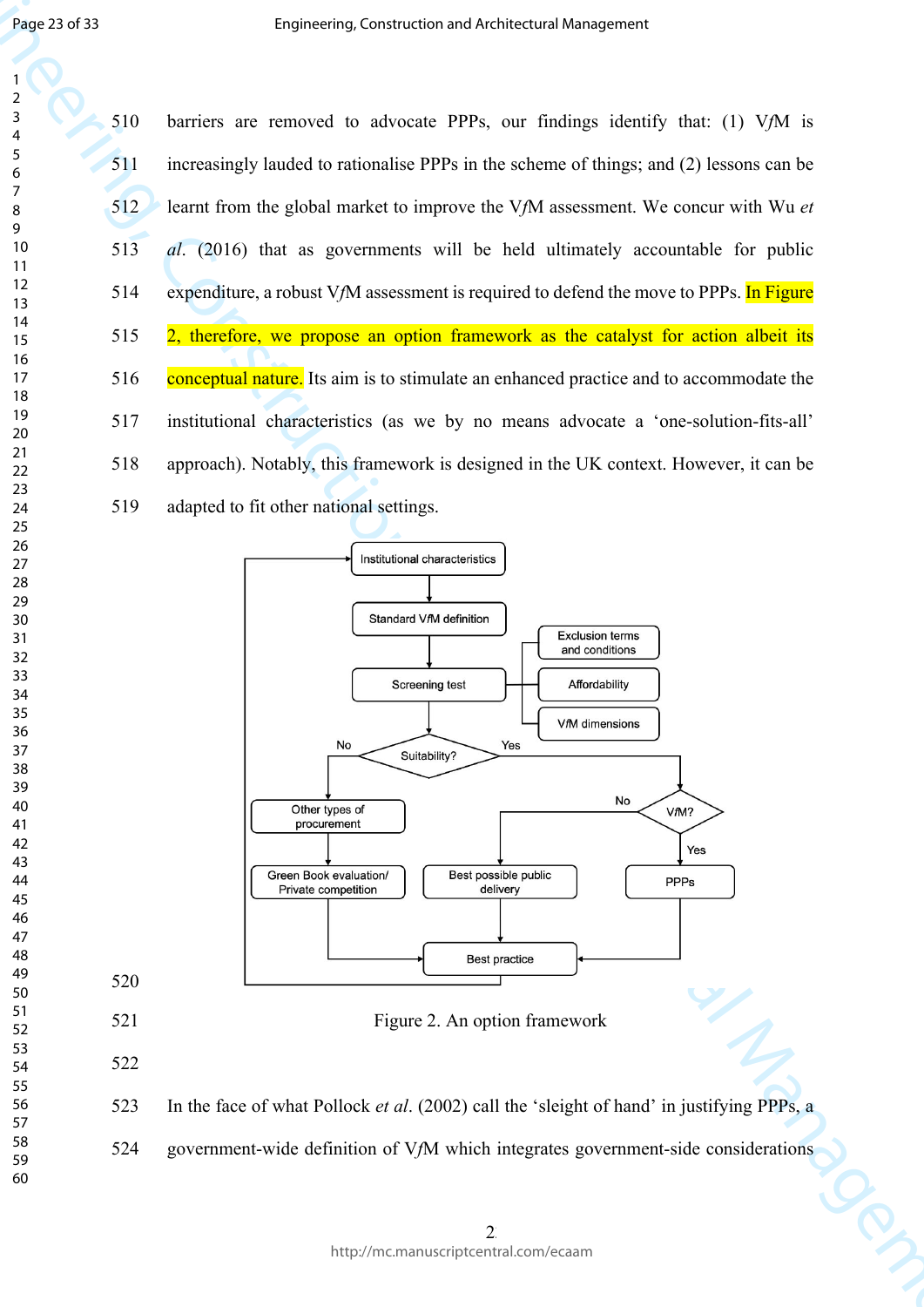**Engineering Construction and Architectural Management**<br>
From the specifical of the specific construction and Architectural Management and Architectural Management and Architectural Management and Architectural Management 525 (e.g., cost savings) and taxpayer-side benefits is urgently needed. This compound 526 definition is supported by the global market's consensus that cost is not the sole 527 determinant of V*f*M. The emergent prototype (i.e., a standard V*f*M definition) then sets 528 the tone for V*f*M assessment and particularly how qualitative assessment is employed. 529 The implications are that quantitative assessment and qualitative assessment (which 530 often uses a quantitative scoring system) are complementary and together yield a solid 531 decision. The importance of the qualitative assessment becomes more relevant as 532 Vickerman (2021) argues that COVID-19 has made the prevailing competitive model 533 (i.e., low costs as in the quantitative assessment) infeasible. In fact, Butcher (2018) has 534 suggested a transition from 'on the market' to 'on the track' competition (i.e., 535 performance measurement as in the qualitative assessment) to sustain the UK's rail 536 system.

538 To address the problem of process repetition identified in the UK, a screening test is 539 proposed prior to the V*f*M assessment. In it, the affordability analysis is similar to 540 existing examples, but the 'exclusion terms and conditions' will shortlist projects for 541 sector-specific V*f*M dimensions check. By doing so, this initial test appraises all 542 available options rather than the previous PPP-only qualitative assessment, and includes 543 the currently absent but important sector-specific circumstances (Roe and Craig, 2004). 544 The necessity of this is emphasised by the fiasco of ICT contracts revealed by Whitfield 545 (2007) which demonstrates that PPPs are not suitable for all areas. If PPPs are 546 potentially suitable, they will be compared against the best possible public delivery, 547 which would otherwise be the V*f*M option. In addition to the normal *Green Book* 548 evaluation (e.g., 'Business as Usual' and 'do the minimum option'), we add *private competition* (as opposed to PSC) to ensure the best practice is selected from other types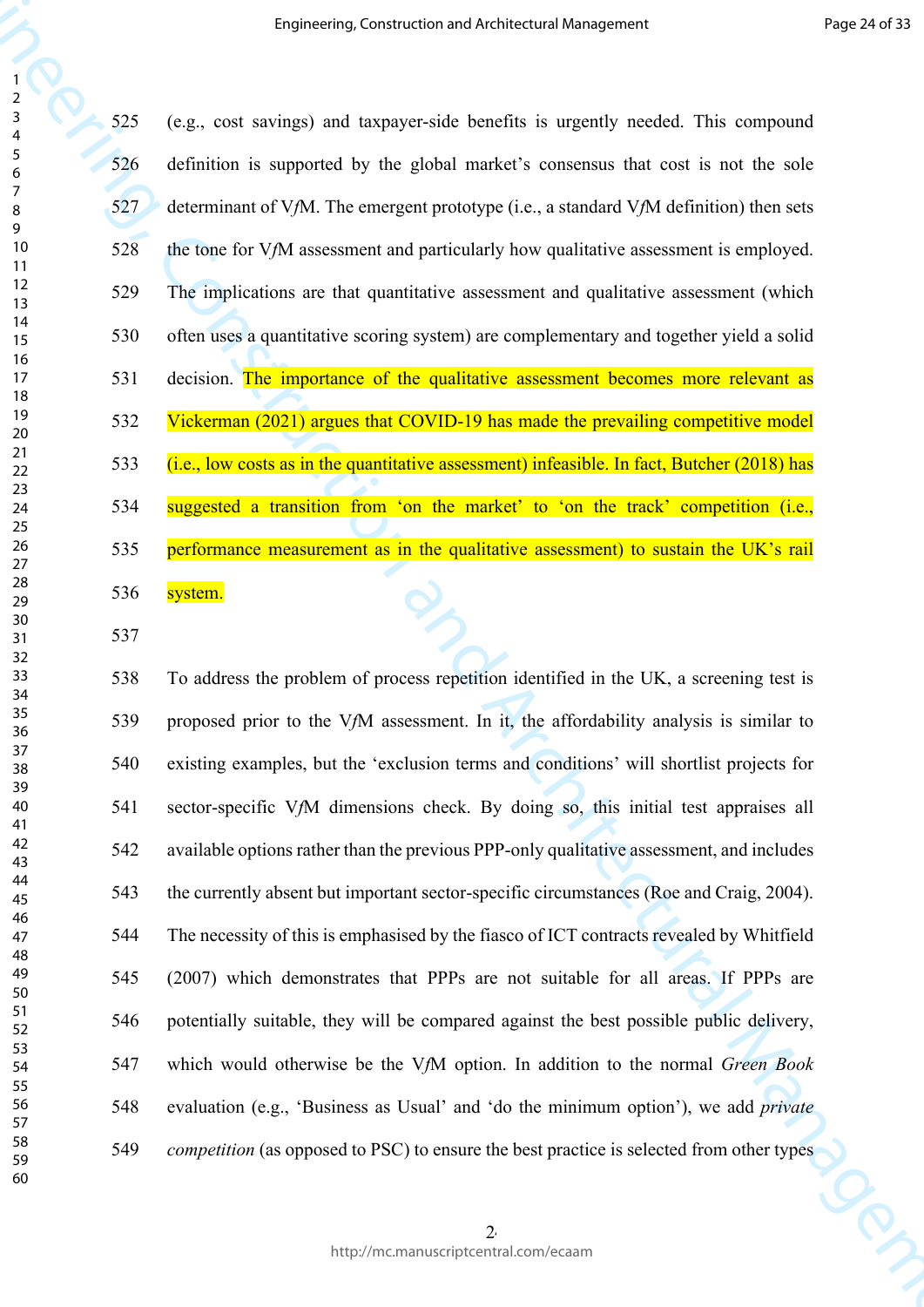Engine 2017<br>
Engine 2018<br>
1932 Comprehensive Construction and Architectural Management<br>
1933 Comprehensive Construction and a fillence of the matter of the Construction in Recht<br>
1933 Comprehensive Construction and Archit 550 of procurement (e.g., design-build and alliancing). The rationale of competition in both 551 sides lies in the fact that if PSC is there to demonstrate the V*f*M of PPPs, a 'private 552 sector comparator' should be formed to stimulate the public sector (Burger and 553 Hawkesworth, 2010). This 'public-private' and 'private-public' competition is 554 important as it can compensate for the limited competition between bidders. This arises, 555 according to OECD (2014), from the limited tender participation due to the complexity 556 of PPPs, leading to potential monopoly and thus the sacrifice of V*f*M. Therefore, the 557 result (best practice) generated from the rigorous screening and suitability test will be 558 able to deliver V*f*M and in turn justify the institutional characteristics that originally 559 underlie the V*f*M assessment. Equally, as the framework is fixed and consistent, 560 concerns raised by Shaoul *et al*. (2010) and NAO (2018) over the previous obscure 561 process can be mitigated to encourage transparency.

## **6. Conclusions**

564 PPPs have been globally adopted to deliver infrastructure and/ or provide public 565 services in lieu of the traditional approach to public sector procurement. PPPs are 566 however, plagued with controversy as to whether the purported advantages materialise 567 over project life-cycles. Failures of this nature have led to the suspension of PFI and 568 PF2 in the UK, which inevitably maligned the already controversial V*f*M assessment 569 that rationalises PPPs. Given the significant role infrastructure plays (including 570 recovering from COVID-19) and the lack of detailed V*f*M assessment in the UK, it is 571 imperative that best practices are extracted to safeguard the public purse when it 572 prepares for future forms of PPP. The intention of this paper is not to conclude on the 573 superiority of one practice over another. On the contrary, it calls for a sober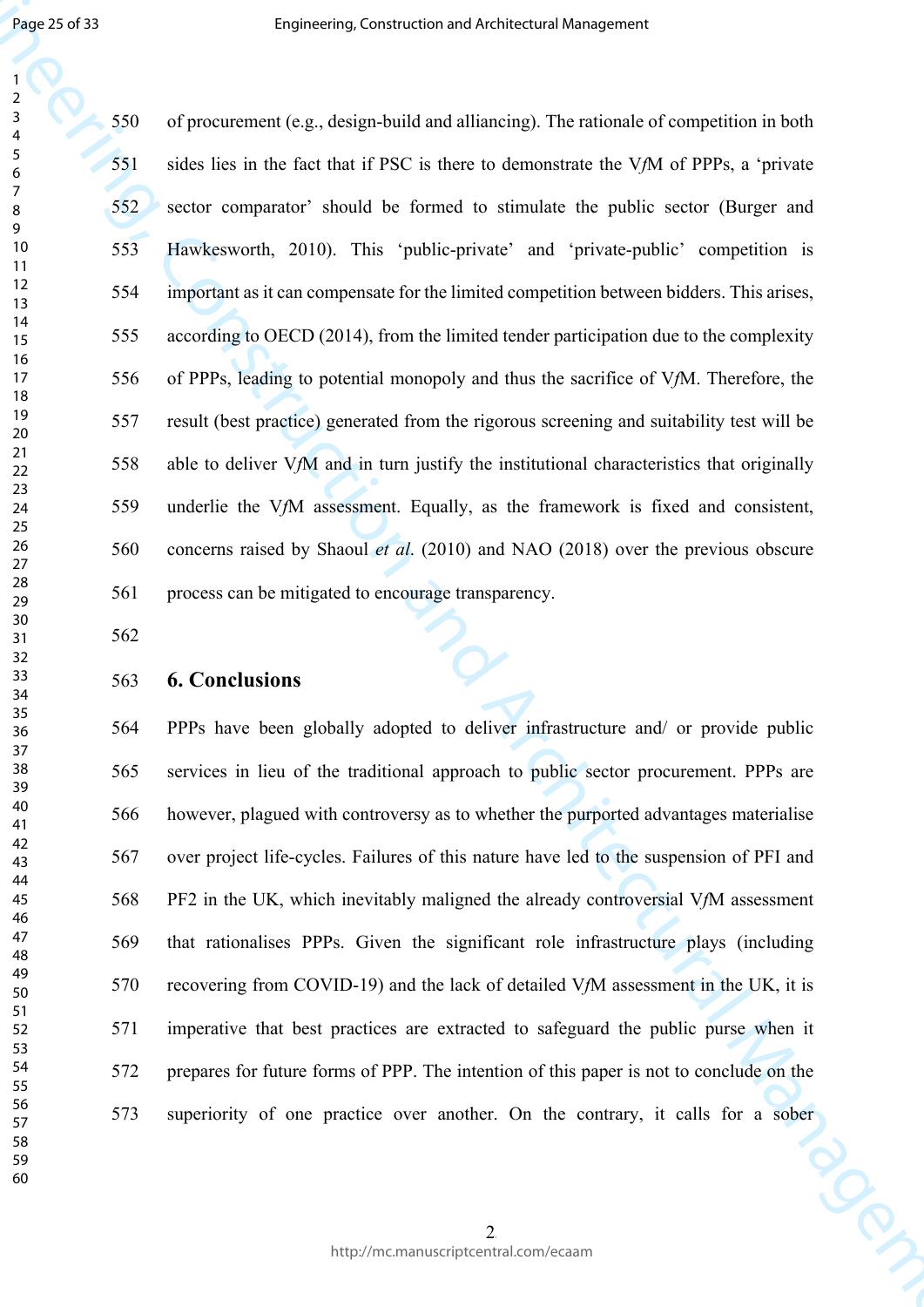574 consideration of global practice and argues for a more rigorous calibration of the 575 existing procurement approach.

**Engineering Construction and Architectural Management** Proposition and China and China and China and China and China and China and China and China and China and China and China and China and China and China and China and 577 In line with the theory of boundary spanning, the UK, Australia and China are selected 578 to make sense of the way V*f*M assessment is underpinned by their individual 579 institutional characteristics. Generally, the institutional characteristics (Table 2) have 580 shaped how V*f*M is assessed. Specifically, the UK and China converge on the financial 581 stimulus that drives the use of PPPs while Australia is service-oriented. Contrary to the 582 stereotype, China is shown to be exerting the power of the market on PPP infrastructure 583 delivery. In terms of the concept of V*f*M, the UK focuses on quality and whole-of-life 584 cost while Australia seeks service, risk transfer and cost, and China prioritises cost, 585 service quality and operational efficiency. As a consequence, PSC serves as a reliable 586 tool in Australia and China for comparing the net present value of two options. The 587 record of PSC in the UK is a recurring theme of adoption, replacement, withdrawal and 588 re-adoption. Yet, the current version remains vague on its components and how it 589 operates. Other issues such as 'optimism bias' and transaction costs are touched upon 590 but are not clearly estimated especially in the case of the evaluation of PPPs. In light of 591 the potential manipulation of PSC, the spotlight has shifted to qualitative assessment. 592 Both Australia and China conduct such assessment after the PSC comparison, while the 593 UK undertakes the opposite. The concrete steps take the form of questions in the UK 594 and a weighted average in China capitalising on experts' experiences. Australia, on the 595 other hand, proposes a few qualitative factors without providing 'how'. The findings 596 further reveal that in spite of the 'weaknesses', China has a direct and simple way on 597 both types of assessment whilst the UK is enigmatic on PSC and Australia falls short 598 on qualitative assessment. The understanding of the institutional characteristics and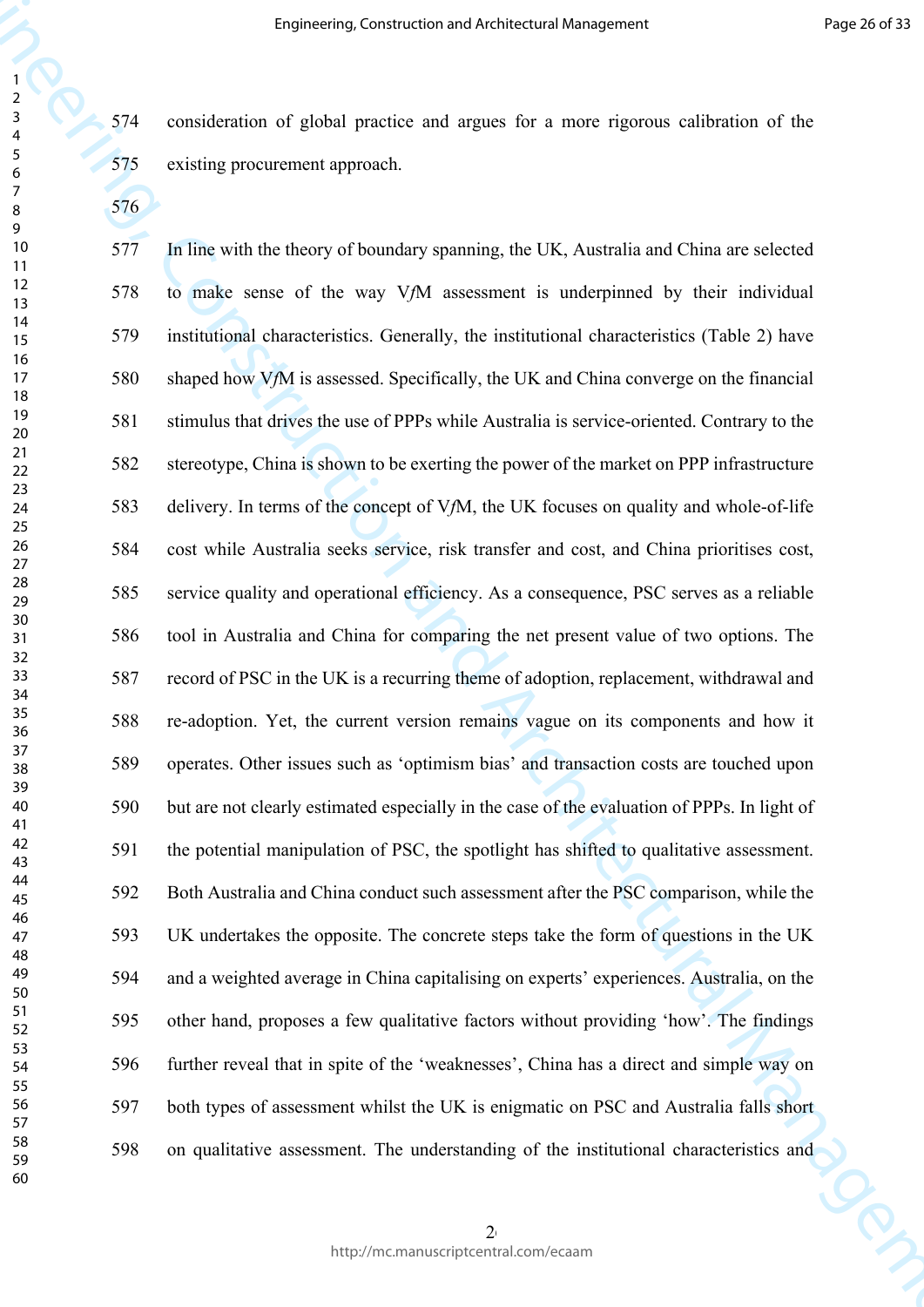Engine 2732<br>
Engine 27432<br>
Engine 27432<br>
28 (MA researcher through constraints for the conformation and Architectural Management (Figure 2) for<br>
28 (MA researcher the considering the UK source, under the antiplies of a me 599 V*f*M assessment then provide a foundation for the option framework (Figure 2) for 600 improvement. By considering the UK context, under the auspices of a standard V*f*M 601 definition, it combines a screening test, comprising shortlisting mechanisms, 602 affordability analysis and the sector-specific V*f*M factors check, and a V*f*M assessment 603 that consolidates public competition for PPPs and private competition for other types 604 of procurement. The standardised and consistent approach to infrastructure procurement 605 can solve the repetition and conflict inherent in the current evaluation tool and increase 606 transparency.

608 The three-country comparison is a limitation of the study, as there are undoubtedly other

609 national approaches to be considered and this could form the basis of further work.

610 Nevertheless, examining the similarities and differences of the three selected countries

611 is informative because it: (1) presents a holistic V*f*M landscape for the public sector that

612 aims to engage with PPPs for their infrastructure interventions; and (2) develops an

- 613 option framework for the recalibration of the existing procurement approach and
- 614 provides a platform for future research to empirically examine the option framework
- 615 and the ensuing V*f*M.
- 

## **References**

- Ahmad, S, Connolly, C and Demirag, I (2020). Toward an understanding of strategic control at a distance in public service delivery. "*Accounting, Auditing & Accountability Journal*", 34(3), 558-590.
- Aldrich, H and Herker, D (1977) Boundary spanning roles and organisation structure. "Academy of Management", 2(2), 217-230.
- Almarri, K and Boussabaine H (2017) The influence of critical success factors on value for money viability analysis in Public–Private Partnership projects. "Project Management Journal", 48(4), 93-106.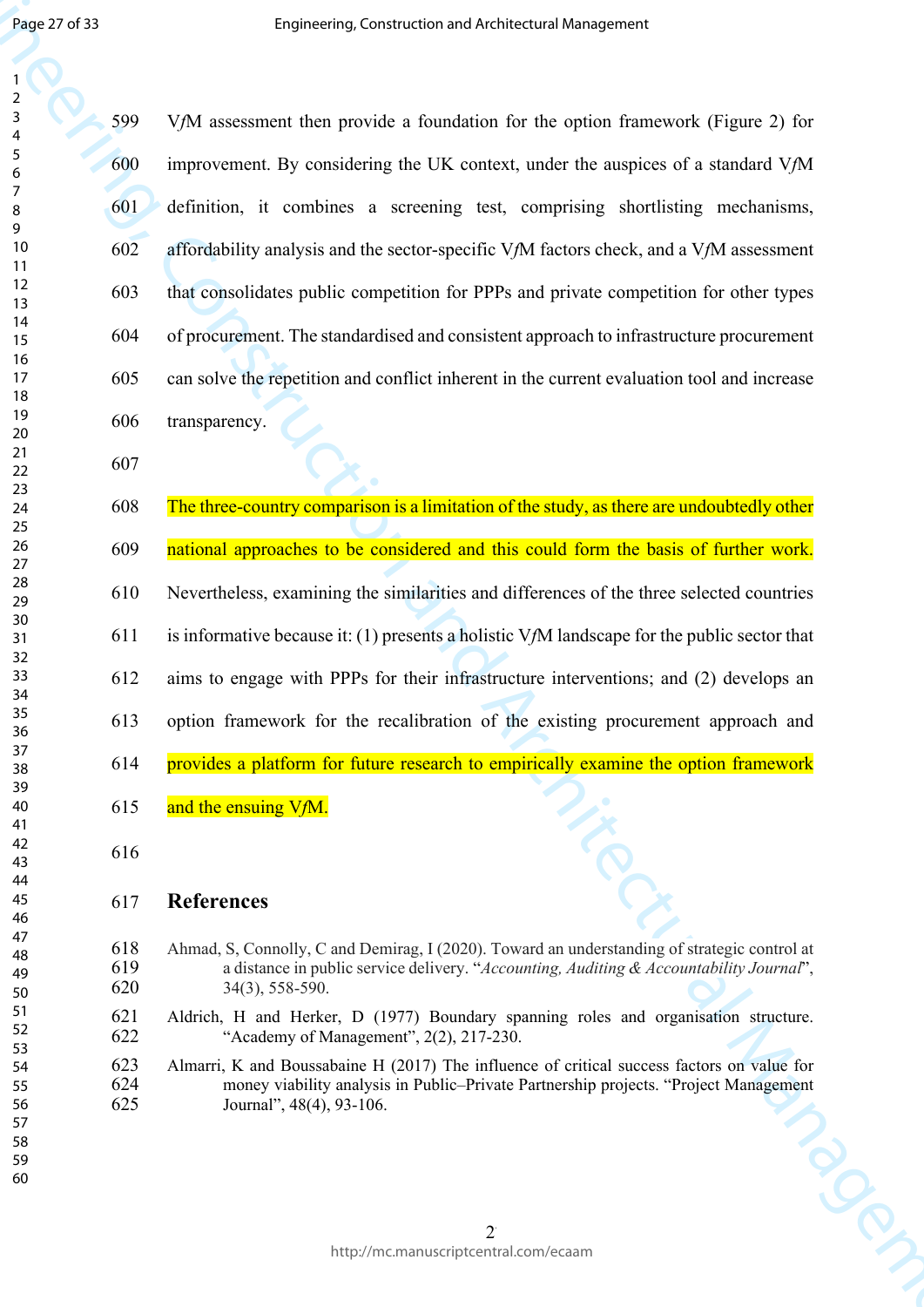| $\overline{ }$                   |  |
|----------------------------------|--|
| 3                                |  |
|                                  |  |
| 4                                |  |
| 5                                |  |
| 6                                |  |
|                                  |  |
|                                  |  |
| 8                                |  |
| 9                                |  |
|                                  |  |
| 10                               |  |
| 1<br>1                           |  |
| 12<br>13<br>14<br>15<br>16<br>17 |  |
|                                  |  |
|                                  |  |
|                                  |  |
|                                  |  |
|                                  |  |
|                                  |  |
|                                  |  |
| $\frac{18}{1}$                   |  |
| .0<br>19<br>20                   |  |
|                                  |  |
|                                  |  |
| $\overline{21}$                  |  |
| $\overline{2}$<br>$\overline{ }$ |  |
| $\frac{1}{2}$                    |  |
|                                  |  |
| 24                               |  |
| 25                               |  |
| 26                               |  |
|                                  |  |
| $^{27}$                          |  |
| 28                               |  |
| $\frac{18}{29}$                  |  |
|                                  |  |
| 30                               |  |
| 31                               |  |
| $\mathsf{3}$<br>2                |  |
|                                  |  |
| 33                               |  |
| 34                               |  |
| 35                               |  |
|                                  |  |
| 36<br>37                         |  |
|                                  |  |
| 38                               |  |
| )<br>$\frac{3}{2}$               |  |
|                                  |  |
| 40                               |  |
| 41                               |  |
| 42                               |  |
| 43                               |  |
|                                  |  |
| 44                               |  |
| 45                               |  |
| 46                               |  |
|                                  |  |
| 47                               |  |
| 48                               |  |
| 49                               |  |
| 50                               |  |
|                                  |  |
| 51                               |  |
| 52                               |  |
| 53                               |  |
|                                  |  |
| 54                               |  |
| 55                               |  |
| 56                               |  |
|                                  |  |
| 57                               |  |
| 58                               |  |
| 59                               |  |
|                                  |  |

|                                      |                          | Engineering, Construction and Architectural Management                                                                                                                                                                                                                                      | Page 28 of 33 |
|--------------------------------------|--------------------------|---------------------------------------------------------------------------------------------------------------------------------------------------------------------------------------------------------------------------------------------------------------------------------------------|---------------|
| $\overline{2}$                       |                          |                                                                                                                                                                                                                                                                                             |               |
| $\mathbf{3}$<br>4<br>$\sqrt{5}$<br>6 | 626<br>627<br>628<br>629 | Australian Government (2019) Delivering for Australians: a world-class Australian Public<br>Government's<br>APS<br>Service:<br>the<br>reform<br>agenda.<br>Available<br>at:<br>https://pmc.gov.au/sites/default/files/publications/delivering-for-australians.pdf<br>(Accessed: 13/3/2021). |               |
| 7<br>8<br>9                          | 630<br>631               | Ball, R, Heafy, M and King, D (2001) The Private Finance Initiative: a good deal for the public<br>purse or a drain on future generations. "Policy & Politics", $29(1)$ , $95-108$ .                                                                                                        |               |
| 10<br>11                             | 632<br>633               | Biggemann, S and Buttle, F (2009) Coordinated interaction and paradox in business<br>relationships. "Journal of Business & Industrial Marketing", 24(8), 549-560.                                                                                                                           |               |
| 12<br>13<br>14<br>15                 | 634<br>635<br>636        | Burger, P and Hawkesworth, I (2011) How to attain value for money: Comparing PPP and<br>procurement. "OECD<br>traditional<br>infrastructure<br>public<br>Journal<br>on<br>Budgeting", 11(1), 91-146.                                                                                        |               |
| 16<br>17<br>18<br>19                 | 637<br>638<br>639        | Butcher, L (2018) "Passenger<br>rail<br>services<br>England",<br>Available<br>in<br>at:<br>https://researchbriefings.files.parliament.uk/documents/SN06521/SN06521.pdf<br>(Accessed: 1-12-2021).                                                                                            |               |
| 20<br>21<br>22<br>23                 | 640<br>641<br>642        | Casady, C B and Baxter, D (2021) Procuring healthcare Public-Private Partnerships (PPPs)<br>through unsolicited proposals during the COVID-19 pandemic. "Journal of Public<br>Procurement", DOI: https://doi.org/10.1108/JOPP-07-2020-0061.                                                 |               |
| 24<br>25<br>26<br>27<br>28           | 643<br>644<br>645<br>646 | Chan, A P C, Lam, P T I, Chan, D W M, Cheung, E and Ke, Y (2009) Drivers for adopting<br>Public-Private Partnerships – empirical comparison between China and Hong Kong<br>Special Administrative Region. "ASCE Journal of Construction Engineering and<br>Management", 135(11), 1115-1124. |               |
| 29<br>30<br>31                       | 647<br>648<br>649        | Cheng, Z, Ke, Y, Lin, J, Yang, Z and Cai, J (2016) Spatio-temporal dynamics of public private<br>partnership projects in China. "International Journal of Project Management", 34(7),<br>1242-1251.                                                                                         |               |
| 32<br>33<br>34<br>35                 | 650<br>651<br>652        | Cherkos, F D and Jha, K N (2021) Drivers of road sector Public-Private Partnership adoption<br>in new and inexperienced markets. "ASCE Journal of Construction Engineering and<br>Management", 147(3), 04020186.                                                                            |               |
| 36<br>37<br>38<br>39                 | 653<br>654<br>655        | Chowdhury, A.N., Chen, P.H. and Tiong, R.L.K. (2011), Analysing the structure of public-<br>private partnership projects using network theory, "Construction Management and<br>Economics", 29(3), 247-260.                                                                                  |               |
| 40<br>41<br>42<br>43                 | 656<br>657<br>683<br>684 | Collier, D (1993) The Comparative Method. In: A. Finifter (eds.) "Political Science: The State<br>Coulson, A (2008). Value for Money in PFI proposals: a commentary on the UK Treasury<br>guidelines for Public Sector Comparators. "Public Administration", 86(2), 483–98.                 |               |
| 44<br>45<br>46<br>47                 | 685<br>686<br>687        | Cui, C, Wang, J, Liu, Y and Coffey, V (2019) Relationships among Value-for-Money drivers<br>of Public–Private Partnership infrastructure projects. "Journal of infrastructure<br>systems", 25, 04019007.                                                                                    |               |
| 48<br>49<br>50                       | 688<br>689               | Davidoff, F (2019) Understanding contexts: how explanatory theories can help.<br>"Implementation Science", $14(23)$ , 1-9.                                                                                                                                                                  |               |
| 51<br>52<br>53                       | 690<br>691               | Department of Infrastructure and Regional Development (2008) National guidelines for<br>infrastructure project delivery. Australian Government.                                                                                                                                             |               |
| 54<br>55<br>56                       | 692<br>693<br>694        | Dixon, T, Pottinger, G and Jordan, A (2005) Lessons from the private finance initiative in the<br>UK: Benefits, problems and critical success factors. "Journal of Property Investment<br>and Finance", 23(5), 412–423.                                                                     |               |
| 57<br>58<br>59<br>60                 | 695<br>696<br>697        | Esser, F, and Vliegenthart, R (2017) Comparative research methods. In: J. Matthes, C. S. Davis<br>and R.F. Potter (eds.) "The international encyclopedia of communication research<br>methods". London: Wiley-Blackwell.                                                                    |               |
|                                      |                          | $\overline{2}$<br>http://mc.manuscriptcentral.com/ecaam                                                                                                                                                                                                                                     | La            |
|                                      |                          |                                                                                                                                                                                                                                                                                             |               |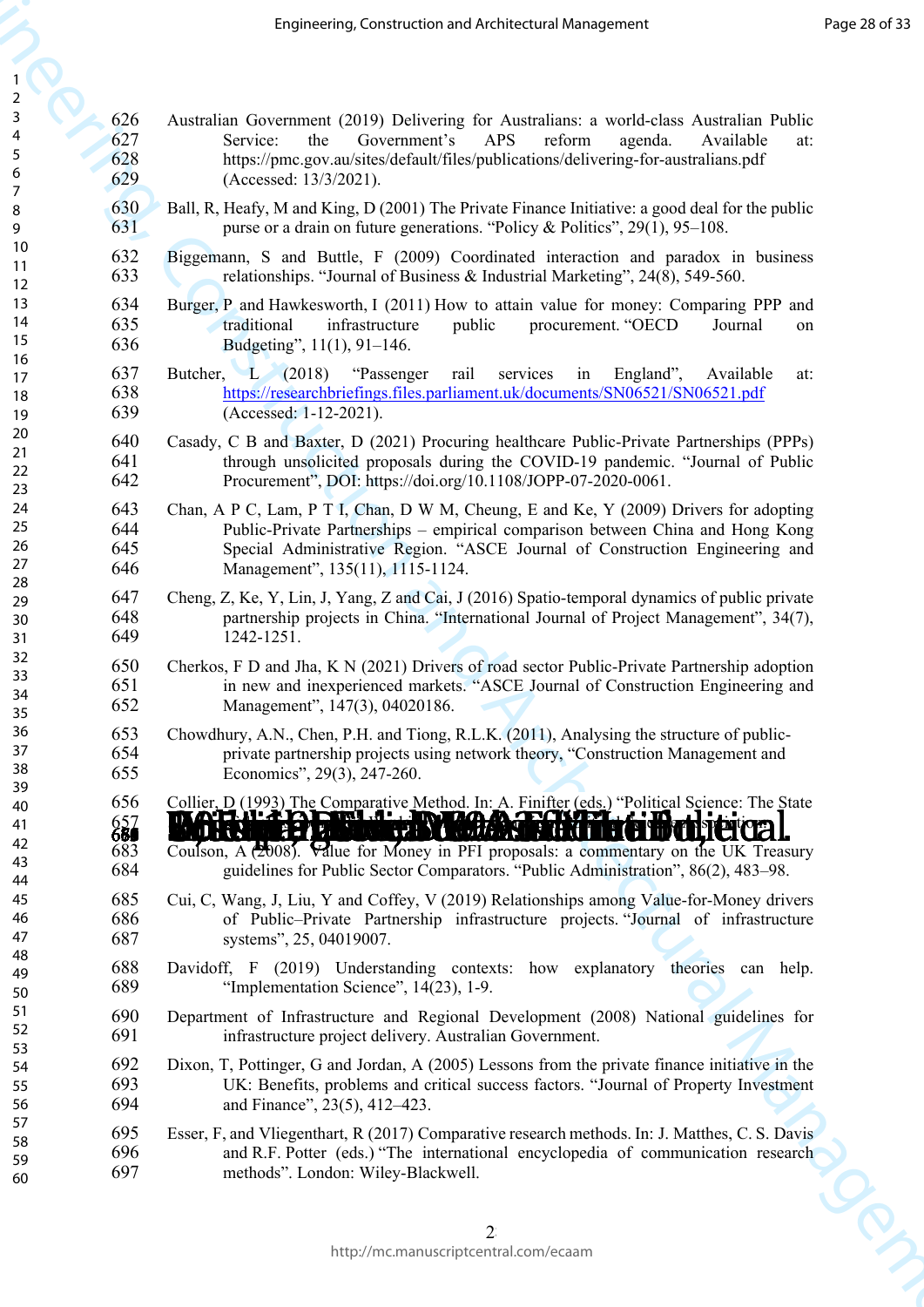| Page 29 of 33                           |                          | Engineering, Construction and Architectural Management                                                                                                                                                                                                                                            |
|-----------------------------------------|--------------------------|---------------------------------------------------------------------------------------------------------------------------------------------------------------------------------------------------------------------------------------------------------------------------------------------------|
| $\overline{2}$                          |                          |                                                                                                                                                                                                                                                                                                   |
| $\mathsf{3}$<br>4<br>$\sqrt{5}$         | 698<br>699               | Gerard, H and Kearns, J (2011) The Australian Economy in the 2000s. Reserve Bank of<br>Australia: Sydney.                                                                                                                                                                                         |
| $\boldsymbol{6}$<br>$\overline{7}$<br>8 | 700<br>701<br>702.       | Grasman S E, Faulin J and Lera-López, F (2014) Integrating environmental outcomes into<br>transport public-private partnerships. "International Journal of Sustainable<br>Transportation", 8(6), 399–422.                                                                                         |
| 9<br>10<br>11<br>12                     | 703<br>704<br>705        | Grimsey, D and Lewis, M K (2005) Are public private partnerships value for money?<br>Evaluating alternative approaches and comparing academic and practitioner views.<br>"Accounting Forum", 29, 345-378.                                                                                         |
| 13<br>14                                | 706<br>707               | Hang, D T T (2016) Evaluating the decision-making on a public-private partnership to finance<br>a road project in vietnam. "Journal of International Studies", 9(3), 124-137.                                                                                                                     |
| 15<br>16<br>17                          | 708<br>709               | Heald, D (2003) Value for money tests and accounting treatment in PFI schemes. "Accounting<br>Auditing Accountability Journal", 16(3), 342–371.                                                                                                                                                   |
| 18<br>19<br>20                          | 710<br>711               | Heald, D A and McLeod, A (2002) "Public expenditure", The Law of Scotland: Stair Memorial<br>Encyclopaedia Constitutional Law Volume, Butterworths, Edinburgh, 389-479.                                                                                                                           |
| 21<br>22<br>23<br>24                    | 712<br>713<br>714<br>715 | Hertogh, M, Baker, S, Staal-Ong, P L and Westerveld, E (2008) Managing large infrastructure<br>projects – research on best practices and lessons learnt in large infrastructure projects<br>in Europe. Available at: https://netlipse.eu/media/18750/netlipse%20book.pdf<br>(Accessed: 3-5-2021). |
| 25<br>26<br>27                          | 716<br>717               | Treasury (2004) "Value for Money Assessment Guidance". Available at:<br>HM<br>https://delta.bipsolutions.com/docstore/pdf/8038.pdf (Assessed: 10-3-2021).                                                                                                                                         |
| 28<br>29<br>30<br>31                    | 718<br>719<br>720        | Treasury (2006) "Value for Money Assessment Guidance". Available at:<br>HM<br>https://webarchive.nationalarchives.gov.uk/ukgwa/20130103024255/http://www.hm-<br>treasury.gov.uk/d/vfm assessmentguidance061006opt.pdf (Assessed: 10-3-2021).                                                      |
| 32<br>33<br>34                          | 721<br>722<br>723        | "Quantitative assessment:<br>HM<br>(2011)<br>user guide".<br>Available<br>Treasury<br>at:<br>https://webarchive.nationalarchives.gov.uk/ukgwa/20130102211853/http://www.hm-<br>treasury.gov.uk/infrastructure_ppp_vfm.htm (Assessed: 10-3-2021).                                                  |
| 35<br>36<br>37<br>38                    | 724<br>725<br>726        | HM Treasury (2020) "National Infrastructure Strategy: fairer, faster, greener". Available at:<br>https://assets.publishing.service.gov.uk/government/uploads/system/uploads/attachme<br>nt data/file/938539/NIS Report Web Accessible.pdf (Accessed: 11-3-2021).                                  |
| 39<br>40<br>41                          | 727<br>728               | HM Treasury (2020) The Green Book: Central government guidance on appraisal and<br>evaluation. London: The National Archives.                                                                                                                                                                     |
| 42                                      | 729                      | HM Treasury (2021) PFI centre of excellence. UK Government.                                                                                                                                                                                                                                       |
| 43<br>44<br>45                          | 730<br>731               | Hodge, G A and Greve, C (2007) Public-private partnerships: an international performance<br>review. "Public Administration Review", 67(3), 545–558.                                                                                                                                               |
| 46<br>47                                | 732<br>733               | Hodge, G A and Greve, C (2017). On Public–Private Partnership performance. "Public Works<br>Management & Policy", $22(1)$ , 55–78.                                                                                                                                                                |
| 48<br>49<br>50                          | 734<br>735               | Hodge, G A, Greve, C and Biygautane, M (2018) Do PPP's work? What and how have we been<br>learning so far? "Public Management Review", 20(8), 1105-1121.                                                                                                                                          |
| 51<br>52                                | 736                      | Hood, C (1991) A public management for all seasons? "Public Administration", 69, 3-19.                                                                                                                                                                                                            |
| 53<br>54                                | 737<br>738               | Ismail, S (2013) Drivers of value for money public private partnership projects in<br>Malaysia. "Asian Review of Accounting", 21(3), 241-256.                                                                                                                                                     |
| 55<br>56<br>57<br>58                    | 739<br>740<br>741        | Jackson, P (2012) "Value for Money and international development: Deconstructing myths to<br>promote a more constructive discussion". Paris: OECD Development Co-operation<br>Directorate.                                                                                                        |
| 59<br>60                                | 742<br>743               | Jin, X and Zhang, G (2011) Modelling optimal risk allocation in PPP projects using artificial<br>neural networks. "International Journal of Project Management", 29(5), 591-603.                                                                                                                  |
|                                         |                          | R<br>$2^{\circ}$                                                                                                                                                                                                                                                                                  |
|                                         |                          | http://mc.manuscriptcentral.com/ecaam                                                                                                                                                                                                                                                             |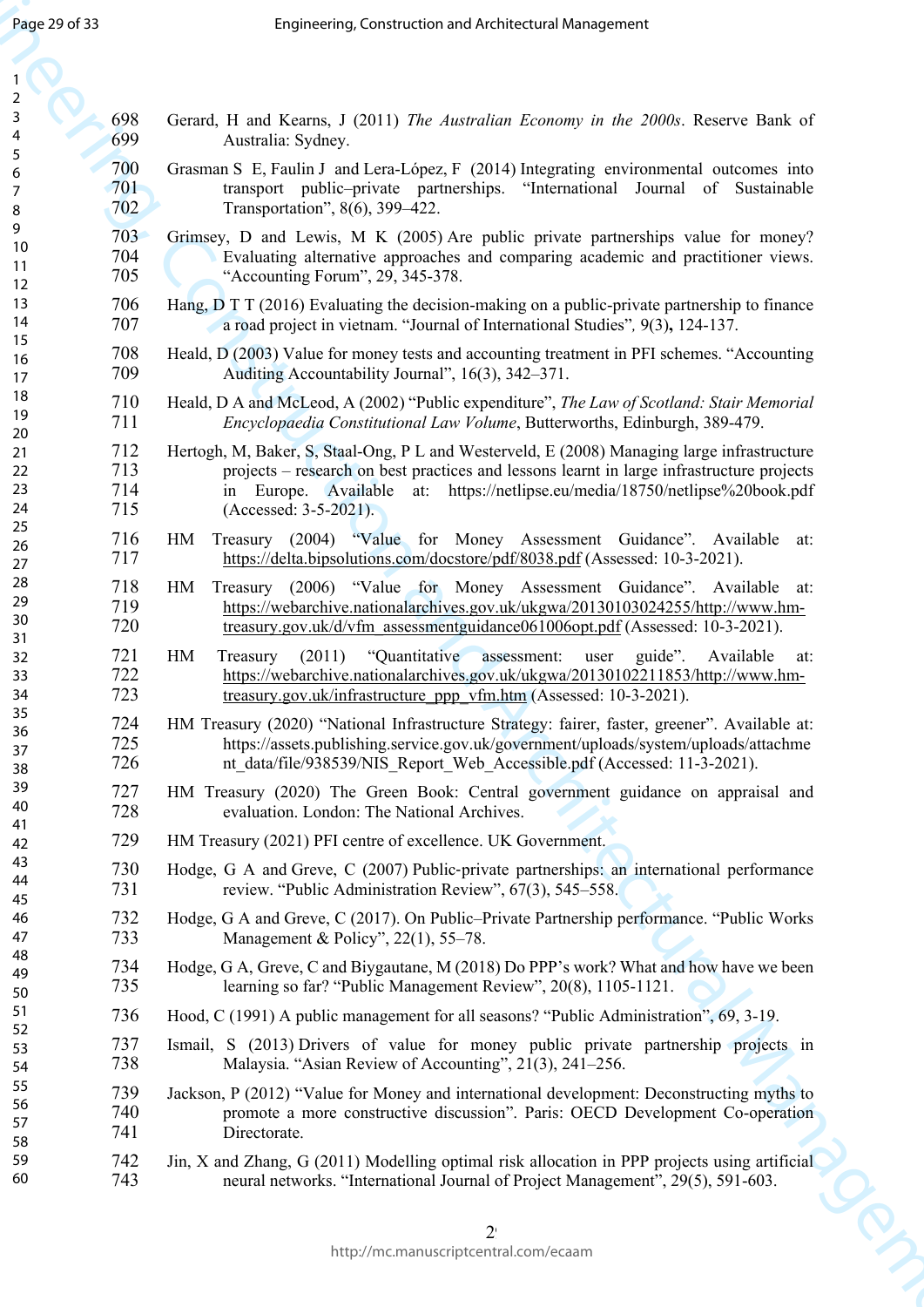|                                      |                          | Engineering, Construction and Architectural Management                                                                                                                                                                                                                                                  | Page 30 of 33 |
|--------------------------------------|--------------------------|---------------------------------------------------------------------------------------------------------------------------------------------------------------------------------------------------------------------------------------------------------------------------------------------------------|---------------|
| $\overline{2}$                       |                          |                                                                                                                                                                                                                                                                                                         |               |
| $\mathsf{3}$<br>4<br>$\sqrt{5}$<br>6 | 744<br>745<br>746<br>747 | Jomo, K S, Chowdhury, A, Sharma, K and Platz, D (2016) "Public-Private Partnerships and the<br>2030 Agenda for Sustainable Development: Fit for Purpose?" UN Department of<br>Economic & Social Affairs, Working Paper No. 148ST/ESA/2016/DWP/148, United<br>Nations, New York.                         |               |
| 7<br>8<br>9<br>10                    | 748<br>749<br>750        | Keçi, J. (2019) Infrastructure public private partnership implementation and risk management<br>- Lessons from Albanian approach. IABSE Symposium, Guimaraes 2019: Towards a<br>Resilient Built Environment Risk and Asset Management - Report, 2019. 900-911.                                          |               |
| 11<br>12<br>13                       | 751<br>752               | Kumar, L, Jindal, A and Velaga, N R (2018) Financial risk assessment and modelling of PPP<br>based Indian highway infrastructure projects. "Transport Policy", 62, 2-11.                                                                                                                                |               |
| 14<br>15<br>16<br>17<br>18           | 753<br>754<br>755<br>756 | Legal and General (2020) "The power of pensions: how pension savings can help to build the<br>UK's infrastructure and drive growth in all regions". Available<br>at:<br>https://www.legalandgeneralgroup.com/media/18009/legal-general-the-power-of-<br>pensions-17-june-2020.pdf (Accessed: 3-4-2021). |               |
| 19<br>20                             | 757<br>758               | Leigland, J (2018) Public-Private Partnerships in developing countries: The emerging evidence-<br>based critique. "The World Bank Research Observer", 33(1), 103–134.                                                                                                                                   |               |
| 21<br>22<br>23<br>24                 | 759<br>760<br>761        | Liu, H J, Love, P E D, Smith, J, Sing, M C and Matthews, J (2018) Evaluation of public private<br>partnerships: a life-cycle performance<br>prism for ensuring<br>value for<br>money. "Environment and Planning C-Politics and Space", 36(6), 1133-1153.                                                |               |
| 25<br>26                             | 762<br>763               | Lor, P J (2010) International and comparative librarianship", in M.J. Bates and M.N. Maack,<br>(eds.) "Encyclopedia of Library and Information Science". London: Taylor & Francis.                                                                                                                      |               |
| 27<br>28<br>29<br>30                 | 764<br>765<br>766        | Love, P E D and Ika, L A (2021) The 'context' of transport project cost performance: insights<br>from contract award to final construction costs. "Research in Transportation<br>Economics", DOI: doi.org/10.1016/j.retrec.2021.101062.                                                                 |               |
| 31<br>32<br>33<br>34                 | 767<br>768<br>769        | Love, P E D, Sing, M C P, Ika, L A and Newton, S (2019) The cost performance of<br>transportation projects: The fallacy of the planning fallacy account. "Transportation<br>Research Part A: Policy and Practice", 122, 1–20.                                                                           |               |
| 35<br>36<br>37                       | 770<br>771<br>772        | Ma, H, Zeng, S, Lin, H and Zeng, R (2020) Impact of public sector on sustainability of public-<br>private partnership projects. "ASCE Journal of Construction Engineering and<br>Management", 146(2), 04019104.                                                                                         |               |
| 38<br>39<br>40                       | 773<br>774               | Marrone, J A (2010) Team boundary spanning: a multilevel review of past research and<br>proposals for the future. "Journal of Management", 36(4), 911-940.                                                                                                                                              |               |
| 41<br>42<br>43                       | 775<br>776               | McKevitt, D (2015) Debate: Value for money—in search of a definition. "Public Money &<br>Management", 35(2), 99-100.                                                                                                                                                                                    |               |
| 44<br>45<br>46                       | 777<br>778<br>779        | Ministry of Finance (2014) Notice on the problems regarding the promotion of PPPs. Available<br>http://jrs.mof.gov.cn/zhuanti2019/ppp/zcfbppp/201410/t20141031 1155346.htm<br>at:<br>(Accessed: 21-6-2021).                                                                                             |               |
| 47<br>48<br>49<br>50                 | 780<br>781<br>782        | Ministry of Finance (2015) Notice on launching 'PPP Value for Money Assessment Guidance'.<br>http://www.ccgp.gov.cn/ppp/zcfg/201601/t20160106 6428967.htm<br>Available<br>at:<br>(Accessed: 21-6-2021).                                                                                                 |               |
| 51<br>52<br>53<br>54                 | 783<br>784<br>785        | Ministry of Finance (2016) Notice on launching 'PPP Value for Money Assessment Guidance<br>(updated version)'. Available at: http://www.pppcenter.org.cn/zcfg/bwzc/czb/201611/<br>144829KJp.html (Accessed: 21-6-2021).                                                                                 |               |
| 55<br>56                             | 786<br>787               | Ministry of Finance (2019) Notice on the reasonable development of PPPs. Available at:<br>http://www.gov.cn/xinwen/2019-03/10/content 5372559.htm (Accessed: 21-6-2021).                                                                                                                                |               |
| 57<br>58<br>59<br>60                 | 788<br>789<br>790        | Morallos, D and Amekudzi, A (2008) The state of the practice of value for money analysis in<br>comparing public private partnerships and traditional procurements. "Public Works"<br>Management Policy", 13(2), 114–125.                                                                                |               |
|                                      |                          | 3 <sup>1</sup>                                                                                                                                                                                                                                                                                          | Roy           |
|                                      |                          | http://mc.manuscriptcentral.com/ecaam                                                                                                                                                                                                                                                                   |               |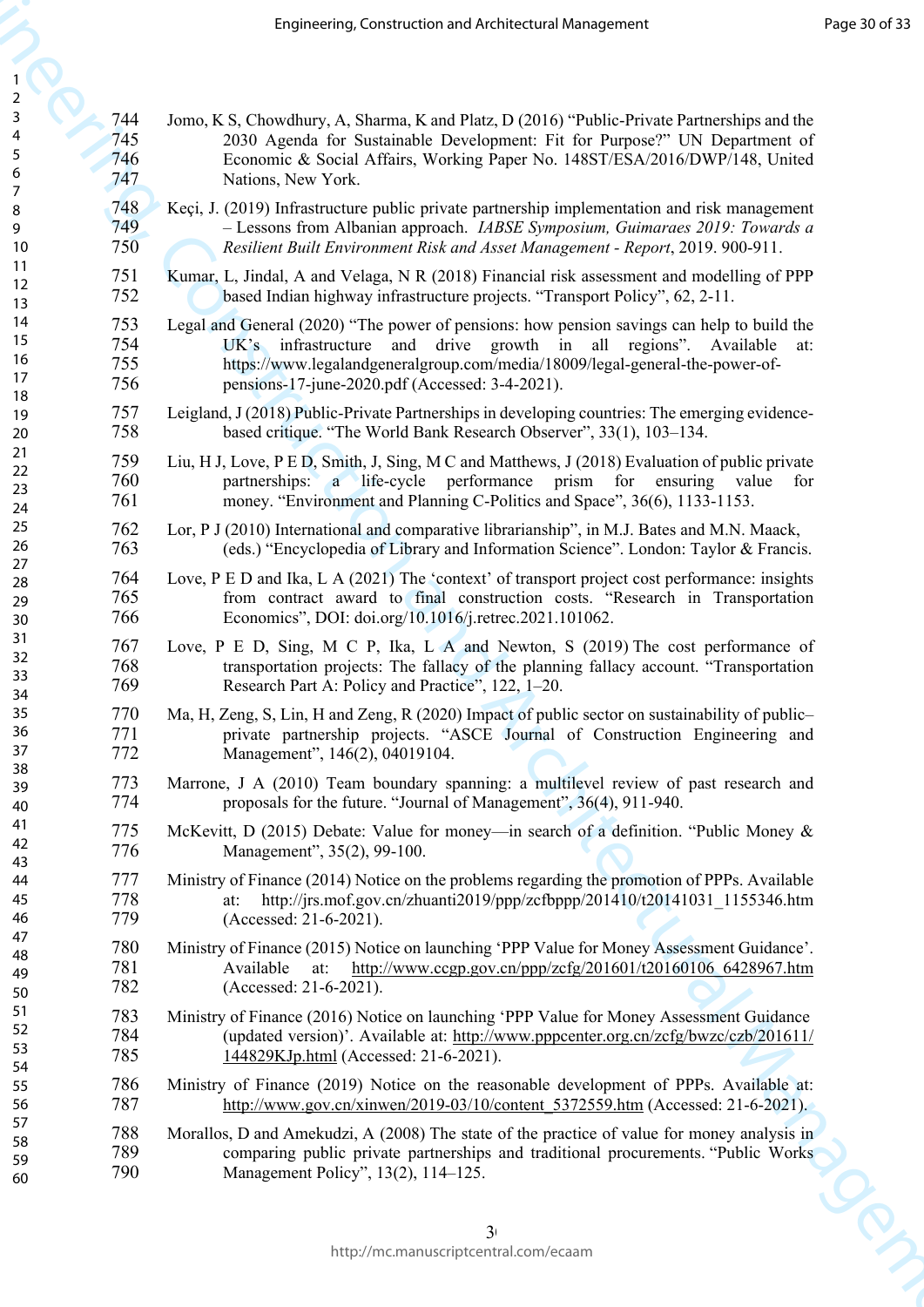| Page 31 of 33              |                          | Engineering, Construction and Architectural Management                                                                                                                                                                                                                                                |  |
|----------------------------|--------------------------|-------------------------------------------------------------------------------------------------------------------------------------------------------------------------------------------------------------------------------------------------------------------------------------------------------|--|
| $\overline{2}$             |                          |                                                                                                                                                                                                                                                                                                       |  |
| 3<br>4<br>$\sqrt{5}$       | 791<br>792<br>793        | Morallos, D, Amekudzi, A, Ross, C and Meyer, M (2009). Value for money analysis in US<br>partnerships. "Transportation<br>transportation<br>public-private<br>Research<br>Record", 2115(1), 27-36.                                                                                                    |  |
| 6<br>7<br>8<br>9           | 794<br>795<br>796        | Muleya, F, Zulu, S and Nanchengwa, P C (2020) Investigating the role of the public private<br>partnership act on private sector participation in PPP projects: a case of Zambia.<br>"Journal of Construction Management", 20(6), 598-612.                                                             |  |
| 10<br>11                   | 797<br>798               | National Audit Office (2018) PFI and PF2. Available at: https://www.nao.org.uk/wp-<br>content/uploads/2018/01/PFI-and-PF2.pdf (Accessed: 3-12-2020).                                                                                                                                                  |  |
| 12<br>13<br>14             | 799<br>800               | Ng, A and Loosemore, M (2007) Risk allocation in the private provision of public infrastructure.<br>"International Journal of Project Management", 25(1), 66-76.                                                                                                                                      |  |
| 15<br>16<br>17<br>18       | 801<br>802<br>803        | Ng, S T, Wong, Y M and Wong, J M (2012) Factors influencing the success of PPP at<br>feasibility stage-a tripartite comparison study in Hong Kong. "Habitat<br>International", 36(4), 423-432.                                                                                                        |  |
| 19<br>20<br>21<br>22       | 804<br>805<br>806        | OECD (2014) Competition issues in Public Private Partnerships. Available at:<br>https://www.oecd.org/competition/competitionissuesinpublic-privatepartnerships.htm<br>$(3-5-2020)$ .                                                                                                                  |  |
| 23<br>24<br>25<br>26       | 807<br>808<br>809<br>810 | Office for National Statistics (2021) UK government debt and deficit: June 2021. Available at:<br>https://www.ons.gov.uk/economy/governmentpublicsectorandtaxes/publicspending/b<br>ulletins/ukgovernmentdebtanddeficitforeurostatmaast/june2021<br>(Accessed:<br>$1 - 12 -$<br>$2021$ ).             |  |
| 27<br>28<br>29<br>30<br>31 | 811<br>812<br>813<br>814 | OMEGA Centre (2012) Mega projects executive summary. Lessons for decision-makers: An<br>analysis of selected large-scale transport infrastructure projects. Available at:<br>http://www.omegacentre.bartlett.ucl.ac.uk/wp-content/uploads/2014/11/Mega-<br>Projects-Executive-Summary.pdf (3-5-2021). |  |
| 32<br>33<br>34             | 815<br>816               | Opara, M (2018) Value for money and risk relationships in Public Private Partnerships:<br>evaluating program-based evidence. "Australian Accounting Review", 28(3), 391-404.                                                                                                                          |  |
| 35<br>36<br>37             | 817<br>818<br>819        | Perera, S, Silva, S D, Osei-Kyei, R, Yin, Y, Zhou, L, Jin, X, Fernando, N, Sabatunde, S and<br>Feng, Y (2019) BIM execution framework for early-stage estimating in PPP project.<br>London: RICS.                                                                                                     |  |
| 38<br>39<br>40             | 820<br>821               | Pollock, A M, Shaoul, J and Vickers, N (2002) Private finance and 'value for money' in NHS<br>hospitals: a policy in serach of a rationale. "British Medical Journal", 324, 1205-1209.                                                                                                                |  |
| 41<br>42<br>43             | 822<br>823               | Pollock, A. M. and Price, D. 2004. Public Risk for Private Gain? The Public Audit Implications<br>of Risk Transfer and Private Finance, London: UNISON.                                                                                                                                               |  |
| 44<br>45<br>46             | 824<br>825<br>826        | Pollock, A M, Price, D and Playe, S (2007) An examination of the UK Treasury's evidence base<br>for cost and time overrun data in UK Value-for-Money policy and appraisal. "Public<br>Money and Management", 27(2), 127–133.                                                                          |  |
| 47<br>48<br>49<br>50       | 827<br>828<br>829        | Queensland Government (2015) Project assessment framework: Queensland PPP supporting<br>Available<br>https://s3.treasury.qld.gov.au/files/paf-supporting-<br>guidelines.<br>at:<br>guidelines.pdf?v=2 (Accessed: 3-6-2021).                                                                           |  |
| 51<br>52<br>53<br>54       | 830<br>831<br>832        | Raisbeck, P, Duffield, C and Xu, M (2010) Comparative performance of PPPs and traditional<br>procurement in Australia. "Construction Management and Economics", 28(4), 345-<br>359.                                                                                                                   |  |
| 55<br>56<br>57             | 833<br>834               | Roe, P and Craig, A (2004) "Reforming the Private Finance Initiative". Centre for Policy<br>Studies, Surrey: 4-Print.                                                                                                                                                                                 |  |
| 58<br>59<br>60             |                          |                                                                                                                                                                                                                                                                                                       |  |
|                            |                          | 3                                                                                                                                                                                                                                                                                                     |  |
|                            |                          | http://mc.manuscriptcentral.com/ecaam                                                                                                                                                                                                                                                                 |  |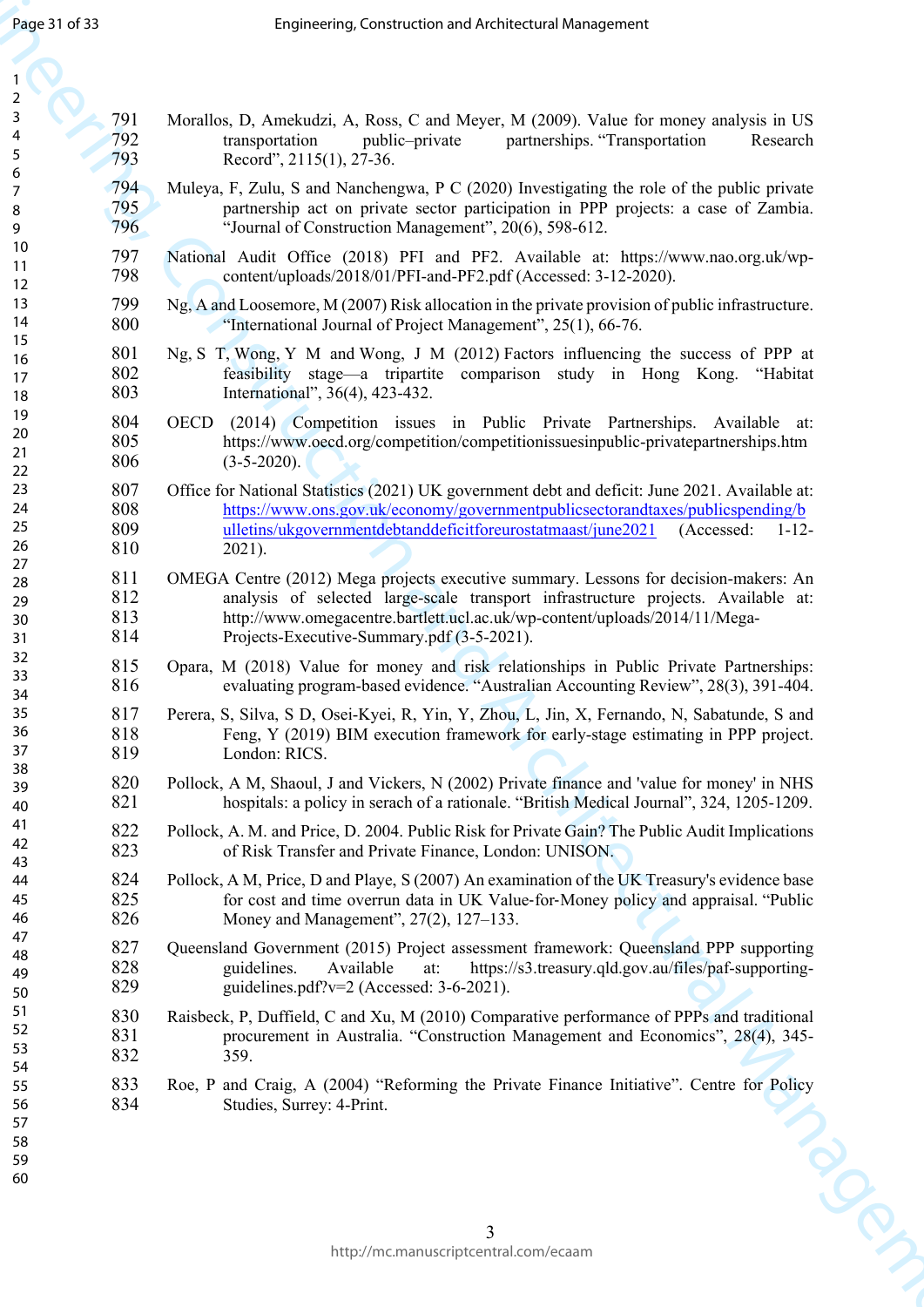| 1                     |  |
|-----------------------|--|
| $\overline{c}$        |  |
| 3                     |  |
| 4<br>5                |  |
|                       |  |
| 6<br>7                |  |
| 8                     |  |
| 9                     |  |
| 10                    |  |
| 11                    |  |
| $\overline{12}$<br>13 |  |
| 14                    |  |
| 15                    |  |
| 16                    |  |
| 17                    |  |
| 18<br>19              |  |
| 20                    |  |
| 21                    |  |
| 22                    |  |
| 23                    |  |
| 24                    |  |
| 25<br>26              |  |
| 27                    |  |
| 28                    |  |
| 29                    |  |
| 30                    |  |
| 31<br>32              |  |
| 33                    |  |
| 34                    |  |
| 35                    |  |
| 36                    |  |
| 37<br>38              |  |
| 39                    |  |
| 40                    |  |
| 41                    |  |
| 42                    |  |
| 43<br>44              |  |
| 45                    |  |
| 46                    |  |
| 47                    |  |
| 48                    |  |
| 49                    |  |
| 50<br>51              |  |
| 52                    |  |
| 53                    |  |
| 54                    |  |
| 55                    |  |
| 56<br>57              |  |
| 58                    |  |
| 59                    |  |
| 60                    |  |

| State-owned Assets Supervision and Administration Commission (2021) Guidance on<br>SOE's<br>enhancing<br>local<br>debt<br>risk<br>management.<br>Available<br>at:<br>http://www.gov.cn/zhengce/zhengceku/2021-03/26/content 5595867.htm (Accessed:<br>$2 - 6 - 2021$ .<br>Seawright, J and Gerring, J (2008) Case selection techniques in case study research: a menu of<br>qualitative and quantitative options. "Political Research Quarterly", 61(2), 294-308.<br>Shaoul, J (2005) A critical financial analysis of the private finance initiative: Selecting a<br>financing method or allocating economic wealth? "Critical Perspectives on<br>Accounting", 16(4), 441-471.<br>Shaoul, J, Stafford, A and Stapleton, P (2010) Financial black holes: the disclosure and<br>transparency of private financed roads in the UK. "Accounting, Auditing &<br>Accountability Journal", 23(2), 229-255.<br>Shi, J, Duan, K, Wu, G, Zhang, R and Feng, X (2020) Comprehensive metrological and content<br>analysis of the public-private partnerships (PPPs) research field: a new bibliometric<br>journey. "Scientometrics", 124, 2145-2184.<br>Spackman, M (2002)<br>Public-private<br>from<br><b>British</b><br>partnerships:<br>lessons<br>the<br>approach. "Economic Systems", 26(3), 283-301.<br>Sun, Q, Zhang, S, Ke, Y, Ma, X and Galvin, S (2021) Comparative analysis on the PPP research<br>in Chinese and international journals: a bibliometric perspective. "International Journal<br>of Construction Management", 1-21.<br>The NSW Treasury (2017) NSW Public Private Partnership guidelines: preparation,<br>procurement and contract management. Available at:<br>https://www.treasury.nsw.gov.au/sites/default/files/2021-06/TPP17-<br>07%20NSW%20Public%20Private%20Partnerships%20Guidelines%202017-1.pdf<br>(Accessed: 3-6-2021). |   |
|----------------------------------------------------------------------------------------------------------------------------------------------------------------------------------------------------------------------------------------------------------------------------------------------------------------------------------------------------------------------------------------------------------------------------------------------------------------------------------------------------------------------------------------------------------------------------------------------------------------------------------------------------------------------------------------------------------------------------------------------------------------------------------------------------------------------------------------------------------------------------------------------------------------------------------------------------------------------------------------------------------------------------------------------------------------------------------------------------------------------------------------------------------------------------------------------------------------------------------------------------------------------------------------------------------------------------------------------------------------------------------------------------------------------------------------------------------------------------------------------------------------------------------------------------------------------------------------------------------------------------------------------------------------------------------------------------------------------------------------------------------------------------------------------------------------------------------------------------|---|
|                                                                                                                                                                                                                                                                                                                                                                                                                                                                                                                                                                                                                                                                                                                                                                                                                                                                                                                                                                                                                                                                                                                                                                                                                                                                                                                                                                                                                                                                                                                                                                                                                                                                                                                                                                                                                                                    |   |
|                                                                                                                                                                                                                                                                                                                                                                                                                                                                                                                                                                                                                                                                                                                                                                                                                                                                                                                                                                                                                                                                                                                                                                                                                                                                                                                                                                                                                                                                                                                                                                                                                                                                                                                                                                                                                                                    |   |
|                                                                                                                                                                                                                                                                                                                                                                                                                                                                                                                                                                                                                                                                                                                                                                                                                                                                                                                                                                                                                                                                                                                                                                                                                                                                                                                                                                                                                                                                                                                                                                                                                                                                                                                                                                                                                                                    |   |
|                                                                                                                                                                                                                                                                                                                                                                                                                                                                                                                                                                                                                                                                                                                                                                                                                                                                                                                                                                                                                                                                                                                                                                                                                                                                                                                                                                                                                                                                                                                                                                                                                                                                                                                                                                                                                                                    |   |
|                                                                                                                                                                                                                                                                                                                                                                                                                                                                                                                                                                                                                                                                                                                                                                                                                                                                                                                                                                                                                                                                                                                                                                                                                                                                                                                                                                                                                                                                                                                                                                                                                                                                                                                                                                                                                                                    |   |
|                                                                                                                                                                                                                                                                                                                                                                                                                                                                                                                                                                                                                                                                                                                                                                                                                                                                                                                                                                                                                                                                                                                                                                                                                                                                                                                                                                                                                                                                                                                                                                                                                                                                                                                                                                                                                                                    |   |
|                                                                                                                                                                                                                                                                                                                                                                                                                                                                                                                                                                                                                                                                                                                                                                                                                                                                                                                                                                                                                                                                                                                                                                                                                                                                                                                                                                                                                                                                                                                                                                                                                                                                                                                                                                                                                                                    |   |
|                                                                                                                                                                                                                                                                                                                                                                                                                                                                                                                                                                                                                                                                                                                                                                                                                                                                                                                                                                                                                                                                                                                                                                                                                                                                                                                                                                                                                                                                                                                                                                                                                                                                                                                                                                                                                                                    |   |
|                                                                                                                                                                                                                                                                                                                                                                                                                                                                                                                                                                                                                                                                                                                                                                                                                                                                                                                                                                                                                                                                                                                                                                                                                                                                                                                                                                                                                                                                                                                                                                                                                                                                                                                                                                                                                                                    |   |
| The World Bank (2006) "Equity and development". Oxford University Press: New York.                                                                                                                                                                                                                                                                                                                                                                                                                                                                                                                                                                                                                                                                                                                                                                                                                                                                                                                                                                                                                                                                                                                                                                                                                                                                                                                                                                                                                                                                                                                                                                                                                                                                                                                                                                 |   |
| The World Bank (2017) "Public Private Partnership reference guide: version 3". Washington<br>DC: The World Bank.                                                                                                                                                                                                                                                                                                                                                                                                                                                                                                                                                                                                                                                                                                                                                                                                                                                                                                                                                                                                                                                                                                                                                                                                                                                                                                                                                                                                                                                                                                                                                                                                                                                                                                                                   |   |
| The World Bank (2020) "The global economic outlook during the COVID-19 pandemic: a<br>world".<br>Available<br>changing<br>at:<br>https://www.worldbank.org/en/news/feature/2020/06/08/the-global-economic-<br>outlook-during-the-covid-19-pandemic-a-changed-world (Accessed: 2-3-2021).                                                                                                                                                                                                                                                                                                                                                                                                                                                                                                                                                                                                                                                                                                                                                                                                                                                                                                                                                                                                                                                                                                                                                                                                                                                                                                                                                                                                                                                                                                                                                           |   |
| Treasury and Finance (2016) "Policy, guidelines and templates". Available at:<br>https://www.dtf.vic.gov.au/public-private-partnerships/policy-guidelines-and-<br>templates (Accessed: 2-3-2021).                                                                                                                                                                                                                                                                                                                                                                                                                                                                                                                                                                                                                                                                                                                                                                                                                                                                                                                                                                                                                                                                                                                                                                                                                                                                                                                                                                                                                                                                                                                                                                                                                                                  |   |
| Parliament (2021) "Infrastructure policies and investment".<br>Available at:<br>https://commonslibrary.parliament.uk/research-briefings/sn06594/ (Accessed: 2-11-<br>$2021$ ).                                                                                                                                                                                                                                                                                                                                                                                                                                                                                                                                                                                                                                                                                                                                                                                                                                                                                                                                                                                                                                                                                                                                                                                                                                                                                                                                                                                                                                                                                                                                                                                                                                                                     |   |
| Van Den Hurk, M (2018) Public–Private Partnerships: Where do we go from here? A Belgian<br>perspective. "Public Works Management and Policy", 23(3), 274-294.                                                                                                                                                                                                                                                                                                                                                                                                                                                                                                                                                                                                                                                                                                                                                                                                                                                                                                                                                                                                                                                                                                                                                                                                                                                                                                                                                                                                                                                                                                                                                                                                                                                                                      |   |
| Verweij, S and van Meerkerk, I (2021) Do public-private partnerships achieve better time and<br>cost performance than regular contracts? "Public Money & Management", 41(4), 286-<br>295.                                                                                                                                                                                                                                                                                                                                                                                                                                                                                                                                                                                                                                                                                                                                                                                                                                                                                                                                                                                                                                                                                                                                                                                                                                                                                                                                                                                                                                                                                                                                                                                                                                                          |   |
| Vickerman, R (2021) Will Covid-19 put the public back in public transport? A UK<br>perspective. "Transport Policy", 103, 95-102.                                                                                                                                                                                                                                                                                                                                                                                                                                                                                                                                                                                                                                                                                                                                                                                                                                                                                                                                                                                                                                                                                                                                                                                                                                                                                                                                                                                                                                                                                                                                                                                                                                                                                                                   |   |
| Whitfield, D (2007) Cost overruns, delays and terminations in 105 outsourced public sector ICT<br>contracts. ESSU Research Report No. 3, European Services Strategy Unit.                                                                                                                                                                                                                                                                                                                                                                                                                                                                                                                                                                                                                                                                                                                                                                                                                                                                                                                                                                                                                                                                                                                                                                                                                                                                                                                                                                                                                                                                                                                                                                                                                                                                          |   |
| 3<br>http://mc.manuscriptcentral.com/ecaam                                                                                                                                                                                                                                                                                                                                                                                                                                                                                                                                                                                                                                                                                                                                                                                                                                                                                                                                                                                                                                                                                                                                                                                                                                                                                                                                                                                                                                                                                                                                                                                                                                                                                                                                                                                                         | R |
|                                                                                                                                                                                                                                                                                                                                                                                                                                                                                                                                                                                                                                                                                                                                                                                                                                                                                                                                                                                                                                                                                                                                                                                                                                                                                                                                                                                                                                                                                                                                                                                                                                                                                                                                                                                                                                                    |   |